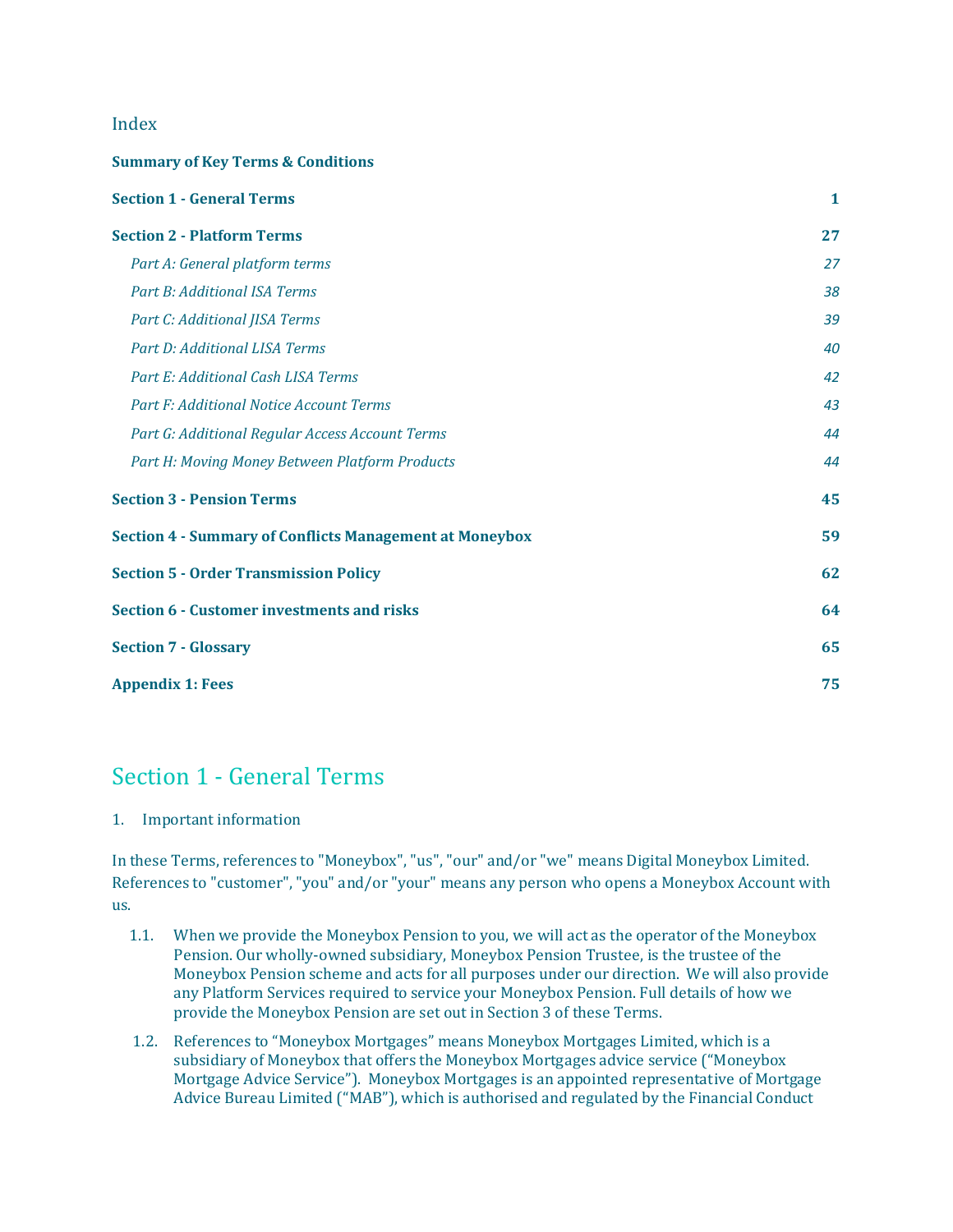Authority. Full terms & conditions for the Moneybox Mortgage Advice Service are provided at the point of customer referral for mortgage advice.

- A. If you agree to receive services from Moneybox Mortgages then you will remain a customer of ours and we will continue to be responsible to you for the Moneybox Services. However, you will also be a customer of Moneybox Mortgages and it will be directly responsible to you for the provision of the Moneybox Mortgage Advice Service and the related regulatory requirements of its principal firm, MAB. We shall not be responsible to you for the actions or failures of MAB and MAB shall not be responsible to you for our actions or failures.
- B. We will, from time to time, introduce you to Moneybox Mortgages as part of the service we offer. We are part of the same group of companies as Moneybox Mortgages and will share services with them, such as office space and IT infrastructure. In return for services provided and for introducing customers to Moneybox Mortgages we will receive a payment from Moneybox Mortgages by way of a fee. The fee will be calculated as 25% of the gross commission received by Moneybox Mortgages as a result of customer introductions.
- 1.3. In these Terms, reference to a "Moneybox Account" means the account that we will open for you which will enable you to invest, which may include purchases of Funds and/or paying into Cash Deposit Accounts, through the APP which allows us to provide the Moneybox Services.
- 1.4. These Terms contain important information regarding the services that Moneybox Mortgages and we provide to you so, for your own benefit and protection, please read these Terms carefully and ensure you understand them before proceeding to use any Moneybox Services. If there is anything contained in these Terms that you do not understand, please do not hesitate to get in touch with us. You can email us at: [support@moneyboxapp.com](mailto:support@moneyboxapp.com) or call our helpline on [0330 808 1866.](tel:03308081866)
- 1.5. A glossary of defined terms used in these Terms is set out in Section 7.

# **Your agreement with us**

- 1.6. These Terms, together with (a) the information we have provided to you via the APP about our services and our fees; and (b) the information you have provided to us via the APP and/or any other permitted means under these Terms in relation to your Moneybox Account constitutes the agreement (the "Moneybox Agreement") between you and us in the provision of our services to you. We are authorised and regulated by the Financial Conduct Authority ("FCA"), whose address is 12 Endeavour Square, London, E20 1JN. Our FCA registration number is [712935.](https://register.fca.org.uk/ShPo_FirmDetailsPage?id=001b0000015mIpQAAU) Our registered address is at Suite 1.07, 1-2 Hatfields, London SE1 9PG (Companies House Company Registration no. 09597755).
- 1.7. These Terms and, in particular, Section 2, Part A (the "Platform General Terms" and, if applicable, Section 2, Part B (the "Additional ISA Terms"), Section 2, Part C (the "Additional JISA Terms"), Section 2, Part D (the "Additional LISA Terms"), Section 2, Part E (the "Additional Cash LISA Terms) and Section 2, Part F (the "Additional Notice Account Terms"), Part G (the "Additional Regular Access Account Terms") together with (a) the information we have provided to you via the APP about the Platform Products and costs and charges; and (b) the information you have provided to us via the APP and/or any other permitted means under these Terms in respect of the Platform Products (including declarations given by you); and (c) any applicable Key Features constitute the "Platform Agreement".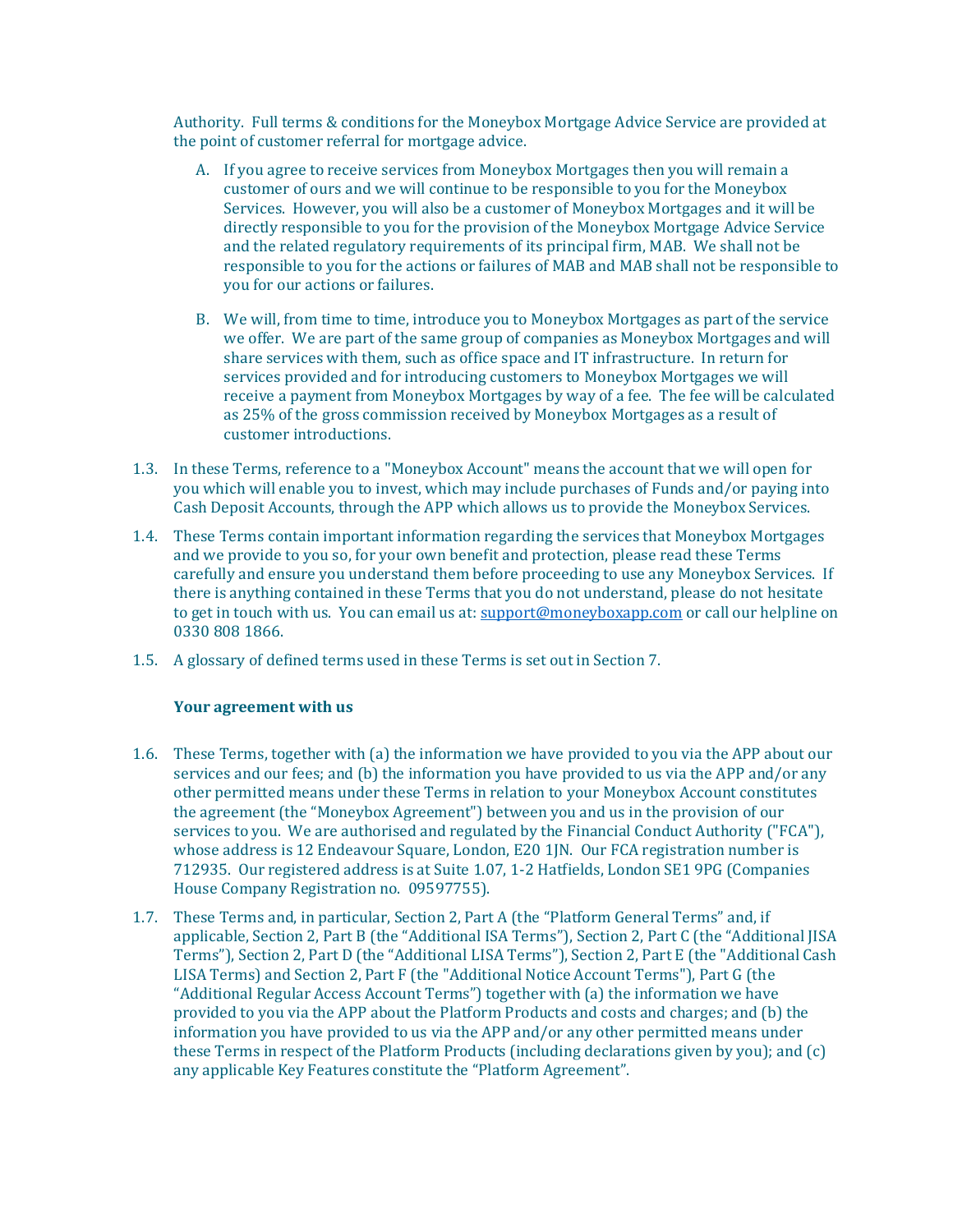1.8. These Terms and, in particular, Section 3, together with (a) the information we have provided to you via the APP about the Moneybox Pension services and costs and charges; and (b) the information you have provided to us via the APP and/or any other permitted means under these Terms in respect of the Moneybox Pension (including declarations given by you); and (c) any applicable Key Features constitute the agreement (the "Moneybox Pension Agreement") between Moneybox and you for the operation and administration of your Moneybox Pension.

#### **Commencement and status of the Moneybox Agreement**

- 1.9. The Moneybox Agreement will be legally binding when you accept these Terms. However, we will only start to provide our services to you after we have notified you that your Moneybox Account with us has been opened and, accordingly, those terms relating to your Moneybox Account will only be applicable after that time. The Moneybox Agreement has no minimum duration period.
- 1.10. The Moneybox Agreement is governed by the laws of England and Wales. If any provision of the Moneybox Agreement is or becomes invalid or unenforceable, the relevant provision will be treated as if it were not in the Moneybox Agreement, and the remaining provisions will still be valid and enforceable.

#### **Commencement and status of the Platform Agreement**

- 1.11. The Platform Agreement will be legally binding when you accept these Terms. However, we will only start to provide the Platform Services to you if and when you open a Platform Product and, accordingly, those terms relating to the Platform Product will only be applicable after that time. The Platform Agreement has no minimum duration period.
- 1.12. The Platform Agreement is governed by the laws of England and Wales. If any provision of the Platform Agreement is or becomes invalid or unenforceable, the relevant provision will be treated as if it were not in the Platform Agreement, and the remaining provisions will still be valid and enforceable.

## **Commencement and status of the Moneybox Pension Agreement**

- 1.13. The Moneybox Pension Agreement is legally binding once you accept these Terms, and this occurs when you enter your details on our APP and agree to open a Moneybox Pension.
- 1.14. The Moneybox Pension Agreement is governed by the laws of England and Wales. If any provision of the Moneybox Pension Agreement is or becomes invalid or unenforceable, the relevant provision will be treated as if it were not in the Moneybox Pension Agreement, and the remaining provisions will still be valid and enforceable.
- 2. Your right to cancel your Moneybox Account, Platform Products and Moneybox Pension
	- 2.1. You have the cancellation rights set out below. If you decide to cancel, you must notify us within the relevant cancellation period: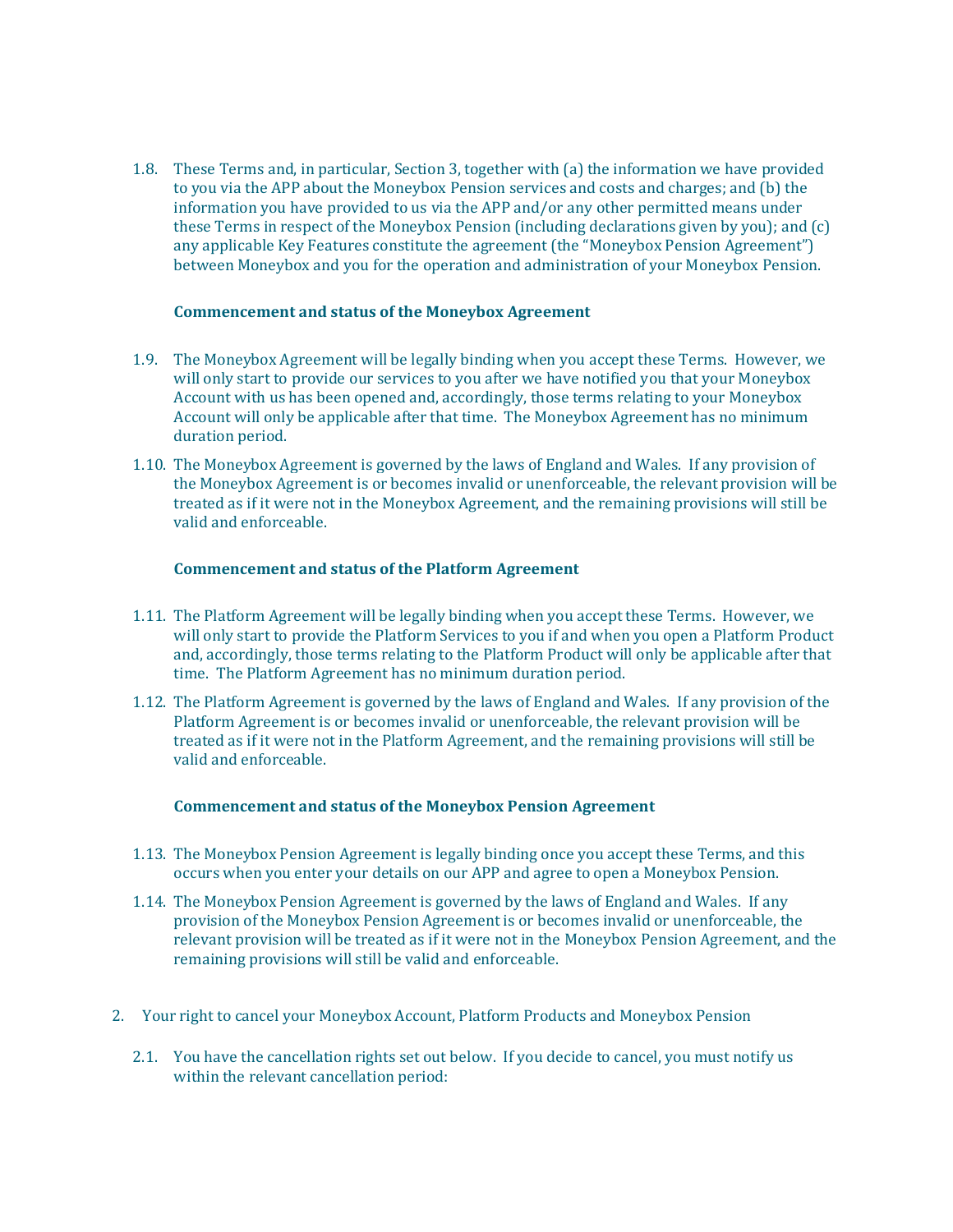- 2.1.A.For Notice Accounts and Regular Access Accounts you have 14 calendar days, beginning on the day after funds have first been collected for the relevant Notice Account and Regular Access Account from the APP.
- 2.1.B.For all other Platform Products you have 30 calendar days, beginning on the day after funds have first been collected for the relevant Platform Product from the APP or, if you have first contributed to the Platform Product with a Transfer In, then from the date at which we send your instruction to your existing provider to commence the transfer.
- 2.1.C.For the Moneybox Pension you have 30 calendar days from the day that you accept the terms of the Moneybox Pension via the APP and receive confirmation of the account being opened.
- 2.2. On you notifying us that you wish to cancel your Platform Product(s), you agree that we may, in accordance with Section 2, paragraph 2.5, sell any investments that may have been made during the cancellation period and we will not be responsible for any losses that you may incur as a result. If you cancel your Cash Product(s) then any interest, pending promotional funds or Introductory Bonus, whether applied to the account or not, will not be paid to you.
- 2.3. On you notifying us that you wish to cancel your Moneybox Pension, you agree that we may, in accordance with Section 3, paragraph 2.4 sell any investments that may have been made during the cancellation period and we will not be responsible for any losses that you may incur as a result.

# 3. Complaints

- 3.1. Should you have any complaints in relation to the services provided by us then please notify us by email at: [support@moneyboxapp.com](mailto:support@moneyboxapp.com) or by calling our helpline o[n 0330 808 1866.](tel:03308081866) We will acknowledge your complaint promptly and arrange for the matter to be investigated in accordance with the rules of the FCA (the "FCA Rules") and report the results to you.
- 3.2. If your complaint is unresolved or not settled to your satisfaction within 8 weeks from the date you first made the complaint, you may refer it directly to the Financial Ombudsman Service ("FOS"). The address of the FOS is Exchange Tower, London E14 9SR. You can also telephone the FOS at[: 0800 023 4567,](tel:08000234567) or email the FOS at: [complaint.info@financial-ombudsman.org.uk.](mailto:complaint.info@financial-ombudsman.org.uk) You can find out further information about the FOS on its website[: www.financial](http://www.financial-ombudsman.org.uk/)[ombudsman.org.uk.](http://www.financial-ombudsman.org.uk/) For complaints in relation to the Moneybox Pension you may refer it directly to The Pensions Ombudsman ("TPO"). The address of TPO is 10 South Colonnade, Canary Wharf, London E14 4PU. You can also telephone TPO at: 0800 917 4487, or email TPO at[: enquiries@pensions-ombudsman.org.uk.](mailto:enquiries@pensions-ombudsman.org.uk) You can find out further information about TPO on its website[: https://www.pensions-ombudsman.org.uk/.](https://www.pensions-ombudsman.org.uk/)
- 4. Financial Services Compensation Scheme
	- 4.1. Moneybox is covered by the Financial Services Compensation Scheme ("FSCS") for investment products. You may be entitled to compensation from the FSCS in the event that we have ceased trading or have been declared to be in default and unable to meet our obligations. This depends upon the type of business and the circumstances of the claim. The FSCS offers different levels of cover for different types of business. Most types of investment business are covered currently for 100% of the first £85,000 of financial loss per person. This includes in respect of investment funds, which are also covered by the FSCS up to £85,000, except for funds domiciled outside of the UK. US Stocks or cash held in custody outside of the UK are not covered by FSCS in case of default of the custodian based outside of the UK.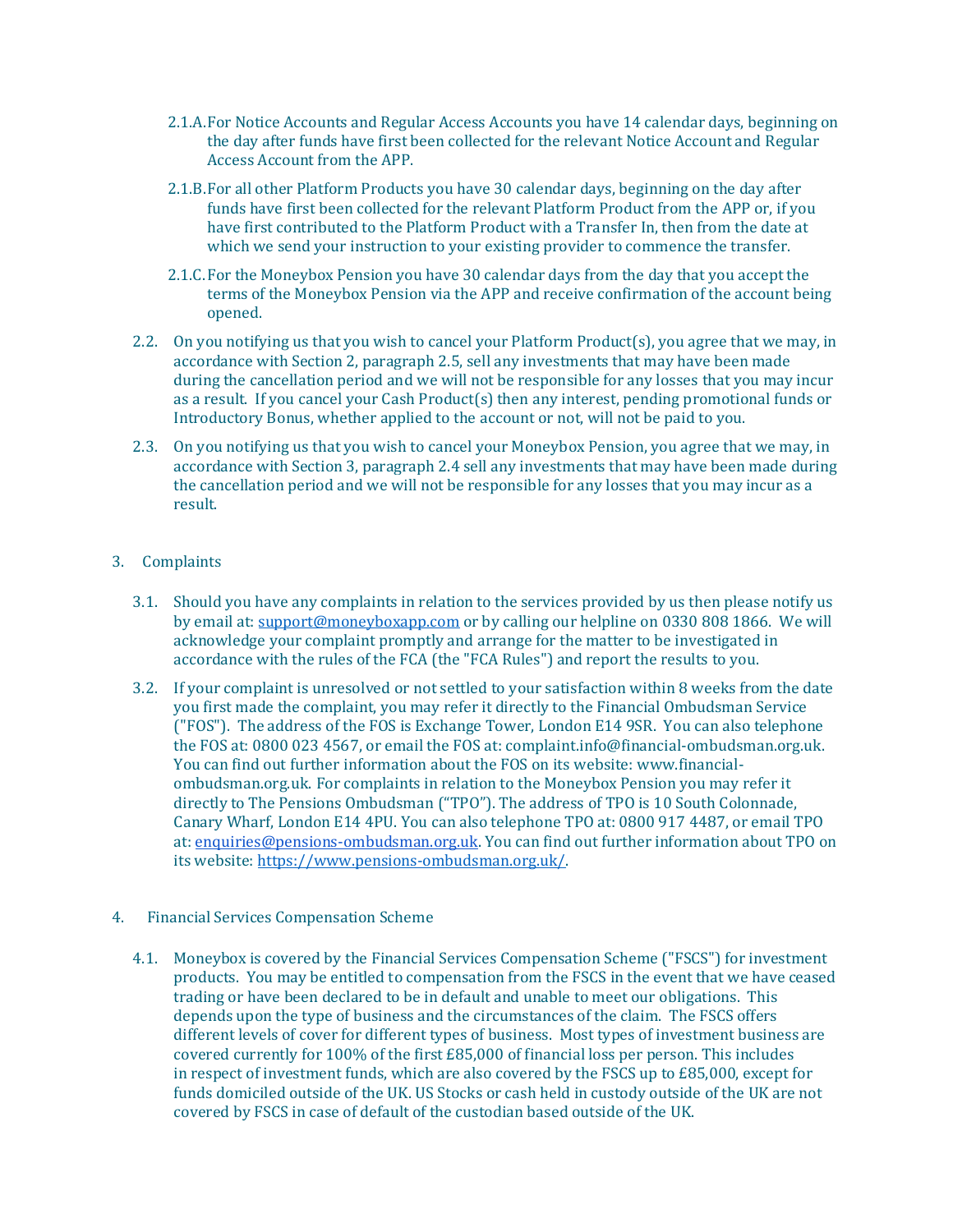Savings products, such as those invested into by the Cash Products, may be covered by the FSCS for 100% of the first £85,000 of financial loss per person per bank. If Moneybox becomes insolvent, your deposits in the Cash Deposit Accounts are covered by the trust arrangement pursuant to which your funds are held with a third-party bank. If a third-party bank that provides a Cash Product becomes insolvent, your funds held with that bank may benefit from FSCS protection. FSCS cover for the Cash Products includes your deposits together with any paid and earned but unpaid interest, but not any unpaid Introductory Bonus. Further information about compensation arrangements is available from the FSCS [\(www.fscs.org.uk\)](http://www.fscs.org.uk/) and on our website (www.moneyboxapp.com/fscs-protection).

4.2. In the event that an investment is unable to meet its objectives or underperforms, this will not in itself entitle investors to compensation from the FSCS, as investment performance is not guaranteed, and you may get back less than you originally invested.

#### 5. Customer Categorisation

- 5.1. Services provided to you under the Moneybox Agreement, the Platform Agreement and the Moneybox Pension Agreement will be on the basis that Moneybox will treat you as a Retail Customer under the FCA Rules. This means that you are entitled to certain protections that are required to be provided to a Retail Customer under the FCA Rules and under applicable laws.
- 6. The Moneybox Account and the Moneybox Services
	- 6.1. We will provide services (the "Moneybox Services") to you in connection with the set up and operation of your Moneybox Account including the following:
		- A. the provision of the APP or, in the unlikely event that the APP is not available, such alternative means as we may specify from time to time to allow you to:
			- a. open your Moneybox Account, open Platform Products, open the Moneybox Pension and manage your selected investments;
			- b. receive your instructions to transact in investments in accordance with the investment selections you have made through your Moneybox Account;
			- c. make additional Contributions to your Platform Products or Moneybox Pension by entering into transactions with certain third parties, notified to you via the Moneybox Platform. This part of the Moneybox Services is called Moneybox+;
		- B. the provision of information about your Moneybox Account, Platform Product(s), Moneybox Pension and investments held (including the value of your portfolio);
		- C. the provision of the Round up Services (as described in more detail below) and other features and services as we may specify from time to time that help you to make decisions and place instructions with or through the APP in relation to your investments; and
		- D. make arrangements for you to be provided with dealing, safe-custody, settlement and post-execution transaction services for the Moneybox Pension.
	- 6.2. We will provide the Moneybox Services to you in accordance with the Terms of the Moneybox Agreement, all applicable laws and the FCA Rules.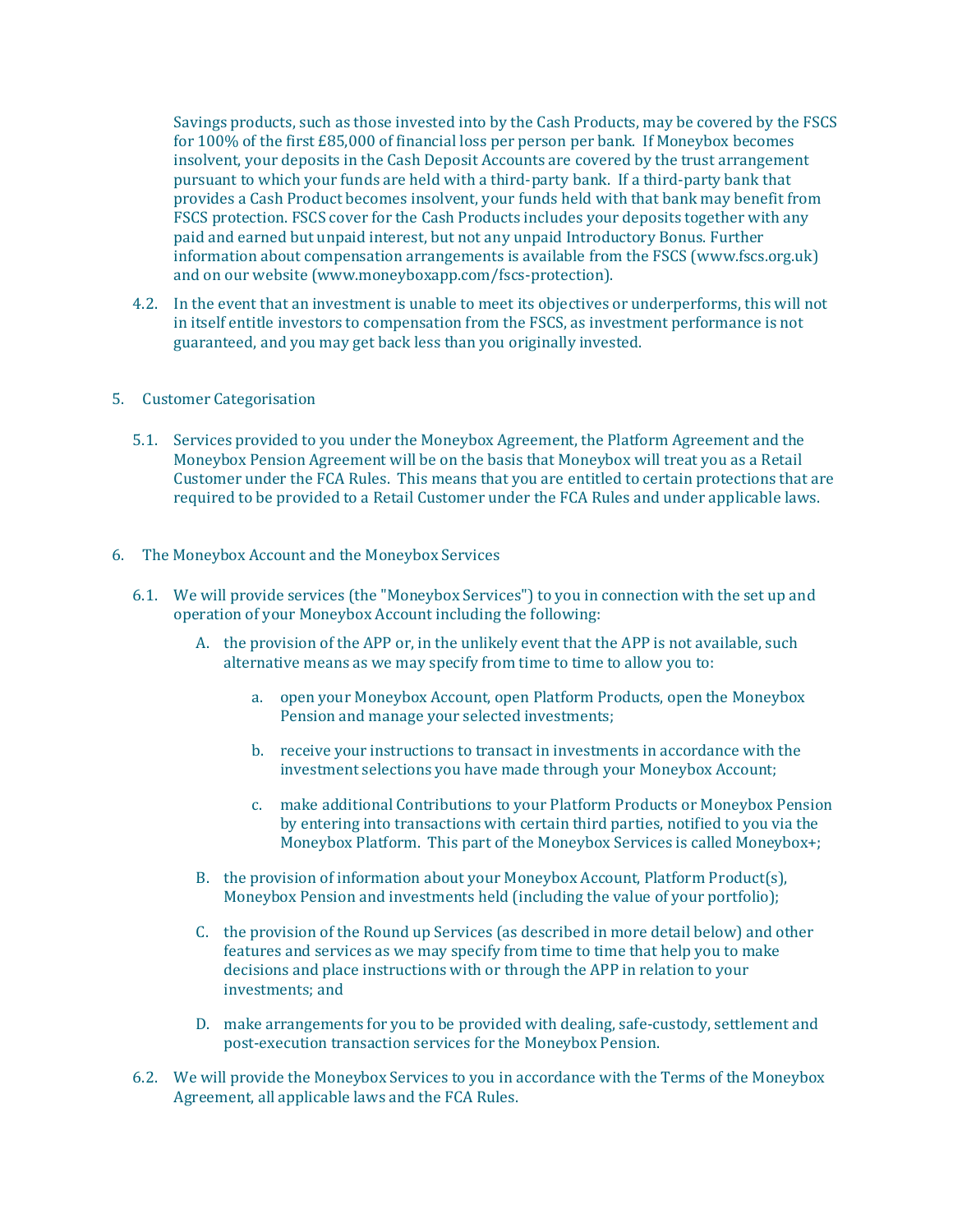- 6.3. We will do our best to ensure the APP and your Moneybox Account is available and up and running for you to use at any time however, this is not something we can guarantee. There may be times where the APP and your Moneybox Account may not be available and where we may not be able to facilitate your investment instructions. There may be interruptions and/or delays to our services. If this happens we will do our best to contact you to let you know what you should do. You can also contact us by email at[: support@moneyboxapp.com](mailto:support@moneyboxapp.com) or by calling our helpline on [0330 808 1866.](tel:03308081866)
- 6.4. Our APP, and features within it, will be updated from time to time. Some updates to the APP may require you to upgrade your APP to the latest version and/or update your device's operating system to a recent version, as certain features might not show or work as intended on an older version of the APP or operating system. We will do our best to let you know if historic versions of the APP or operating systems no longer support full functionality. It is your responsibility to ensure you have the latest version of our APP and the latest version of an operating system for your device.
- 6.5. We may suspend the operation of our services where we consider it necessary, including (but not limited to) where we have to suspend operations for technical problems, emergencies, maintenance, regulatory reasons, where we decide it is sensible for your protection, in periods of exceptional trading activity or to ensure the continued availability of other services. If this happens we will do our best to contact you to let you know what you should do.

#### 7. Selecting Platform Products and investments

- 7.1. Through your Moneybox Account you are able to self-select Platform Products and the Moneybox Pension. The Platform Products include investment products and the Cash Products.
- 7.2. Through the Platform Products (excluding the Cash Products) and the Moneybox Pension you can invest in a selected range of Mutual Funds, Exchange Traded Funds and Stocks that have been arranged for us to make available to our customers from time to time.
- 7.3. Please note, however, that we do not provide financial advice to our customers and we will never make recommendations based on your personal circumstances. For investments, we offer an execution-only order transmission service and do not offer any assessment of the appropriateness of any particular investment. In the provision of our investment services to you, we are not required to assess the appropriateness of the service or allowable investments offered to you, and as a result you do not benefit from the protection of the FCA's rules on assessing appropriateness. If you are not sure whether the Moneybox Account, the Moneybox Services, the Platform Products, the Moneybox Pension, the Funds or the Cash Deposit Accounts are suitable for you then we recommend that you seek advice from a qualified financial adviser.
- 7.4. Prior to making any decision to invest in the Funds you must read the applicable "Key Investor Information Document" ("KIID") or "Key Information Document" ("KID") relating to the relevant Fund. The KIID contains important information of which you should be aware. You can access the KIID via the APP.
- 7.5. Prior to making any decision to open a Cash Product, you must read the relevant Key Features Document that can be accessed via the APP, which contains important information about the deposit arrangements.
- 7.6. We will not provide nor be responsible for providing you with any pensions, financial, regulatory, legal, tax, or investment advice. Please note that certain provisions contained in the Moneybox Agreement, the Platform Agreement, the Moneybox Pension Agreement and the APP set out information relating to tax treatment. You should note that tax treatment depends on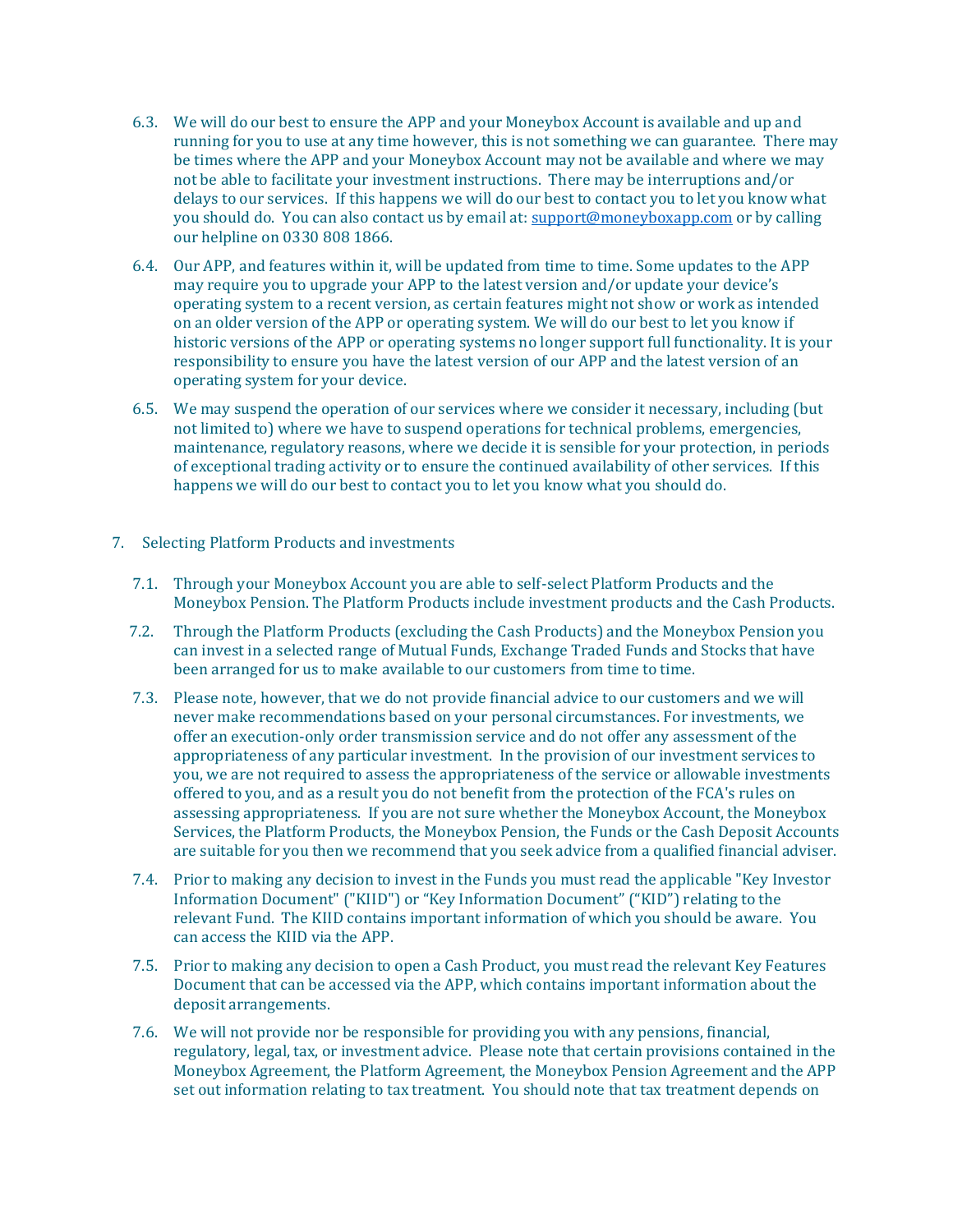individual circumstances and our current understanding of law and HMRC practice, which may be subject to change in the future.

7.7. We are authorised as your agent to replace Moneybox as the Product Provider for some or all of the Platform Products and to transfer the relevant Platform Products and the assets and cash in relation to those Platform Products to an alternative provider selected and appointed by us, provided in doing so we act in your best interests and in accordance with the FCA Rules and all applicable laws. Where this involves a transfer of Client Money then you agree that this transfer can be made provided that (i) the alternative provider will continue to hold the sums transferred in accordance with the prevailing Client Money Rules, or (ii) if not held in accordance with the Client Money Rules, we exercise all due skill, care and diligence in assessing whether the person to whom the Client Money is transferred will apply adequate measures to protect your money.

#### 8. Your use of our APP

- 8.1. In addition to the Terms set out here, you acknowledge and confirm your continuing agreement to our [Privacy Notice](https://www.moneyboxapp.com/privacy/) and the [Website & App Terms](https://www.moneyboxapp.com/terms-of-use/) relating to the use of our APP (together, the "Data Terms"). If there are any terms contained in the Data Terms that are inconsistent with or conflict with the terms, conditions and provisions set out in these Terms then, the relevant term, condition or provision set out in these Terms shall prevail.
- 8.2. Moneybox will provide you with security details to access your Moneybox Account. You must keep these details safe and confidential and notify Moneybox immediately if you think that someone else may know these details and/or may have unauthorised access to your Account (otherwise in accordance with these terms).
- 8.3. You must not undertake any action that could compromise the security or effective working of the Moneybox Services. Any such action will be considered a material breach of these Terms.
- 8.4. You are responsible for monitoring your Moneybox Account, ensuring that you read all messages that have been sent to you (whether through the in-app secure notification centre, via the email address you have provided to us, or via any other means as agreed between us) and informing us if there is something wrong on your Moneybox Account or you suspect that it has been subject to unauthorised use.
- 8.5. You may download or print information and documents that we provide to you strictly for personal use provided that you keep intact all copyright and proprietary notices, but you must not otherwise reproduce or distribute any material without our consent.
- 8.6. You acknowledge and agree that all intellectual property rights in the APP, all documents and related technology anywhere in the world belong to us or our licensors - you have no rights in or to the APP, the documents and related technology other than the right to use each of them in accordance with these Terms and the Data Terms.

# 9. Fees for the Moneybox Services

- 9.1. You shall pay to us those fees that are set out in the "Fees Document" attached at Appendix 1 in respect of our provision of the Moneybox Services. You will also pay any applicable VAT.
- 9.2. We will facilitate the payment of the fees (plus VAT, if any) to us that are payable by you. In respect of the Platform Products, please see Section 2, paragraph 6 below which explains in more detail how certain of your investments may be sold by us and the proceeds used to satisfy your obligation to pay our fees. In respect of the Moneybox Pension, please see Section 3,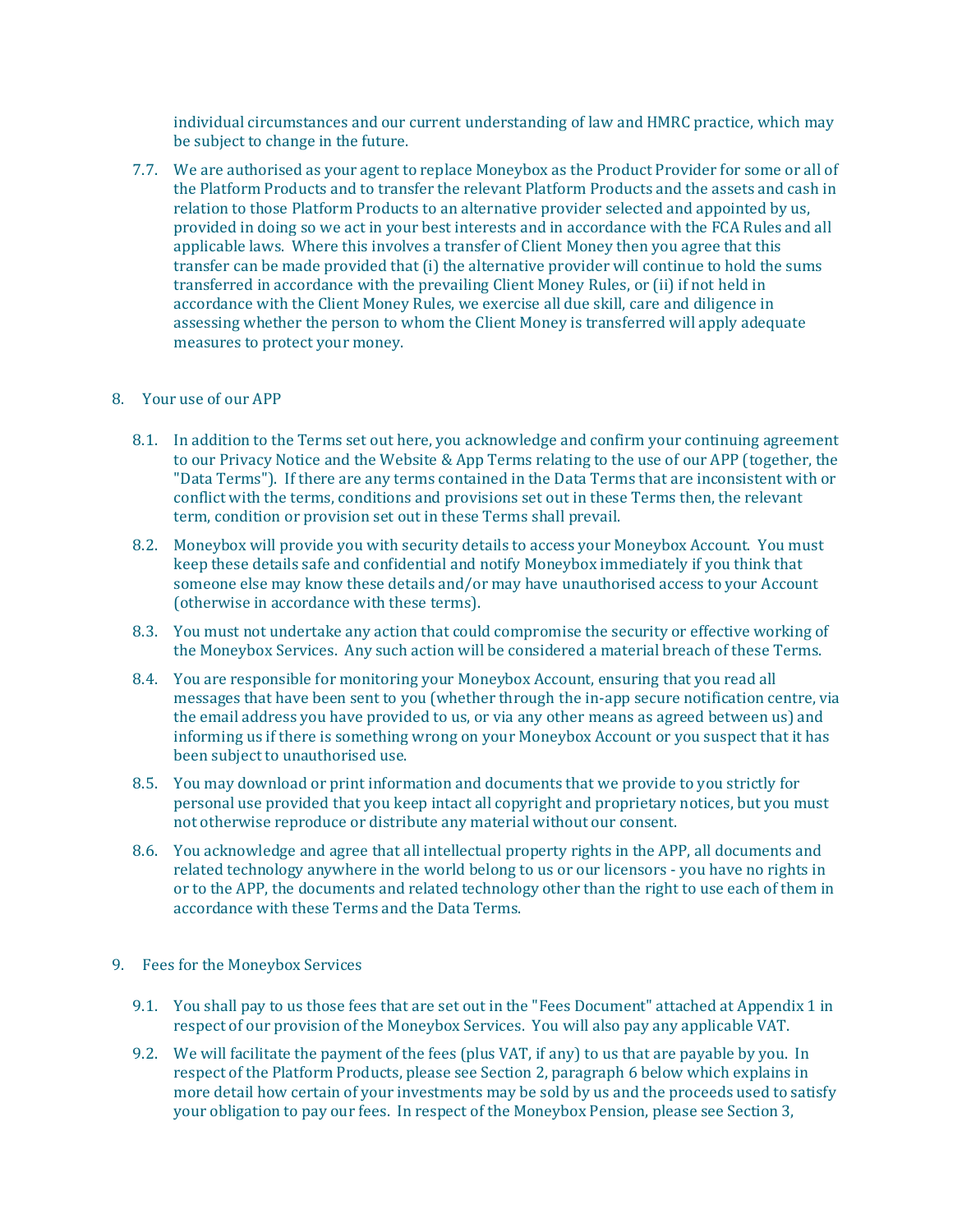paragraph 6 below which explains in more detail how certain of your investments may be sold and the proceeds used to satisfy your obligation to pay our fees.

## 10. The Round up Services

- 10.1. You may select to utilise our round up services or any similar service which we may offer from time to time through the APP (our "Round up Services") to help you make Contributions to your Moneybox Account based on your spending. These Round up Services involve the provision of information to you about transactions undertaken on your selected bank account(s) and/or debit/credit card account(s) you hold with third party issuers ("Connected Accounts"). In order for us to provide the Round up Services, you will need to give to us certain authorities and other information in relation to those Connected Accounts which could include passwords and other security information ("Account Credentials"). This enables us to access your Connected Accounts on a "view only" basis in order to collect information and data about the transactions on your account ("Account Information"). We will collate the Account Information and make it available to you securely via the APP in order to help you make investment decisions and place instructions with us.
- 10.2. You should check with the provider(s) of your Connected Accounts about the impact your use of the Round up Services may have on the provision of its services to you. In particular, you should check whether your use of the Round up Services (and, in particular, the disclosure to us of your Account Credentials) could result in you breaching the terms and conditions of your Connected Accounts or otherwise adversely affect or invalidate any claim you may otherwise have against the provider of your Connected Accounts in the event you suffer fraud or similar losses in respect of your Connected Accounts. Subject at all times to paragraph 10.11 below and paragraph 19 (liability), we shall not accept any liability for any losses you may suffer or incur as a result of your use of the Round up Services and any adverse impact on any claims you may otherwise have against the issuer of your Connected Accounts.
- 10.3. By selecting to receive our Round up Services you:
	- A. authorise us to utilise your Account Credentials to obtain all necessary Account Information that may be required by us in order to provide the Round up Services;
	- B. warrant and represent to us that the issuer of your Connected Account recognises, and is able to respond to, any and all duly provided account information requests which it may receive from us from time to time;
	- C. acknowledge and agree that we shall not be liable to you in the event that the provider of your Connected Account delays in providing, or refuses to provide, us with access to the Account Information;
	- D. agree to provide true, accurate, current and complete information about yourself and your Connected Accounts maintained at other websites and you agree not to misrepresent your identity or your account information;
	- E. agree to keep the Account Credentials provided to us in relation to the Connected Accounts up to date;
	- F. agree that you shall not use content delivered to you through the Round up Services for any other purpose other than to use the services provided for under these Terms;
	- G. agree not to copy, reproduce, distribute, or create derivative works from the content delivered to you through the Round up Services;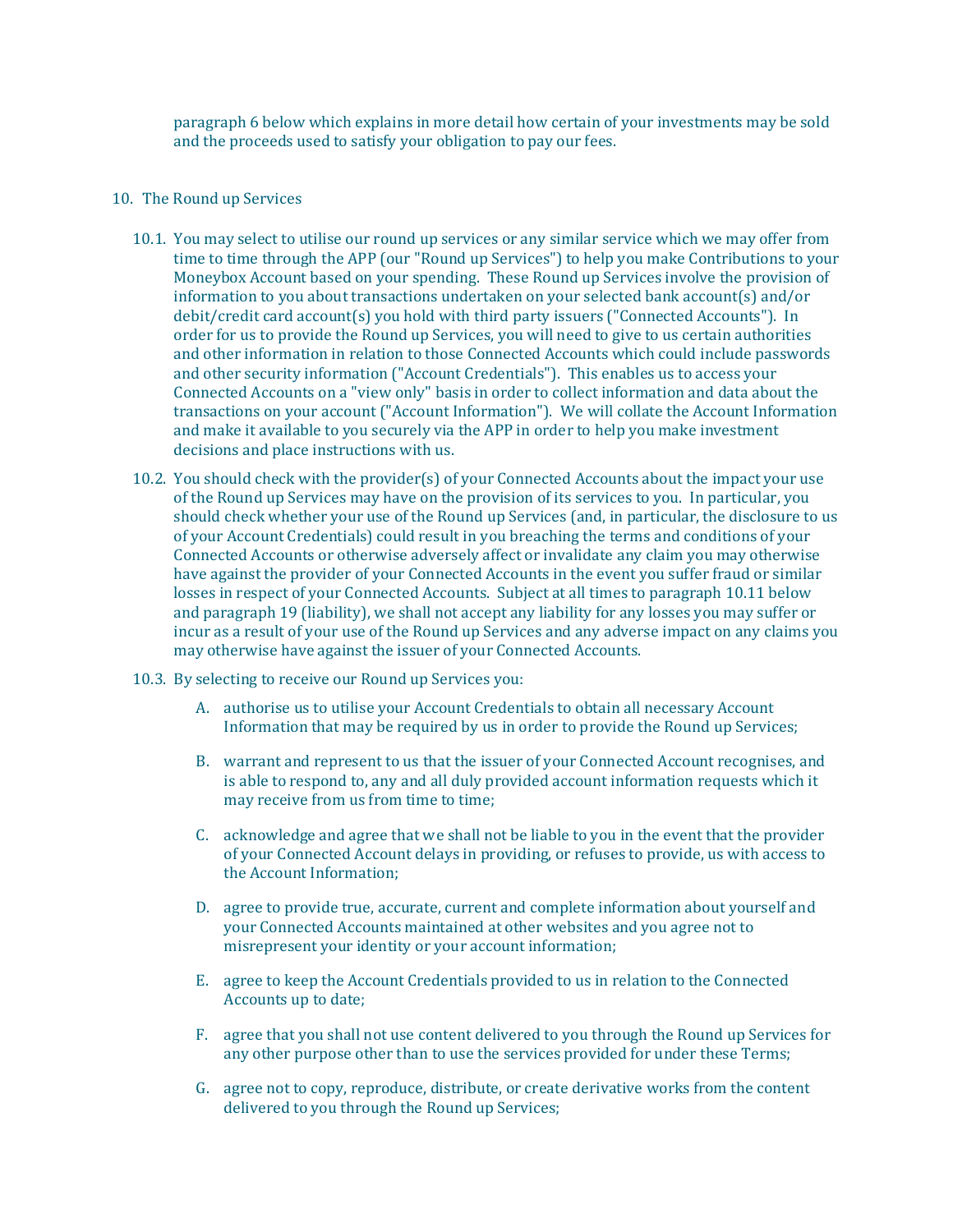- H. agree that you shall not reverse engineer or reverse compile any of the services technology relating to Round up Services, including but not limited to, any Java applets associated with such services.
- 10.4. By selecting to use the Round up Services you are entering into a legally binding agreement under the terms of which you licence us and the Services Provider to use any information, data, passwords, materials or other content (collectively, "Content") we obtain or collate through your use of the Round up Services in accordance with this paragraph 10. We may use, modify, display, distribute and create new material using such Content to provide the Services. We may also use, sell, license, reproduce, distribute and disclose to any Moneybox affiliate or third party, aggregated non-personally identifiable information that is derived through your use of the Round up Services. By submitting Content, you automatically agree, or promise that you and/or the owner of such Content has expressly agreed that, without any particular time limit, and without the payment of any fees, we may use the Content for the purposes set out above.
- 10.5. By selecting to use our Round up Services you hereby authorise us on a continuing basis to access third party sites designated by you, on your behalf, to retrieve information requested by you (or on your behalf), and to register for accounts requested by you. For all purposes hereof, you hereby grant to us a limited power of attorney, and you hereby appoint us as your attorney and agent, with full power of substitution and re-substitution, for you and in your name, place and stead, in any and all capacities, to access third party internet sites, servers or documents, retrieve information, and use your Account Credentials, all as described above, with the full power and authority to do and perform each and every act and thing requisite and necessary to be done in connection with such activities, as fully to all intents and purposes as you might or could do in person.
- 10.6. You acknowledge and agree that each time we use your Account Credentials to access and obtain Account Information from third party sites, we are acting as your agent and not the agent or on behalf of the third party. You agree that third party account providers shall be entitled to rely on the foregoing authorisation, agency and power of attorney granted by you. You understand and agree that the service is not endorsed or sponsored by any third-party account providers accessible through the service.
- 10.7. Subject at all times to paragraph 10.11 below and paragraph 19 (liability), you expressly understand and agree that your use of the Round up Services and all information, products and other content (including that of third parties) included in or accessible from the Round up Services is at your sole risk. The Round up Services are provided on an "as is" and "as available" basis. expressly disclaims all warranties of any kind as to the Round up Services and all information, products and other content (including that of third parties) included in or accessible from the Round up Services, whether express or implied, including, but not limited to the implied warranties of merchantability, fitness for a particular purpose and noninfringement.
- 10.8. Subject at all times to paragraph 10.11 below and paragraph 19 (liability), Moneybox makes no warranty that (i) the Round up Services will meet your requirements, (ii) the Round up Services will be uninterrupted, timely, secure, or error-free, (iii) the results that may be obtained from the use of the Round up Services will be accurate or reliable, (iv) the quality of any products, services, information, or other material purchased or obtained by you through the Round up Services will meet your expectations, or (v) any errors in the technology will be corrected. Any material downloaded or otherwise obtained through the use of the Round up Services is done at your own discretion and risk and you are solely responsible for any damage to your computer system or loss of data that results from the download of any such material. No advice or information, whether oral or written, obtained by you from Moneybox through or from the Round up Services will create any warranty not expressly stated in these terms.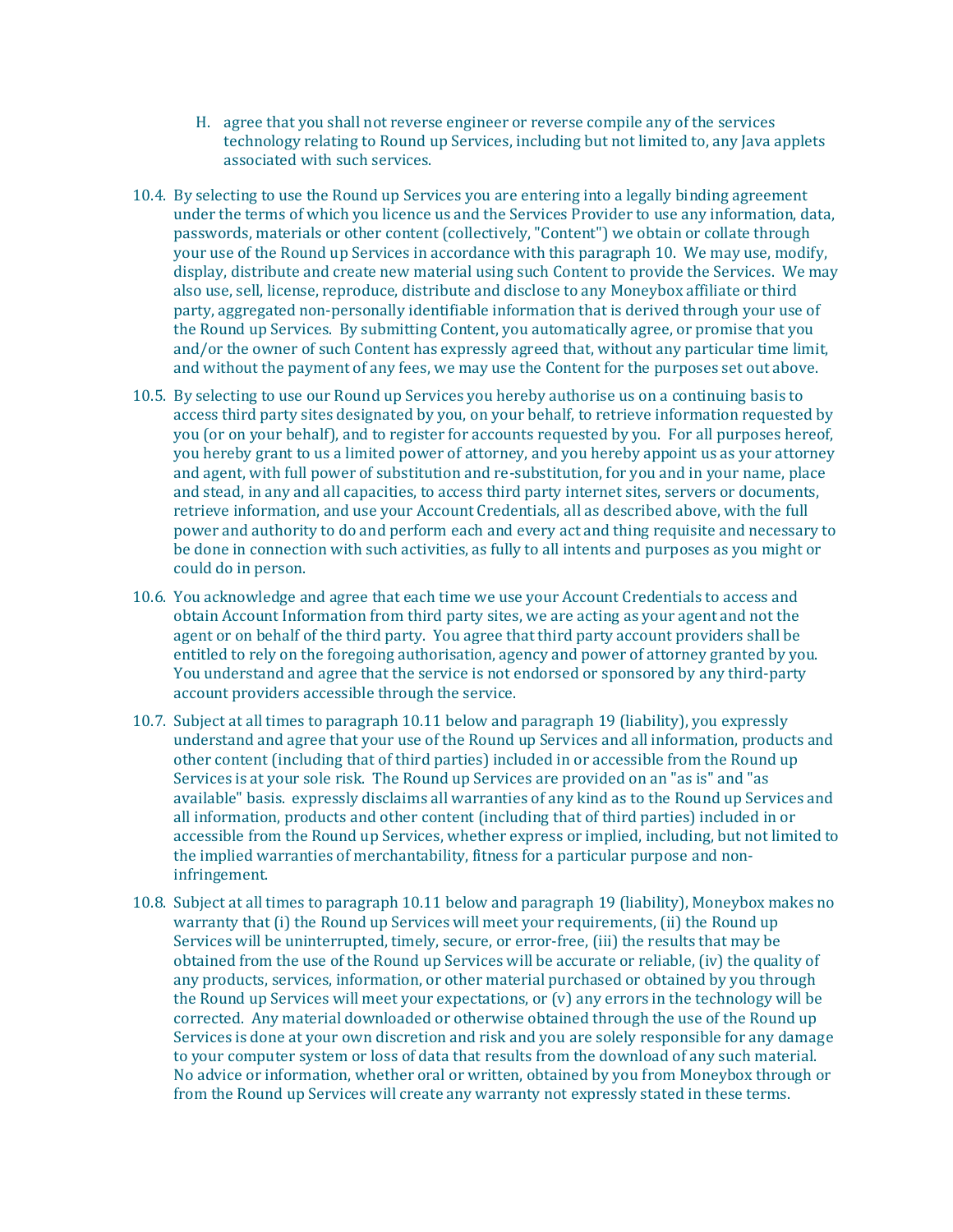- 10.9. Subject at all times to paragraph 10.11 below and paragraph 19 (liability), you agree that neither Moneybox nor any of its affiliates, account providers or any of their affiliates will be liable for any losses whether direct, indirect, incidental, special, consequential or exemplary damages, including, but not limited to, damages for loss of profits, goodwill, use, data or other intangible losses, even if Moneybox has been advised of the possibility of such damages, resulting from: (i) the use or the inability to use the service; (ii) the cost of getting substitute goods and services, (iii) any products, data, information or services purchased or obtained or messages received or transactions entered into, through or from the service; (iv) unauthorised access to or alteration of your transmissions or data; (v) statements or conduct of anyone on the service; (vi) the use, inability to use, unauthorised use, performance or non-performance of any third party account provider site, even if the provider has been advised previously of the possibility of such damages; or (vii) any other matter relating to the service.
- 10.10. Subject at all times to paragraph 10.11 below and paragraph 19 (liability), you agree to indemnify and keep indemnified Moneybox and its respective affiliates from any and all third party claims, liability, damages, expenses and costs (including, but not limited to, reasonable legal fees) caused by or arising from your use of the Round up Services, your breach of these Terms (insofar as they relate to the Round up Services) or your infringement, or infringement by any other user of your Moneybox Account, of any intellectual property or other right of anyone.
- 10.11. The provisions contained in this paragraph 10 shall only apply to the extent such provisions may be applied without Moneybox being in breach of any applicable laws or being in breach of any rules, principles or directions of any applicable regulator including, without limitation, the FCA. All statutory rights that are or may be available to customers as against Moneybox in respect of the provision of the Round up Services are preserved and shall remain unaffected.
- 11. Opening your Moneybox Account and making Contributions
	- 11.1. Before we can open your Moneybox Account and provide the Moneybox Services to you, we are required to verify your identity in accordance with UK anti-money laundering legislation. We will use various third-party services to do this and you expressly authorise us to do this acknowledging that this will involve us transmitting your personal information to such third parties and carrying out credit checks that may affect your credit score.
	- 11.2. Except where the Platform Product is a JISA, you warrant and represent to us on an ongoing basis that:
		- A. You are aged 18 or over;
		- B. You are UK resident for tax purposes;
		- C. You are not a US Person;
		- D. You are funding your investments from a personal bank account (please note that we cannot accept investments via a business bank account or a community bank account from a sole trader, limited company or limited liability partnership); and
		- E. You agree to notify us immediately if any of the above warranties cease to be correct.
	- 11.3. Before you can invest in US Stocks you must complete and maintain any relevant tax information, including but not limited to a valid W-8BEN presented to you through our APP.
	- 11.4. Contributions to your Platform Product may be single or regular and can only be paid in Sterling. These Contributions may be made by Direct Debit instruction or using Open Banking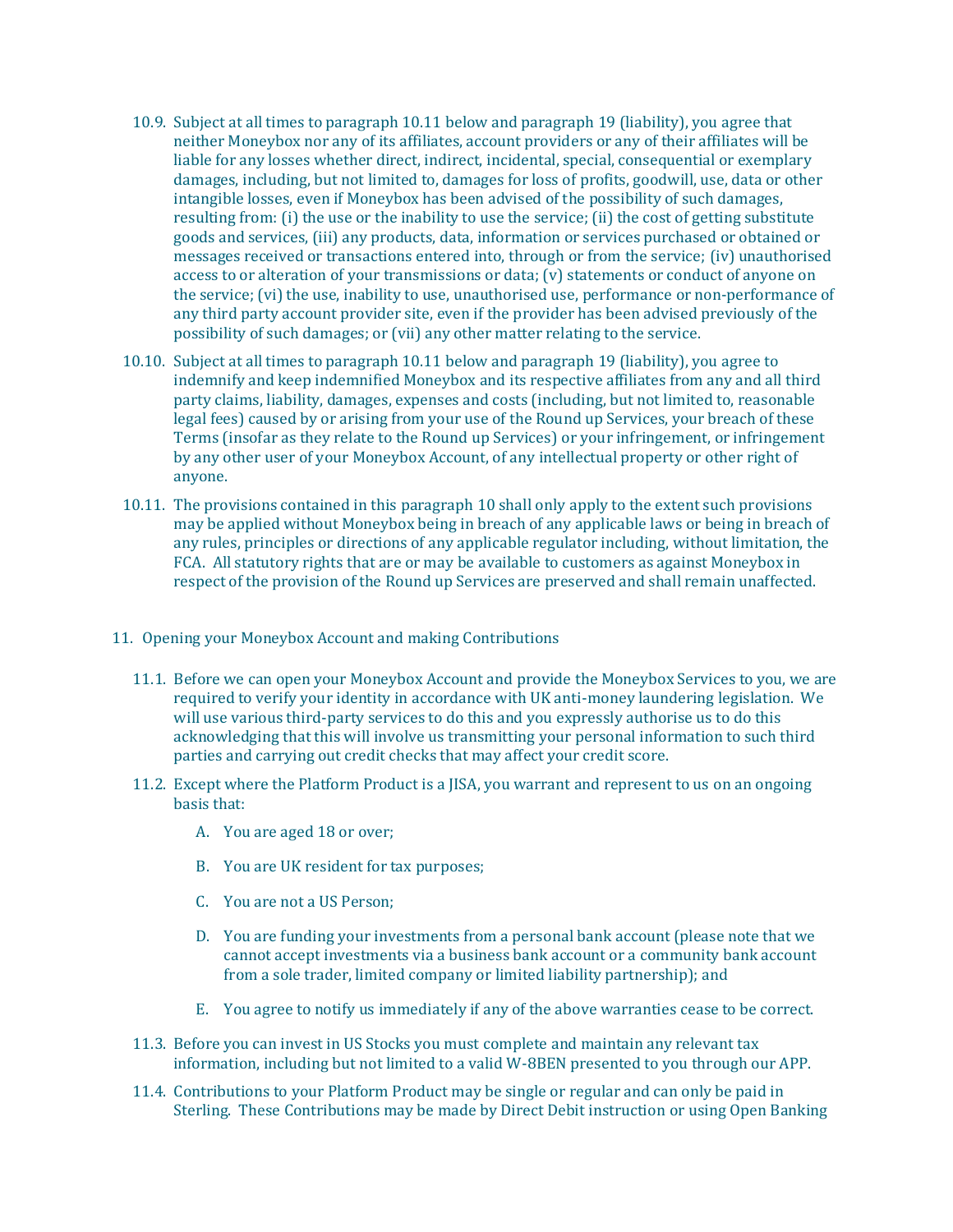where we have made this available in the APP for that Platform Product, from a personal bank account, and provided to Moneybox via your Moneybox Account, or as otherwise prescribed in the specific terms relevant for each Platform Product. Contributions may be subject to certain minimums. We may change the minimum Contributions from time to time and will notify you. When Direct Debit or Open Banking payments are received by Moneybox:

- A. Contributions to the Platform Products, other than the Notice Accounts and the Regular Access Accounts which will be transferred to the Cash Trust Bank Account, will be transferred to the Platform Products Client Money Bank Account and in any case held in accordance with Section 2 (Platform Terms), paragraph 4 (Cash and Investments) below;
- B. Contributions to the Moneybox Pension will be transferred to the Moneybox Pension Trust Bank Account and held in accordance with Section 3 (Pension Terms), paragraph 4 (Cash and Investments) below.
- 11.5. Direct Debit Contributions are made via GoCardless Ltd ("GoCardless") an authorised payment institution that provides Moneybox with payment services [\(https://www.gocardless.com/\)](https://www.gocardless.com/). Moneybox shall inform you (via the Moneybox in-app secure notification centre) of the details of the Direct Debit on the day that we have advised GoCardless to debit payment from your bank account. Contributions will be held in accordance with the Payment Services Regulations 2009, in a segregated bank account in the name of GoCardless until cleared to Moneybox.
- 11.6. Open Banking Contributions are made via Plaid Financial Ltd ("Plaid") an authorised payment institution that provides Moneybox with payment services [\(https://plaid.com/uk/\)](https://plaid.com/uk/). When you initiate a payment in the APP, you will be redirected to your bank account by Plaid to authenticate yourself and approve the payment. Open Banking Contributions can only be initiated from the bank account supplied to us for the purposes of collecting Direct Debits and the Direct Debit mandate must be set up with your bank at the time the payment is initiated. Your bank must also be supported by Plaid. The ability to make Open Banking Contributions may be subject to certain minimums and maximums imposed by either us or your bank. We reserve the right at our sole discretion to refuse any request to make an Open Banking Contribution and to reject and return any received payment. We may also delay processing a payment in order to conduct further checks or return a payment after making checks.
- 11.7. Subject at all times to paragraph 11.8 (below) in respect of Plaid and paragraph 19 (liability), we are unable to accept any liability for the Open Banking or Direct Debit Contribution option failing or becoming unavailable because of the transient or terminal failure of connections between the APP, GoCardless, Plaid and/or your bank, and we accept no responsibility for failing to process any payment which we do not receive, or for processing any payment we receive not in accordance with these terms and conditions. If we receive a payment which is subsequently recalled by your bank, we reserve the right to remove this amount in full from your Platform Product without notice.
- 11.8. When you instruct an Open Banking payment via the APP using Plaid, the Plaid terms will apply [\(https://plaid.com/legal/#end-user-services-agreement-uk\)](https://plaid.com/legal/#end-user-services-agreement-uk). These terms set out the basis on which you agree to Plaid initiating a payment from your bank account and accessing information for the purposes of transmitting the requested payment to your Platform Product. Plaid is subject to UK and EU data protection laws and is required to process your data in accordance with those laws and its own privacy policy [\(https://plaid.com/legal/#end-user](https://plaid.com/legal/#end-user-privacy-policy)[privacy-policy\)](https://plaid.com/legal/#end-user-privacy-policy). Plaid is an authorised payment institution regulated by the Financial Conduct Authority under the payment services regulations 2017 (firm registration number: 804718) for the provision of payment services.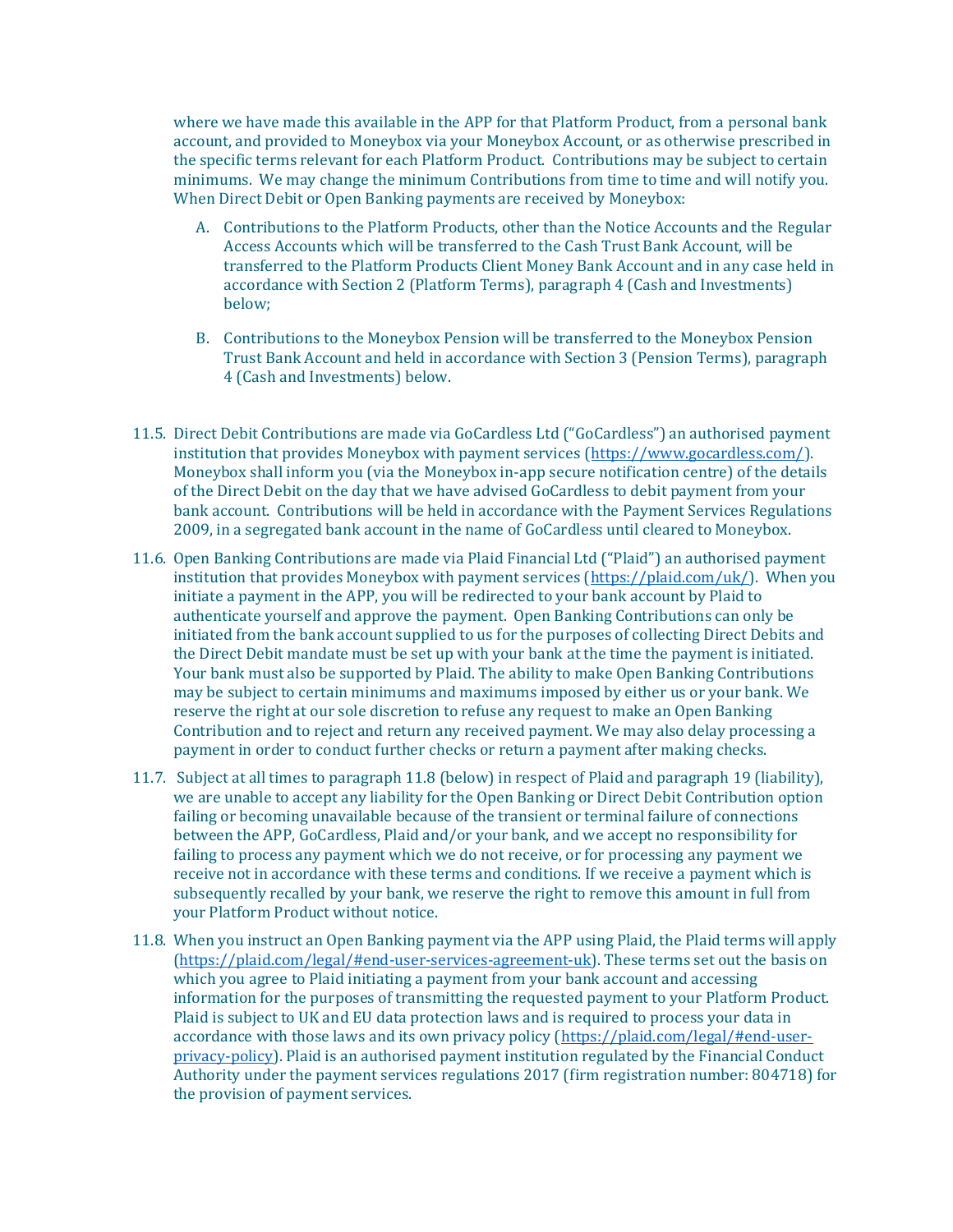## 12. Promotions

- 12.1. From time to time, Moneybox or Moneybox Mortgages will run promotional offers (each, a "Promotion"). Each Promotion will have its own set of bespoke terms and conditions ("Promotional Terms"). To the extent there is a discrepancy between these Terms and the Promotional Terms, the applicable Promotional Terms shall prevail.
- 12.2. A Promotion may give customers the opportunity to receive: (i) promotional funds as additional Contributions to their Platform Product or Moneybox Pension (each, a "Moneybox Contribution"); (ii) subscribe for shares in Moneybox (each, a "Reward Share"); or (iii) any other incentives as offered by Moneybox including those through Moneybox+, each a "Reward" and together the "Rewards".

#### 12.3. Moneybox Contributions

- A. A Moneybox Contribution that is payable pursuant to a Promotion shall be satisfied by Moneybox arranging a Contribution to the relevant Platform Product or Moneybox Pension, in line with the applicable Promotional Terms. The ownership of the Moneybox Contribution will be transferred to the customer on deposit of the Moneybox Contribution into the relevant Platform Product or Moneybox Pension, whereupon it will be held in a Client Money Bank Account or Cash Trust Bank Account, as applicable.
- B. Where a Moneybox Contribution is to be paid into a LISA or Moneybox Pension, the total advertised reward may include both the Moneybox Contribution and the associated government LISA bonus or pension tax relief from HMRC, as applicable. If you do not qualify or are not entitled to the government LISA bonus or pensions tax relief, Moneybox will still only award the Moneybox Contribution.

# 12.4. Reward Shares

- A. A Reward Share shall be awarded following execution of a Reward Share Agreement between Moneybox, Moneybox Nominee and the customer. Without limitation of the terms set out in the Reward Share Agreement, the customer must satisfy the eligibility criteria set out therein.
- B. Notwithstanding anything that may be inferred from the Reward Share Agreement, Reward Shares will be treated as Physical Safe Custody Assets in accordance with the FCA Custody Rules.
- C. Beneficial ownership of the Reward Shares is held by the customer, with legal title held by Moneybox Nominee. Moneybox is authorised by the FCA to safeguard and administer the Reward Shares. Moneybox Nominee is a fully owned and controlled subsidiary of Moneybox and Moneybox is responsible for its actions, including holding the Reward Shares on behalf of customers.
- 12.5. To be eligible to receive a Reward, in addition to any criteria included in the applicable Promotional Terms, you must also satisfy all the following requirements (together, the "Promotional Requirements"):
	- A. be resident in the United Kingdom for tax purposes;
	- B. not be a US Person; and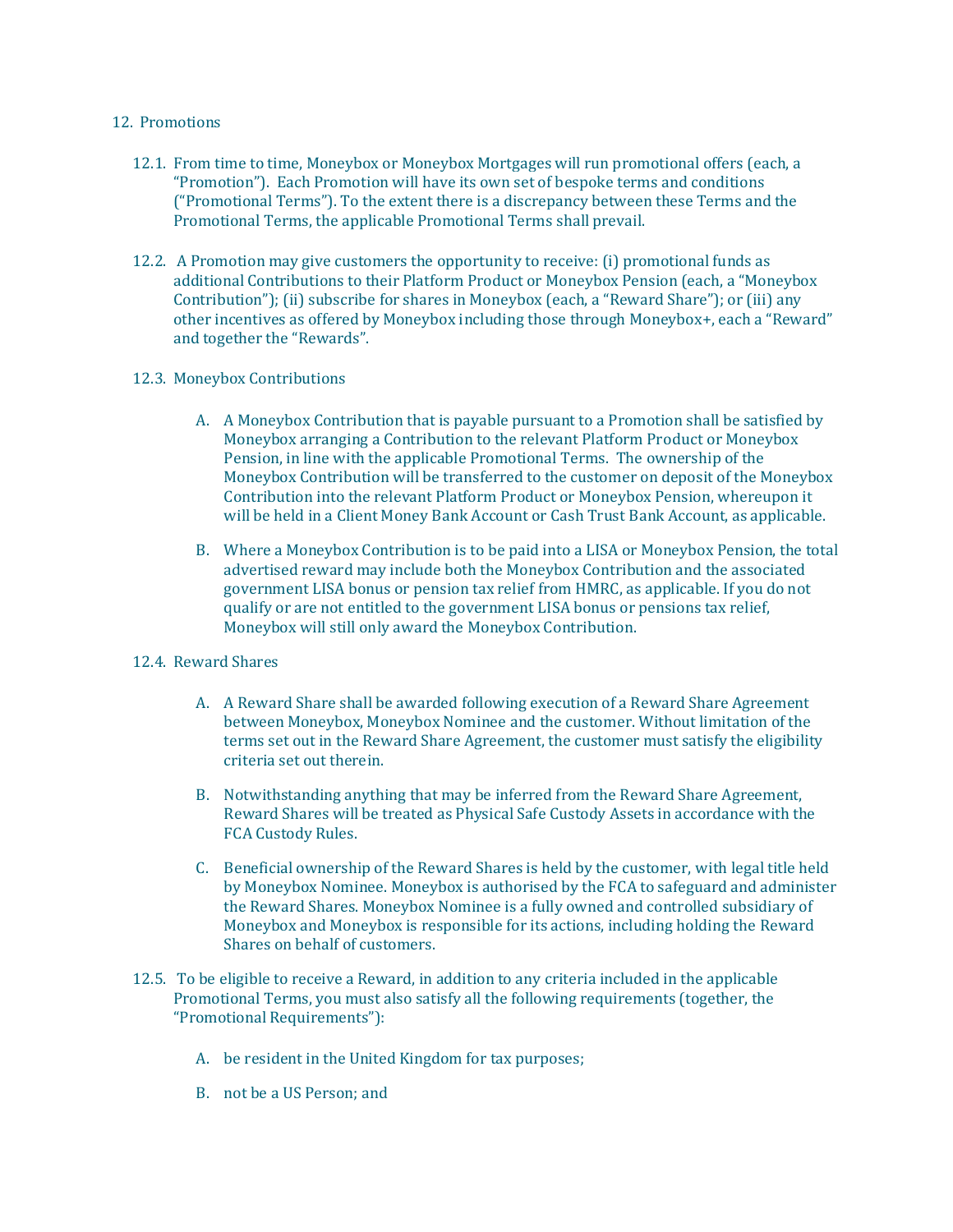- C. not be an employee, contractor, officer or director of Moneybox or Moneybox Mortgages or a member of such employee's, contractor's, officer's or director's family (that is, their spouse, civil partner, any person with whom they live as a partner in an enduring family relationship, a child or stepchild of theirs, a child or stepchild of their partner (if living with such employee, contractor, office or director and under the age of 18), or their parents).
- 12.6. If Moneybox believes that a new or existing customer has done any of the following, it shall not be required to award any Rewards otherwise owing to such customer:
	- 12.6.A. create more than one account, including to invite themselves to participate in a Promotion;
	- 12.6.B. invite individuals to a referrals Promotion who they do not know personally, including publicly distributing a referral link; or
	- 12.6.C. do anything that damages Moneybox's brand or reputation.
- 12.7. Moneybox accepts no legal responsibility for any use of a Promotion that breaches the applicable Promotional Terms and these Terms. By participating in a Promotion, a customer agrees that Moneybox will not be liable for any costs, expenses, loss or damage sustained or incurred by a customer in connection with the Promotion.
- 12.8. Moneybox is not responsible for any of the following which restrict your ability to participate in a Promotion or receive a Reward:
	- 12.8.A. technical, hardware, software or telephone malfunctions of any kind; lost or unavailable network connections; or failed, incorrect, incomplete, inaccurate, garbled or delayed electronic communications caused by the customer or by any of their equipment; or
	- 12.8.B. any delay, failures, errors, or other acts or omission on the part of any third party.
- 12.9. Moneybox is the sole arbiter of Promotional Terms. Moneybox's decision with regard to any aspect of a Promotion is final and binding. By participating in a Promotion, you are deemed to have accepted and agreed to be bound by these Terms and the applicable Promotional Terms. Moneybox reserves the right to refuse to award any Reward for any reason, including in the event of a person's fraud, dishonesty or non-entitlement under these Terms or the applicable Promotion Terms. Moneybox reserves the right to hold void, cancel, suspend or amend any Promotion at any time.
- 13. Communications
	- 13.1. We may communicate with you at any time using the information you have given us, including, when appropriate, by telephone, SMS text message, by email and via the APP.
	- 13.2. It is your responsibility to ensure the contact information we have for you is up to date. In particular, you must ensure we have a current and valid email address for you so that we can notify you when important documents are delivered to you via the APP. You accept that where we are required to provide you with written notice then this will be given to you by means of electronic correspondence.
	- 13.3. We cannot guarantee that electronic communications will be successfully delivered, or that they will be secure and virus free. Save where we have been negligent or where we have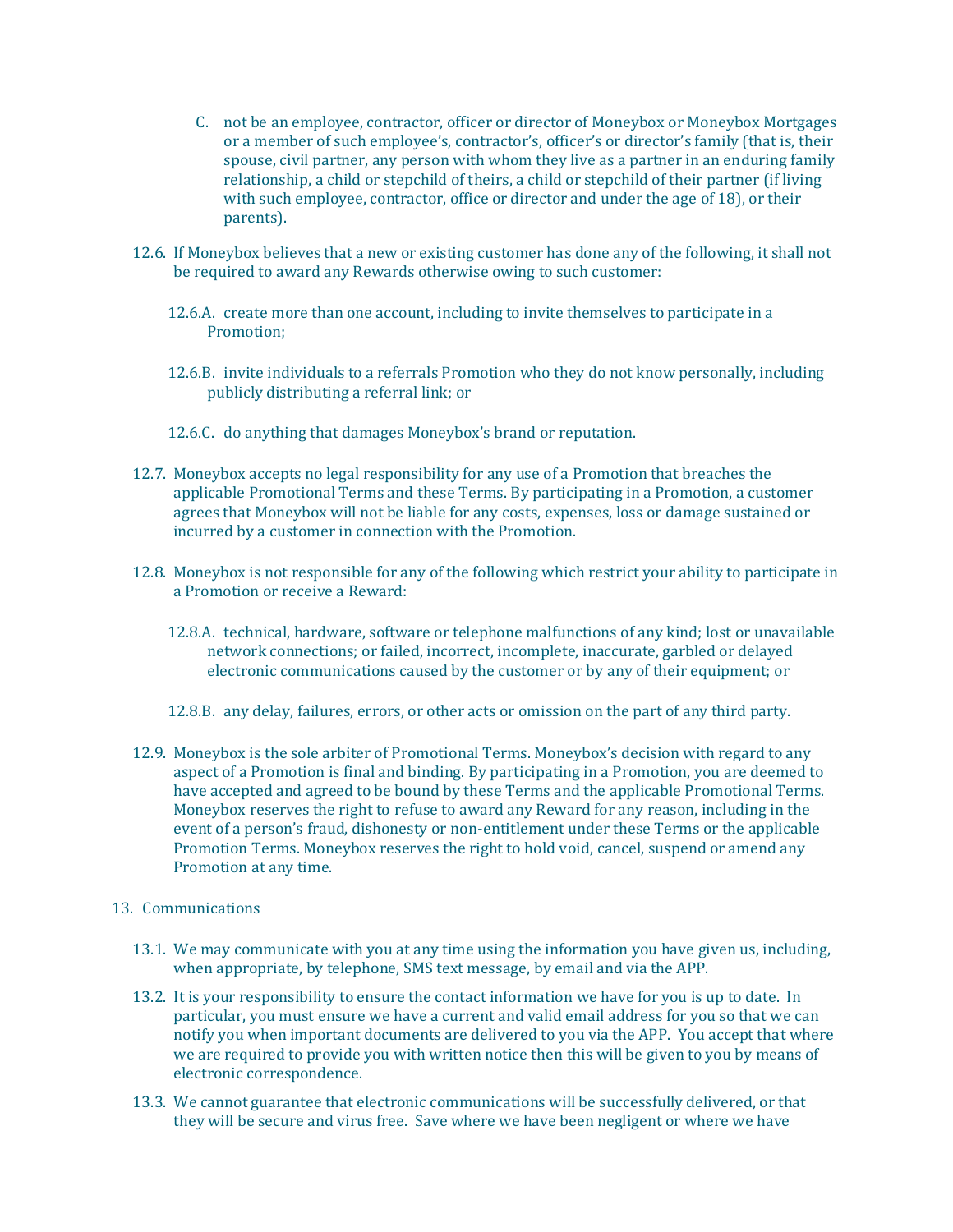breached applicable law or the FCA Rules, we will not be liable for any loss, damage, expense, harm or inconvenience caused as a result of an email being lost, delayed, intercepted, corrupted or otherwise altered or for failing to be delivered for any reason beyond our control.

- 13.4. We will record and monitor telephone conversations that we have with you for training purposes and quality control, for crime prevention, and to provide a record of our discussions with you. We will store recordings for a period required by law, the FCA Rules or for as long as we consider necessary to be able to provide the Moneybox Services to you. In the event of a disagreement between you and us, we can give you a copy of our records on reasonable request.
- 13.5. All communications in relation to the services provided under these Terms will be in English.
- 14. Instructions given via the APP
	- 14.1. When you use and interact with the APP to select and/or make changes to your Moneybox Account, the Platform Product(s), the Moneybox Pension and/or indicate your intention to undertake an investment transaction, such use and interaction will constitute your instructions to us, which we will execute for the Platform Product(s) and Moneybox Pension.
	- 14.2. You understand that, in certain circumstances as detailed in our Data Terms we may generally restrict or suspend your access and use of the APP. In particular, you should note that we may take this action where:
		- A. we reasonably believe that the security of your Moneybox Account, Platform Product or Moneybox Pension has been compromised; and/or
		- B. it is illegal or against any relevant rule or regulation for instructions to be sent to the manager of the Funds or the provider of any Cash Deposit Account in respect of a Cash Product.
	- 14.3. You acknowledge and agree that all instructions and authorisations given by you in relation to the Platform Products or the Moneybox Pension and the investments made in respect of your Moneybox Account must be sent by you personally and by no other person.
	- 14.4. You acknowledge and agree that all instructions are effective when they are received by us. When we receive an instruction from you we will use all reasonable endeavours to ensure that the instruction is followed as accurately and timely as possible.
	- 14.5. When receiving and transmitting instructions from you to buy and/or sell your investments, we shall apply our Order Transmission Policy which is set out in Section 5 of these Terms. By entering into the Moneybox Agreement you agree and consent to our Order Transmission Policy.
	- 14.6. Where a delay occurs in transmitting an instruction due to factors outside of our reasonable control (including, without limitation, where the APP is unavailable) we will ensure that your instruction is executed as soon as possible. However, we will not otherwise be responsible for any delay. In such circumstances please contac[t support@moneyboxapp.com.](mailto:support@monyeboxapp.com)
	- 14.7. Please note that Section 2 of these Terms sets out our obligations and duties with respect to your Platform Products.
	- 14.8. Please note that Section 3 of these Terms sets out our obligations and duties with respect to your Moneybox Pension.
- 15. Your information and data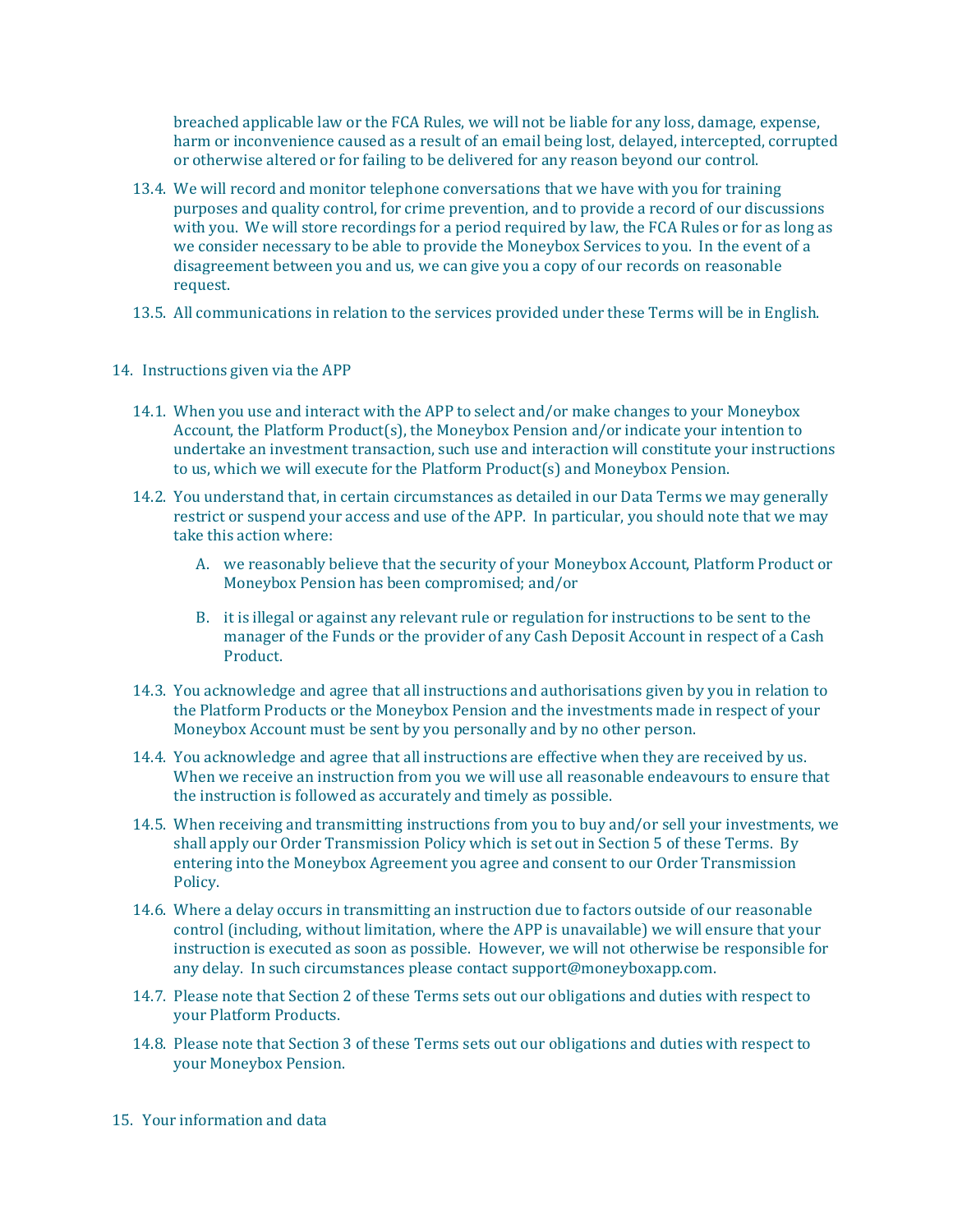- 15.1. We may use your personal information, including sensitive personal information and store it on our systems and may otherwise process it for the purposes of providing the Moneybox Account and the Moneybox Services. By accepting these Terms you agree that we may also provide you with marketing materials and other information regarding any of our other products and services from time to time, that we think may be of interest to you. If you do not wish to receive such materials please contact us at [support@moneyboxapp.com.](mailto:support@monyeboxapp.com) We will not at any time (without your consent) share or provide your personal information to any third party for that party to market its services and products (or the services and products of any person unconnected with us).
- 15.2. We may pass personal information relating to you to third parties appointed by us for the purpose of administration and verifying your identity (as described in paragraph 11 above) and you confirm that you accept and consent to this. In respect of the Cash LISA, we will provide your details to OakNorth Bank plc, whose privacy notice you can access at <https://www.oaknorth.com/privacy-notice/deposits/> or Investec Bank plc, whose privacy notice you can access a[t https://www.investec.com/en\\_gb/legal/UK/data-protection](https://www.investec.com/en_gb/legal/UK/data-protection-notice/corporate-and-institutional-banking.html)[notice/corporate-and-institutional-banking.html,](https://www.investec.com/en_gb/legal/UK/data-protection-notice/corporate-and-institutional-banking.html) depending on the choice of Cash Deposit Account. In respect of the Notice Accounts, we will provide your details to Investec Bank plc, whose privacy notice you can access a[t https://www.investec.com/en\\_gb/legal/UK/data](https://www.investec.com/en_gb/legal/UK/data-protection-notice/corporate-and-institutional-banking.html)[protection-notice/corporate-and-institutional-banking.html,](https://www.investec.com/en_gb/legal/UK/data-protection-notice/corporate-and-institutional-banking.html) or Chartered Savings Bank, whose privacy notice you can access at <https://www.chartersavingsbank.co.uk/Legal/TrustAccountPrivacyNotice> depending on the

choice of Notice Account. In respect of the Regular Access Accounts, we will provide your details to Cynergy Bank Limited, whose privacy notice you can access at https://www.cynergybank.co.uk/privacy-policy/, or Shawbrook Bank Limited, whose privacy notice you can access at [https://www.shawbrook.co.uk/privacy-notice/.](https://www.shawbrook.co.uk/privacy-notice/)

We may need to seek additional information from you in order to verify your identity, in which case we may:

- A. delay the opening of your Moneybox Account; or
- B. return and cancel your application; or
- C. withhold from you the ability to trade or withdraw any Funds until we have successfully verified your identity.
- 15.3. We are registered with the Information Commissioner under registration number ZA130953 for the handling and processing of personal information and shall comply at all times with applicable data protection legislation. We will take all reasonable steps to ensure that your information is kept up to date and is securely protected.
- 15.4. We may disclose your personal information if we are required to do so by law or we are requested to do so by the FCA, HMRC, or any other relevant regulatory authority in any country.
- 15.5. Your personal data may be transferred to third parties outside the EEA as well as within it, solely in connection with our provision of the Moneybox Account and the Moneybox Services. You should be aware that in territories outside the EEA, laws and practices relating to the protection of personal data are likely to be different and, in some cases, may be weaker than those within the EEA. Where transfers outside of the EEA are necessary, Moneybox complies with the stringent safeguards to protect your personal data required by law. By entering into the Moneybox Agreement you consent to such processing of your data.
- 15.6. You are entitled to see all personal data relating to you, which is held on any database controlled by us. Please contact [support@moneyboxapp.com](mailto:support@monyeboxapp.com) for details.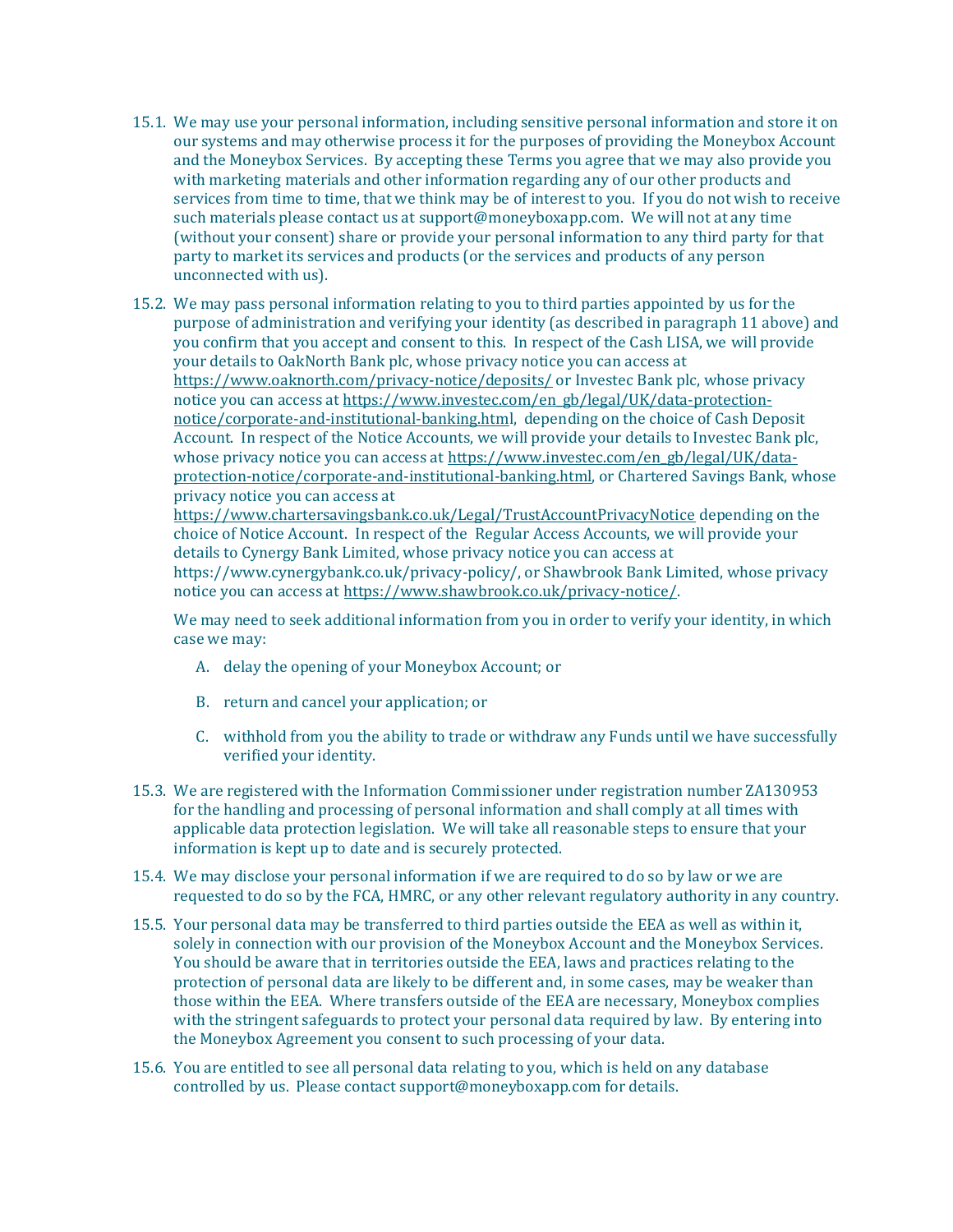### 16. Withdrawals

- 16.1. If you wish to make a Permitted Withdrawal, other than from your ISA or GIA, you must instruct us to make the withdrawal. Subject to these Terms and any Regulations, in order to meet withdrawal requests, we will sell your investments, within the relevant Platform Product, in proportion to their current value, and will pay the resultant proceeds (which may not be exactly the amount you requested since the sale price is only known at the point of trading) into your nominated bank account. We will pay you the withdrawal proceeds as soon as we reasonably can, but you should note that the process of selling investments may take some time, depending on the settlement dates of those investments.
- 16.2. If you wish to Withdraw money from your ISA or GIA you may do this by selecting some or all of your Available Cash. We will pay you the withdrawal amount by midnight the following Business Day. If you want to sell your investments prior to making a Withdrawal then you must allow sufficient time for such sales to settle and become Available Cash before then choosing to make the Withdrawal.

# 17. Reports and Contract Notes

- 17.1. We are responsible for providing to you all contract notes in respect of all investment transactions carried out in the Platform Products by you via the Moneybox Account and all reports that are required to be provided to you in accordance with the FCA Rules - including valuation reports. We are responsible for providing to you all contract notes in respect of all investment transactions carried out in the Moneybox Pension by you via the Moneybox Account and all reports that are required to be provided to you in accordance with the FCA Rules including valuation reports - (together the "Reports").
- 17.2. We will make the Reports available to you via the Moneybox Services.
- 17.3. These Reports will include details of all transactions during the relevant period, details of the contents of your Moneybox Account, the current market value and the basis of valuation, income and fees charged.
- 17.4. We will make daily valuations of your Platform Products and Moneybox Pension available to you via the APP.
- 17.5. You agree that we shall provide the Reports to you via the Moneybox Services.
- 17.6. By entering into the Moneybox Agreement, Platform Agreement and the Moneybox Pension Agreement you agree and consent to the electronic delivery of contract notes and Reports and all other information required to be provided to you under those Agreements.

# 18. Conflicts of interest

- 18.1. We or anyone connected with us, may carry out certain transactions for you where we, or another customer of ours, have a duty that may conflict with our duty to you. Where a potential conflict of interest arises, we will take all reasonable steps to protect your interests and ensure fair treatment in accordance with the duties we owe you as our customer. We have procedures in place to handle such conflicts of interest and to ensure that we act appropriately. It is our practice to disclose the nature of all conflicts of interest to you and (if appropriate) ask for your permission to continue with the service.
- 18.2. Our Conflicts of Interest Policy is detailed in Section 4. This sets out the types of actual or potential conflicts of interest which may arise given the nature of our business and provides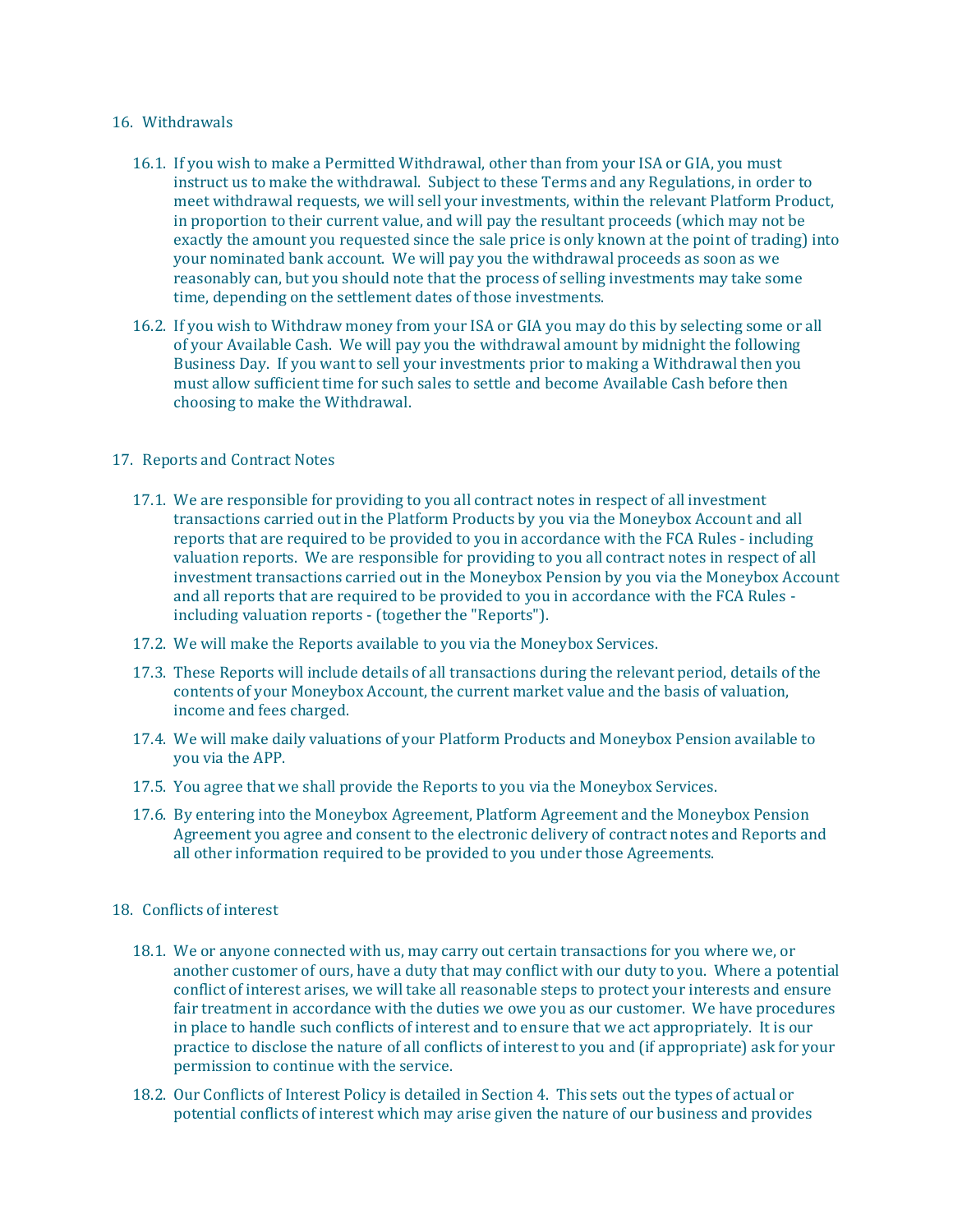details of how these are managed. Further details and updates of this policy can be provided on request.

#### 19. Liability

- 19.1. Subject to the FCA Rules, we shall not be liable for any losses suffered by you unless such loss arises from our negligence, breach of the Moneybox Agreement, wilful default or fraud or from our failure to comply with applicable laws or the FCA Rules.
- 19.2. We will not be held liable for any loss incurred by you which arises, either wholly or in part, as a result of an event which is beyond our reasonable control to prevent and the effect of which is beyond our reasonable power to avoid in relation to your Moneybox Account and which may arise from delays or changes in market conditions, market fluctuation, currency fluctuation, computer failure, labour dispute, inability to communicate with you, or for any other reason and whereby we are either unable to take or refrain from taking or shall not be obliged to take or refrain from taking any action as a consequence thereof.
- 19.3. We will take reasonable care and exercise reasonable due skill, care and diligence in the assessment, selection and appointment of custodians, bankers, counterparties, agents and other third parties. We accept responsibility for any losses, damages or costs suffered or incurred by you to the extent these are caused by our negligence, wilful default or fraud in the assessment, selection or appointment of such persons. We will not be responsible in any other circumstance for the acts or omissions of any such third parties.
- 19.4. We do not accept responsibility for any loss, damages or costs you may incur as a result of:
	- A. any cause beyond our reasonable control to prevent (as described in paragraph 19.2 above); and / or
	- B. our taking any action, or omitting to take any action, to the extent we are required to do so under applicable laws and regulations, the FCA Rules and/or at the direction of a competent regulator such as the FCA.
- 19.5. No provision of the Moneybox Agreement will restrict, qualify or exclude any duty owed to you under applicable laws relating to the provision of services or under the FCA Rules. For further information about your rights under these applicable laws contact your local Citizens' Advice Bureau.

#### 20. Delegation

- 20.1. We may appoint another person or entity ("Delegate") to perform all or part of the Moneybox Services, provided that we take all reasonable steps to ensure that such Delegate is suitably competent and qualified to do so. Where we appoint a Delegate:
	- A. this will not affect our liability to you for the Moneybox Services we have delegated; and
	- B. this will be undertaken in accordance with these Terms and all applicable laws and the FCA's Rules.
- 21. Referrals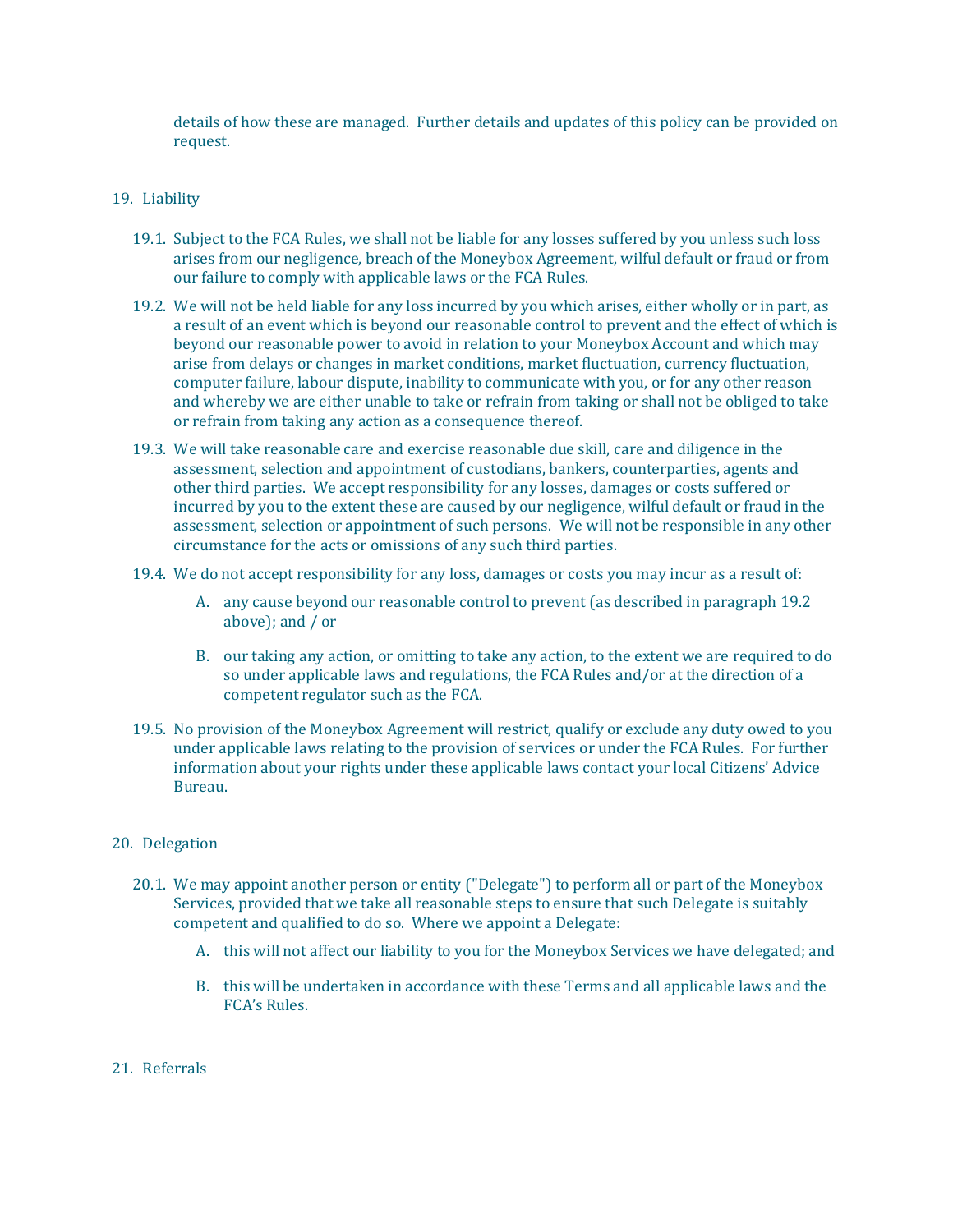- 21.1. Where appropriate, we may offer to refer you to third parties to provide certain additional services. We will not make any such referral without your agreement.
- 21.2. We may pay (or receive from third parties), fees in relation to referrals of business. In making or receiving any such referral and making or receiving such payments, we will act in accordance with the FCA Rules and all applicable laws.
- 22. Amendments to the Moneybox Agreement
	- 22.1. We may amend the Moneybox Agreement:
		- A. if we are required to do so to comply with the FCA Rules, or any other applicable law or regulation;
		- B. to reflect changes in the costs and expenses that we incur (or reasonably expect to incur) in providing the services to you, including to take account of changes in the rates of inflation, taxes or interest;
		- C. to make these terms fairer to you or easier to understand, or to correct mistakes;
		- D. to reflect changes in market practice or conditions; and
		- E. to enable us to make reasonable changes to the way we provide our services as a result of changes in the financial services sector, technology, or available products.
	- 22.2. If we propose to make a change to these Terms that is not detrimental to you, we can make the change immediately. We will make information available to you about the change within 30 days of the change.
	- 22.3. If we make a change to these Terms that may be detrimental to you, we will provide you with at least 30 days' prior notice (unless we are required to make the change sooner, for example, for legal or regulatory reasons, in which case we will make information available about the change within 1 Business Day of making the relevant change).
	- 22.4. If we make any change that is detrimental to you, you may notify us within 30 days from the date of such change to terminate your Moneybox Agreement and close your Moneybox Account without charge.

#### 23. Termination

- 23.1. You may terminate your Moneybox Agreement at any time and for any reason by providing us with notice, subject to the settlement of all outstanding transactions. Transactions already in progress will be completed in the normal course of business. We will close your Moneybox Account as soon as practicable after receiving your notice to terminate the Moneybox Agreement.
- 23.2. Our fees (as set out in Appendix 1) shall continue to apply until the later of the date of the termination of the Moneybox Agreement or the settlement of all outstanding transactions in respect of your Moneybox Account.
- 23.3. We may terminate this Agreement at any time by giving you 30 business days' prior notice subject to the settlement of all outstanding transactions.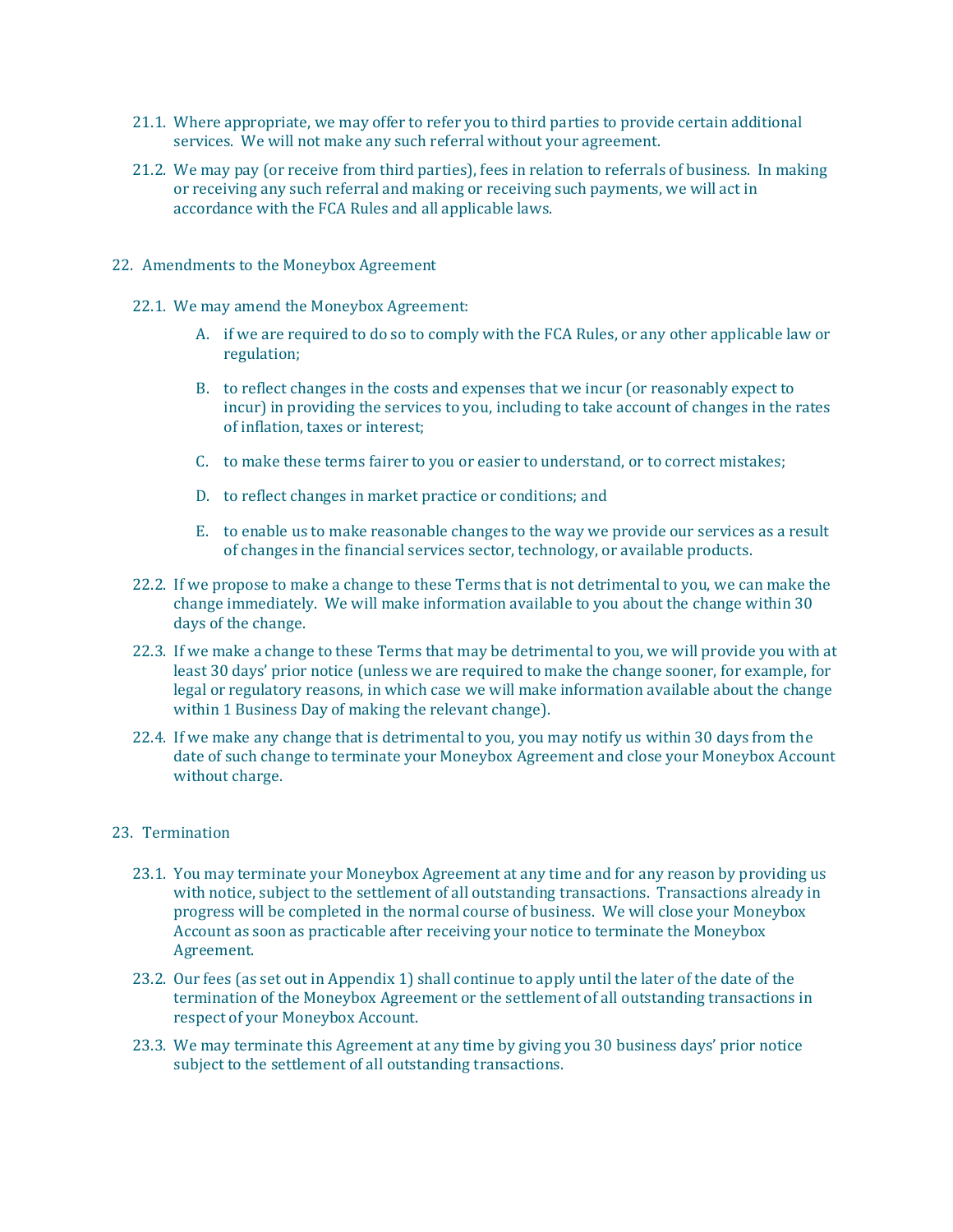- 23.4. We may terminate this Agreement, freeze your Moneybox Account and take steps to freeze transactions through your Platform Product(s) and/or Moneybox Pension without giving you advance notice if we reasonably believe that you:
	- A. have materially breached any of the terms of the Moneybox Agreement or have otherwise provided us with false or misleading information;
	- B. are using, or allowing another person to use, your Moneybox Account illegally or for criminal activity;
	- C. have behaved in an inappropriate manner (for example, if you abuse any of our staff);
	- D. have failed to pay any of the amounts owed under the Moneybox Agreement; or
	- E. have become bankrupt, insolvent or you are unable to pay your debts as they fall due.
- 23.5. We may also terminate the Moneybox Agreement if we reasonably believe that providing you with a service exposes us to action or censure from any law enforcement, government or regulatory body (including, without limitation, the FCA);
- 23.6. Where we terminate the Moneybox Agreement or freeze your Moneybox Account as set out above, to the extent permitted pursuant to law, regulation or legal process, we will inform you in writing immediately of our decision and our reasons for making that decision.
- 23.7. On termination of the Moneybox Agreement (for any reason), we will re-register your assets and transfer your cash as you reasonably request. If you make no reasonable request, we may, at our discretion, take steps to re-register your assets into your own name and to transfer your cash to you or take advice from HMRC as to the appropriate steps in the circumstances.
- 23.8. If relevant to you, please see:
	- A. the ISA Terms set out in Section 2, Part B ("Additional ISA Terms") of this document for additional termination provisions with respect to your ISA; and
	- B. the JISA Terms set out in Section 2, Part C ("Additional JISA Terms") of this document for additional termination provisions with respect to a JISA for which you are the Registered Contact.
	- C. the LISA Terms set out in Section 2, Part D ("Additional LISA Terms") of this document for additional termination provisions in respect of your LISA.
	- D. the Cash LISA Terms set out in Section 2, Part E ("Additional Cash LISA Terms") of this document for additional termination provisions in respect of your Cash LISA.
	- E. the Notice Account Terms set out in Section 2, Part F ("Additional Notice Account Terms") of this document for additional termination provisions in respect of your Notice Account.
	- F. the Regular Access Account Terms set out in Section 2, Part G ("Additional Regular Access Account Terms") of this document for additional termination provisions in respect of your Regular Access Account.
- 24. Transferring rights and obligations
	- 24.1. You do not have the right to initiate any assignment or transfer to any other party any of your rights under the Moneybox Agreement.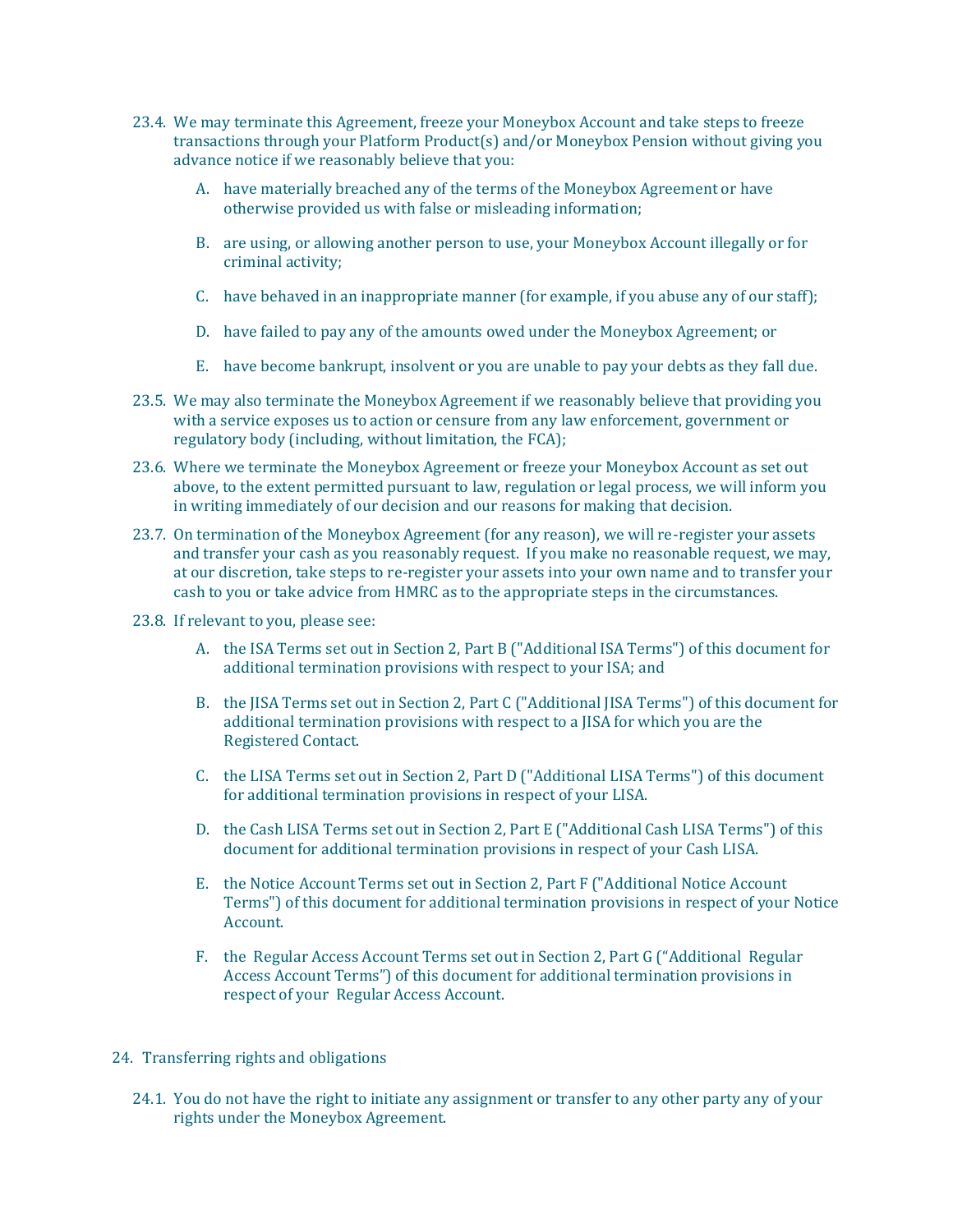- 24.2. We may assign or transfer all or any part of our rights and obligations under the Agreement at any time without your further specific consent to:
	- A. another entity within our group; or
	- B. to a third party outside of our group where we reasonably consider that the transfer will not compromise your rights under the Moneybox Agreement and the services to be provided to you.
- 24.3. Unless it is impracticable in the circumstances, we will give you 30 days' prior notice of any such transfer.
- 24.4. If we transfer our rights and obligations, you may notify us within 30 days from the date of such assignment to close your Moneybox Account without charge.

#### 25. Governing Law

- 25.1. The Moneybox Agreement, the Platform Agreement, the Moneybox Pension Agreement and any dispute or claim arising out of or in connection with either of them (including non-contractual disputes or claims) will be governed by and construed in accordance with the law of England and Wales.
- 25.2. The parties, to the extent permitted by law, irrevocably agree that the courts of England and Wales will have exclusive jurisdiction to settle any dispute or claim that arises out of or in connection with either the Moneybox Agreement, the Platform Agreement or the Moneybox Pension Agreement (including non-contractual disputes or claims).

# 26. Third Parties

26.1. Save for a relevant service provider who may enforce, as applicable, the provisions of paragraph 11, a person who is not a party to this agreement cannot enforce or enjoy the benefit of any term of this Agreement under the Contracts (Rights of Third Parties) Act 1999.

# <span id="page-19-0"></span>Section 2 - Platform Terms

# <span id="page-19-1"></span>Part A: General platform terms

Please note that this is an important document that sets out how your Moneybox Account is operated. It sets out the terms and conditions for the Platform Products. It should be read as part of the overall Terms.

#### 1. General

- 1.1. In accordance with your instructions and your selections, we shall provide the Platform Products and shall provide dealing, safe custody, settlement and post-execution services in respect of your investments (together, the "Platform Services"). Where you have selected:
	- A. an ISA, then the additional terms set out in the section headed "Part B: Additional ISA Terms"; and / or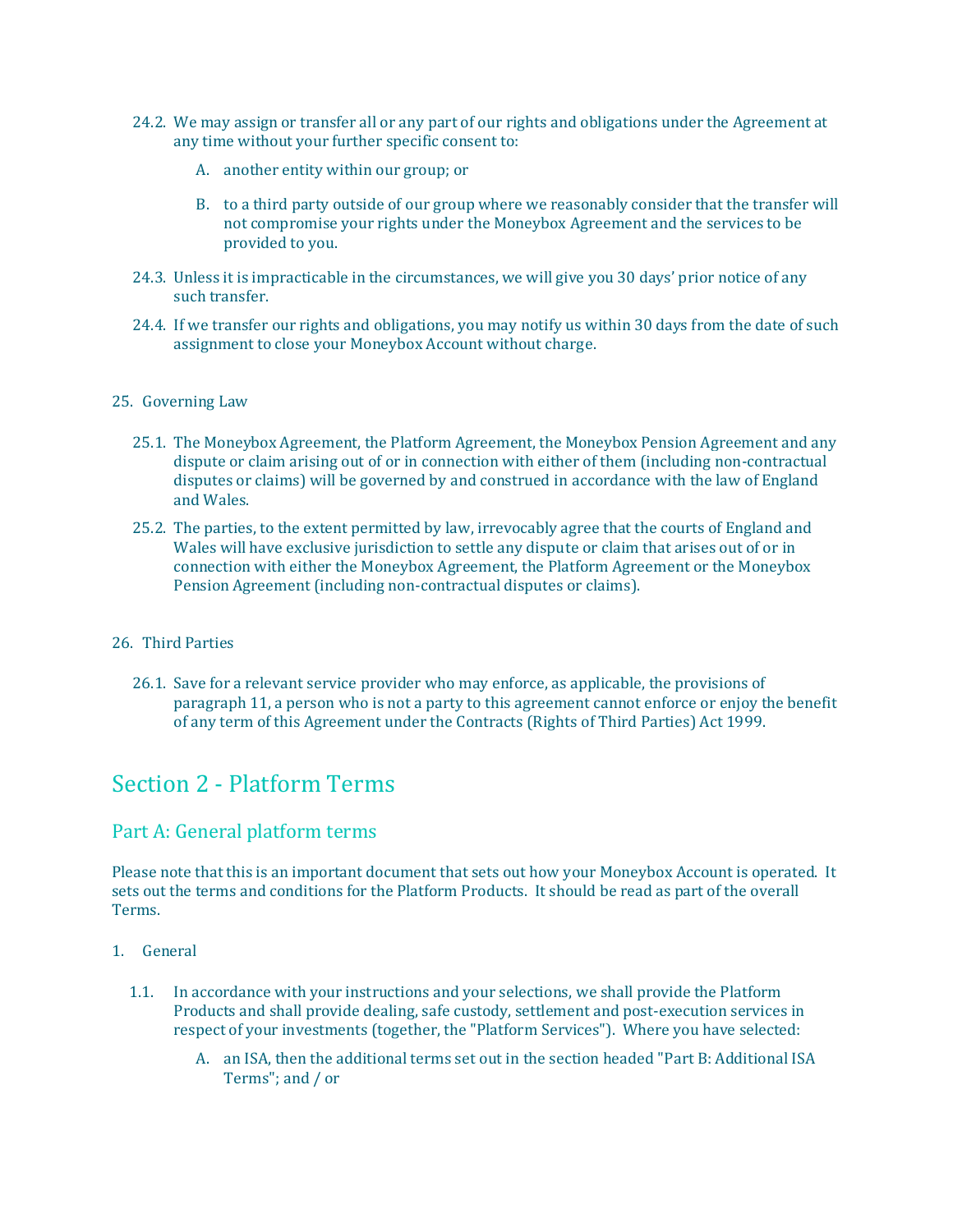- B. a JISA, then the additional terms set out in the section headed "Part C: Additional JISA Terms"; and/ or
- C. a LISA, then the additional terms set out in the section headed "Part D: Additional LISA Terms"; and/ or
- D. a Cash LISA, then the additional terms set out in the section headed "Part E: Additional Cash LISA Terms"; and/ or
- E. a Notice Account, then the additional terms set out in the section headed "Part F: Additional Notice Account Terms"; and/ or
- F. a Regular Access Account, then the additional terms set out in the section headed "Part G: Regular Access Account Terms".
- 1.2. We will at all times provide the Platform Services to you in accordance with the terms of the Platform Agreement, all applicable laws and all applicable FCA Rules.
- 1.3. If you materially breach these Terms then we reserve the right, without further notice, to close your Platform Products, withdraw access to the Platform Service, require you to Transfer Out your Platform Products to an alternate provider, or any combination of these.
- 1.4. We do not provide financial advice about our products or allowable investments. The Platform Products are only available to investors on an execution only basis. If for any reason you are unsure about the suitability of the Platform Products for your financial circumstances then you should seek financial advice from an FCA authorised and appropriately qualified financial adviser prior to investing in a Platform Product.
- 1.5. The value of each Platform Product must be maintained above the minimum value of £1. We may change the minimum value from time to time and will notify you of any such change. In the event that the value of a Platform Product remains below this value for more than a 12 month period, then we may close your relevant Platform Product by giving notice to you.
- 1.6. The Platform Products are only available through the Moneybox Services; accordingly, all reports and documentation will be provided to you for access via the APP. By subscribing to take out a Platform Product, you agree that you do not require us to provide reports, statements, contract notes or other documentation associated with your Platform Product other than in electronic form via these means. You must also keep up to date contact details so that we can notify you when any important documents are sent via the Moneybox Services.
- 1.7. You accept that where we are required to provide you with written notice then this will be given to you by means of electronic correspondence as set out above.
- 1.8. There may be circumstances that require us to review the charges being made. In this event, we will notify you advising you of any amendments at least 30 days prior to the change taking effect.
- 1.9. Value added tax will be levied on all appropriate expenses and fees at the prevailing rate.
- 1.10. You authorise us to provide HMRC with all the relevant information about your Platform Product(s) and its investments.
- 1.11. We reserve the right to sell investments if there is insufficient cash to meet the amount of any ongoing costs or charges.
- 1.12. We have categorised you as a Retail Customer for all purposes of the FCA Rules. As a Retail Customer you will benefit from the greatest level of protection available under the regulatory system.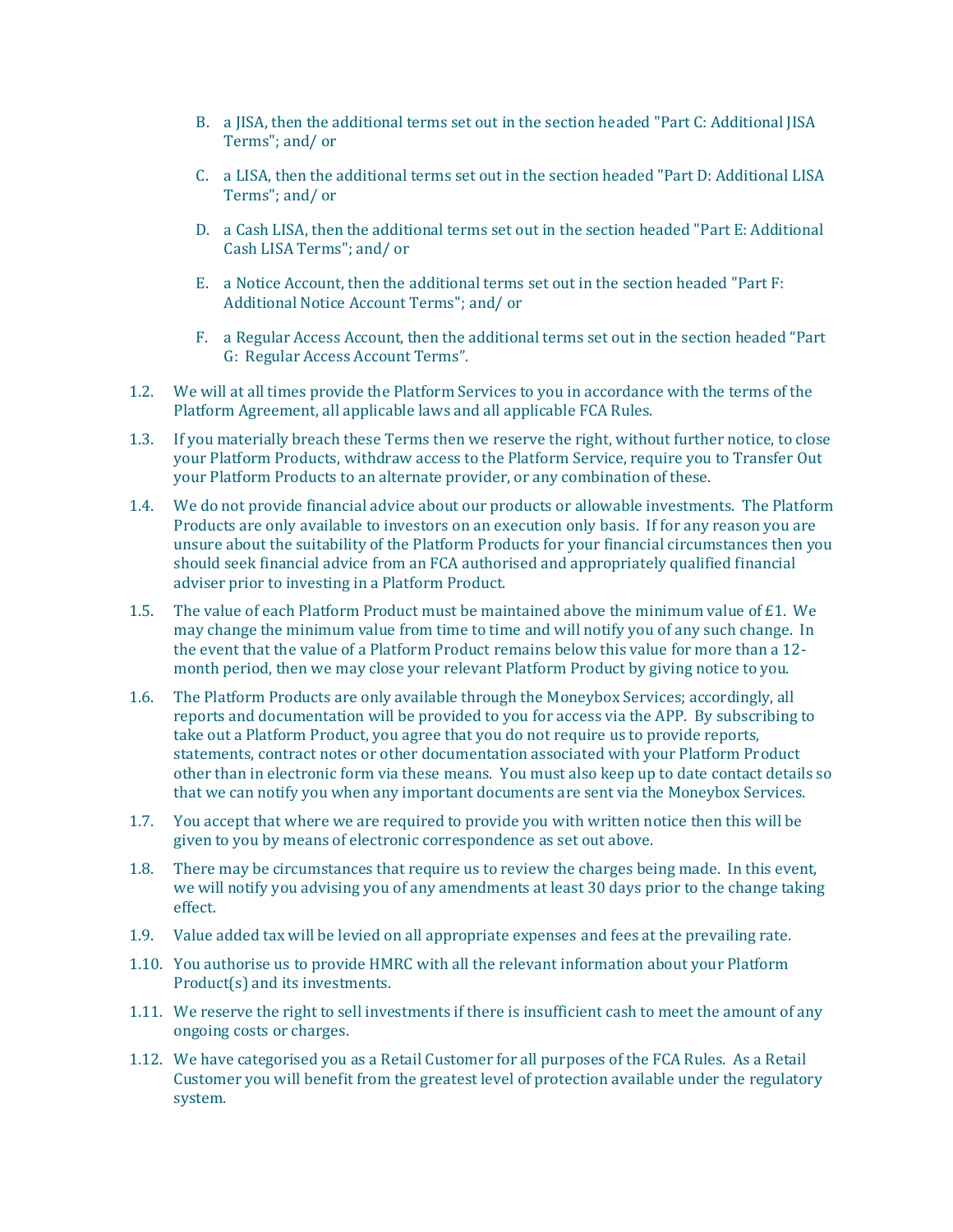## 2. Opening a Platform Product(s)

- 2.1. Your Platform Product will be established when we receive all necessary information from you or when our other requirements have been met if this is later. We reserve the right at our absolute discretion to refuse your application to take a Platform Product without providing any reason for their decision.
- 2.2. You may not open a Platform Product if you are a US Person (as defined by the US Internal Revenue Service). If at any point you become a US Person then you must immediately inform us and we will require you to close your Platform Product(s).
- 2.3. Except in relation to a JISA account, you may only open a Platform Product if you are UK resident. If you cease to be a UK resident, then you must inform us immediately.
- 2.4. You may not hold a Cash LISA and a LISA with Moneybox. If you already hold a LISA and wish to open a Cash LISA you will be required to sell and transfer the proceeds of your LISA into your Cash LISA before you can make Contributions to your Cash LISA.
- 2.5. You have the right to cancel your Platform Product(s) as set out in paragraph 2, Section 1. We will follow any investment instructions that you have given to us during this cancellation period. If you choose to cancel during the cancellation period, any investments held in your Platform Product(s) will be sold, after completion of any transactions that are being processed at the time. We will then repay your original subscription to you less any charges that are due and any losses that may arise if the value of the investments has fallen at the time they are sold. We will not pay to you any gains or income earned, if there are any. No interest, pending promotional funds or Introductory Bonus will be paid to a Cash Product if you choose to cancel it.
- 3. Contributions and Transfers In to your Platform Product(s)
	- 3.1. Contributions to your Platform Product are made in accordance with Section 1 (General Terms), paragraph 11 (Opening your Moneybox Account and making Contributions). For Direct Debit Contributions it may be up to the end of the 5th Business Day before your monies are cleared and contributed to the Platform Product(s) for investment, and the 6th Business Day before your Orders are placed.
	- 3.2. If a payment is not honoured, then we will adjust the cash balance in your Platform Product( $s$ ).
	- 3.3. You are responsible for ensuring that subscriptions to your ISA, LISA, Cash LISA and/or a JISA for which you are the Registered Contact, are within allowable limits set out in the ISA Regulations. If instructed by HMRC we will return any oversubscription without your further authority.
	- 3.4. We may decline any Contribution or Transfer In entirely at our discretion.
	- 3.5. For payments received in respect of "Transfers In" your monies will only be cleared for investment after the relevant banks have cleared the monies. This typically means that cheque payments will be available for investment no later than the end of the 7th Business Day starting on the day we receive the cheque or any supporting documentation (whichever is the later) and for electronic payments no later than the 5th Business Day. If a payment is not honoured, then we will adjust the cash balance in your Platform Product(s).
	- 3.6. All Contributions and Transfer In values we receive will be applied to your relevant Platform Product.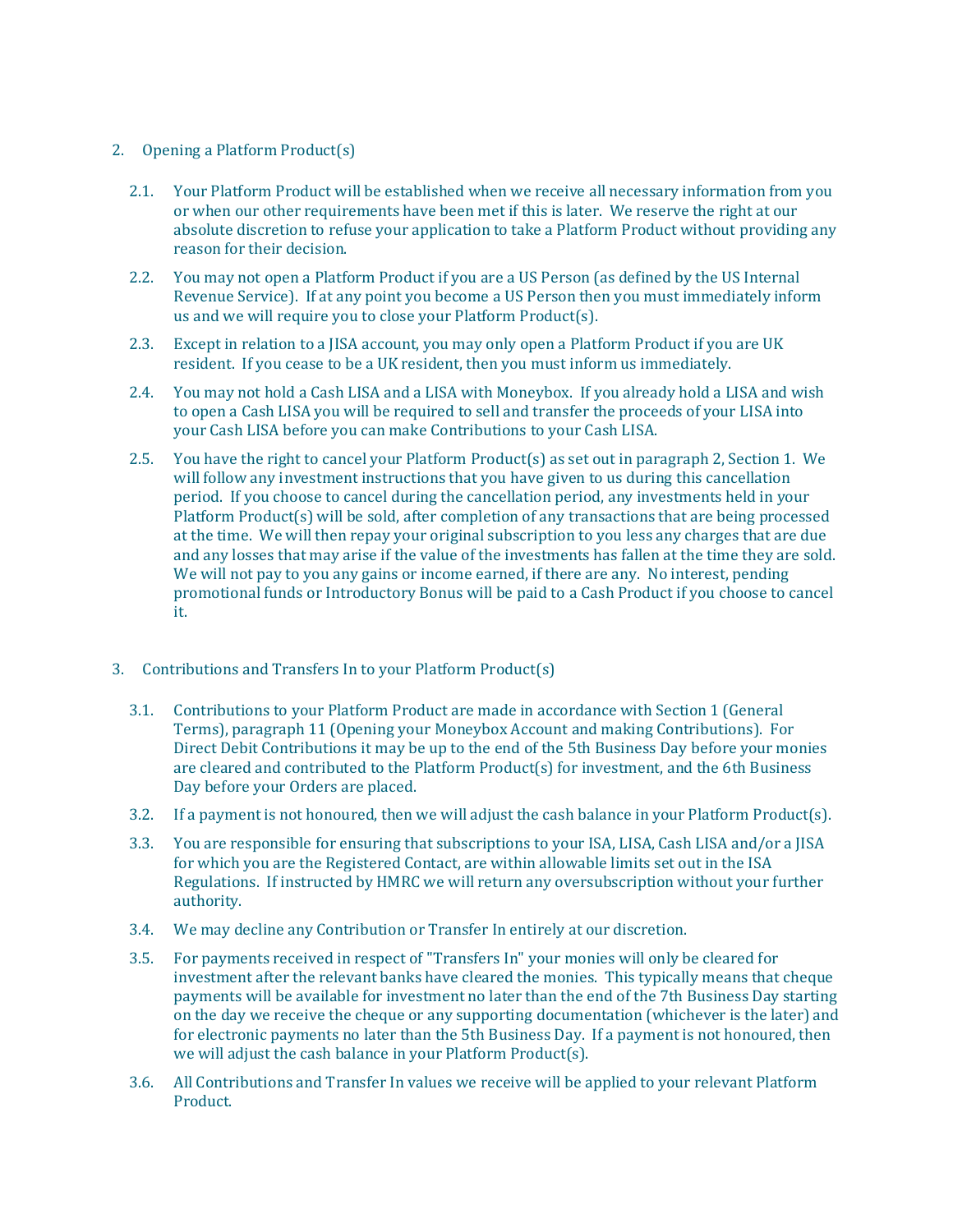3.7. You may Transfer In cash and/or holdings (in the case of Funds only) to your Platform Product(s) provided that the holdings are among the holdings currently made available for investment by Moneybox within the relevant Platform Product. Details of the currently available investments for each Platform Product can be obtained on request from Moneybox.

# 4. Cash and Investments

- 4.1. All monies received in respect of your Platform Products, other than your Notice Account and Regular Access Account which are held in a Cash Trust Bank Account, will be held in a Client Money Bank Account. Client Money Bank Accounts are designated as trust accounts and are segregated from our own funds in accordance with the FCA Rules on Client Money. Client Money Bank Accounts are pooled accounts with one or more banks. In the event of a bank's failure, your claim will be for a share of the cash held in all pooled accounts at the bank.
- 4.2. When considering where a Client Money Bank Account should be held, we will exercise all due skill, care and diligence and will periodically review the adequacy and appropriateness of any bank or credit institution where Client Money is deposited and of the arrangements for holding Client Money. It is important to note that we are not responsible for any acts, omissions or default of a credit institution or bank chosen by it, only for taking care in its choice and monitoring of such bank of credit institutions.
- 4.3. In respect of Cash Deposit Accounts:
	- A. You acknowledge and agree that each Cash Deposit Account will be opened in our name but held on trust for clients, including you, who have deposited monies into these. You can find the banks we use for the Cash Deposit Accounts here [www.moneyboxapp.com/fscs-protection/.](http://www.moneyboxapp.com/fscs-protection/) The Product Provider will also hold all monies contained within the Cash Deposit Accounts on trust for each of the clients who have deposited monies within the Cash Deposit Accounts in accordance with their proportionate beneficial interests in such monies.
	- B. You acknowledge that the opening of any underlying bank account may be outside of our control and that responsibility for opening each bank account shall lie with the relevant bank and not Moneybox.
	- C. Your money held in the Cash Trust Bank Account or any Cash Deposit Account may be pooled with money belonging to other clients, which means that you would not have a claim against a specific sum in a specific account. In such circumstances any claim which you might have would be against the pool in general.
	- D. If your Cash Product does not specify the bank with which your deposit will be held, your cash may be placed in notice or unbreakable term Cash Deposit Accounts with notice or fixed terms of up to 95 days. This allows us to increase the number of banks where we can place deposits, and/or obtain better rates of interest Placing your deposit in these Cash Deposit Accounts does not affect your ability to withdraw from your Cash Product. However, your deposit may not be immediately available for withdrawal in the event of a default by Moneybox or a bank holding one or more Cash Deposit Accounts.
- 4.4. Interest may be paid to us by banks with which we hold deposit accounts on your behalf. If interest is payable on any of your Platform Products, the rates of interest will be disclosed to you and you authorise us to deduct such charges as HMRC imposes from time to time on interest payments. We will retain any differences between the interest received from the banks and the amounts paid to your Platform Product.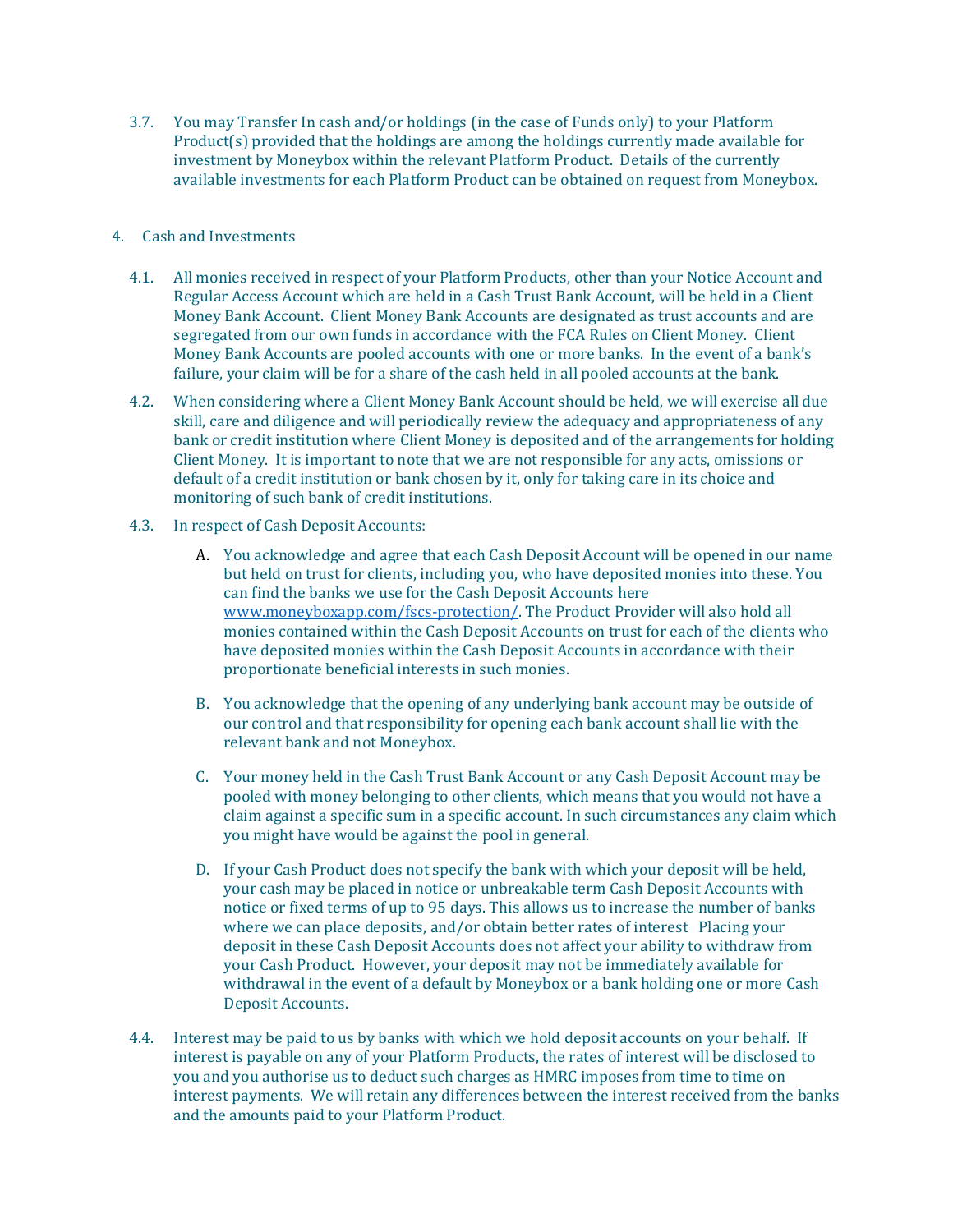- 4.5. Other than in respect of the Cash Products, dividends or other income received will be credited to your Platform Product on the day of receipt wherever practicable but no later than 10 Business Days after receipt. Any income received in the form of cash will be credited to your Platform Product and reinvested the next Dealing Day into the Fund from which it arose, unless you have no other holdings in that Platform Product in which case it will be held as cash. Any income received in the form of cash that arose from Stocks will be credited to your Platform Product as cash less any applicable withholding tax.
- 4.6. All investments other than cash are held by us in a pooled investment (omnibus) account in the name of our nominee or by an approved third-party custodian. Share certificates or other documents evidencing title to investments will be held by us or as directed by us. This means that individual customer entitlements may not be identified by individual entries in the records of the nominee. If there is a shortfall following default by the nominee all customer accounts will share proportionally in that shortfall. We accept no responsibility for the default or failure of a custodian or nominee. However, this does not limit our liability to you for our own fraud, wilful default or negligence.
- 4.7. Investments held within your Platform Products remain in your beneficial ownership and must not be used as a security for a loan.
- 4.8. We will not be responsible for any loss (including loss of profit) in relation to, or diminution in value of, any investment: 1. acquired by us at your request; or 2. not acquired by us or not disposed of by us in accordance with our rights under these Terms; or 3. disposed of by us in accordance with these Terms unless such loss or diminution in value results from our fraud, wilful misconduct, negligence or breach of regulatory duty or the fraud, wilful misconduct, negligence or breach of regulatory duty of any of our employees or agents.
- 4.9. We will be entitled to dispose of any investment if in our reasonable opinion continued retention of such investment would be unlawful, contrary to the ISA Regulations or would impose tax or other costs on us or expose us to liabilities which in each case we may not be able to meet from your Platform Product(s).
- 4.10. We will be entitled to dispose of any investment if required to do so by the terms of any agreement to which we are a party. We will make all reasonable endeavours to inform you of such an event in advance, where feasible.
- 4.11. Where investment income is received net into your ISA, LISA or a JISA for which you are the Registered Contact, we will reclaim tax where permitted by, and in accordance with, current HMRC regulations. We will reclaim UK tax paid on income, where appropriate, up to the 5th day of each month, or the next Business Day if the 5th day falls on a day which is not a Business Day. We expect to receive the tax reclaim approximately seven weeks after that date but tax reclaims will only be applied to your Platform Product(s) upon receipt from HMRC. Any tax reclaim received will be credited to your Platform Product(s). Where investment income is received from US Stocks, we will withhold applicable taxes and fees before crediting the income as cash to your Platform Product.
- 5. Corporate Actions
	- 5.1. If you so elect, we will arrange for you to receive a copy (in electronic form or a link thereto) of the annual report and accounts issued by every company or other concern in respect of Stocks, securities or units which are held directly in any of your ISA products. Furthermore, if you so elect we will endeavour to also arrange for you to be able to:
		- A. attend shareholders, securities holders or unit holders meetings to vote; and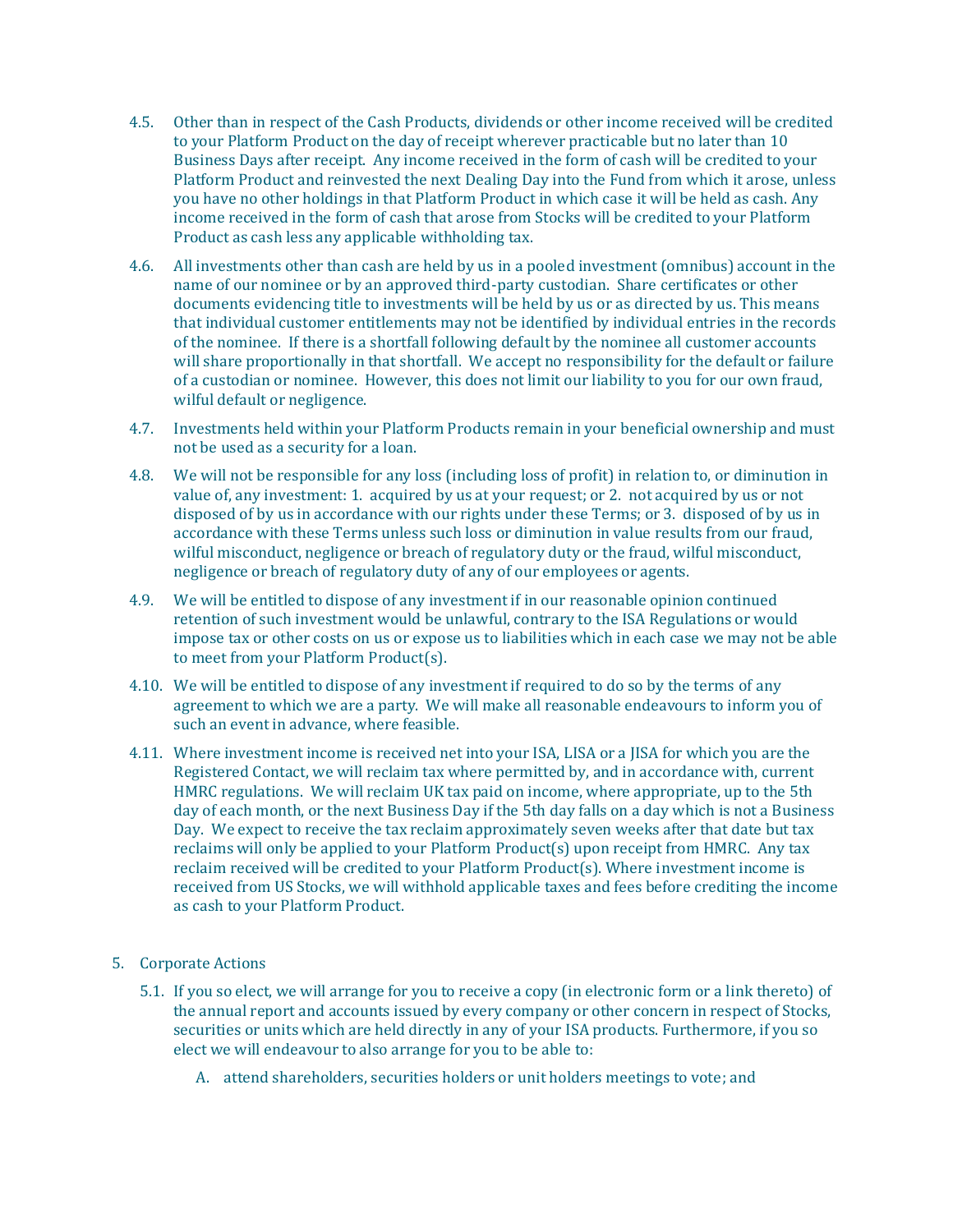- B. receive, in addition to the annual report and accounts, any other information issued to shareholders, securities holders or unit holders.
- 5.2. We will use reasonable endeavours to promptly notify you of a Corporate Action notified to us by a company or third-party custodian where relevant. There may be instances when we are not notified of a Corporate Action (or are not provided with sufficient information in time by them) and as a result are unable to pass on the details to you. In such circumstances, we will not be liable to you for any loss suffered.
- 5.3. When a mandatory Corporate Action is announced where no option is available to shareholders and no firm payment date is known in advance, we will notify you only after the new securities or cash have been received and credited to your Platform Product.
- 5.4. We may, at our sole discretion, not make available to you all of the choices that are offered by the company relating to the Corporate Action.
- 5.5. In the case of an elective Corporate Action, we will advise you of the date by which it requires a response (which will typically be earlier than the date advised by the company) and request your instructions. If you do not provide us with instructions as advised by it within the stipulated period then the default option of the company or the third-party custodian will apply.
- 5.6. If the Corporate Action entails the payment of cash from your Platform Product(s), e.g. a rights issue, it is your responsibility to ensure that there is sufficient Available Cash in your Platform Product to satisfy the payment when it falls due.
- 5.7. We will not credit to you and we will be entitled to retain fractions of shares arising from Corporate Actions where we cannot reasonably allocate these to your Platform Product.
- 5.8. Where a Corporate Action has required the sale of shares or fractions of shares and we receive the proceeds, we will allocate the proceeds to your Platform Product and notify you once the cash has been credited to your Platform Product.
- 5.9. We do not pass on shareholder perks and will not become involved in any shareholder interest groups.
- 5.10. We will place an electronic copy of your statement detailing the investments and transactions on your Platform Product(s) in the relevant area of the APP.
- 6. Fees, Charges and Expenses
	- 6.1. The fees and charges payable to us and the timing of these fees in respect of your Platform Product are set out in Appendix 1: "Fees" to these Terms.
	- 6.2. All fees and charges payable to us shall be made in Sterling.
	- 6.3. We will also be entitled to charge the following costs to your Platform Product: all taxes, duties or levies to which we become liable as a result of acquiring, holding or disposing of any investment or other asset allocated to your Platform Product.
	- 6.4. Provided, in doing so we act at all times in accordance with all applicable laws and the FCA Rules, we may reasonably reimburse ourselves in respect of the liability, charges or costs by way of making a charge to your Platform Product(s) as we may reasonably determine which we have incurred as a result of one of the following events occurring: 1. we become liable to pay any levies in relation to the Financial Services Compensation Scheme; or 2. we become liable to pay any tax or levies imposed on your Platform Product(s) or on any Contribution paid by you; or 3. we become liable to make any other payment to the UK Government or any governmental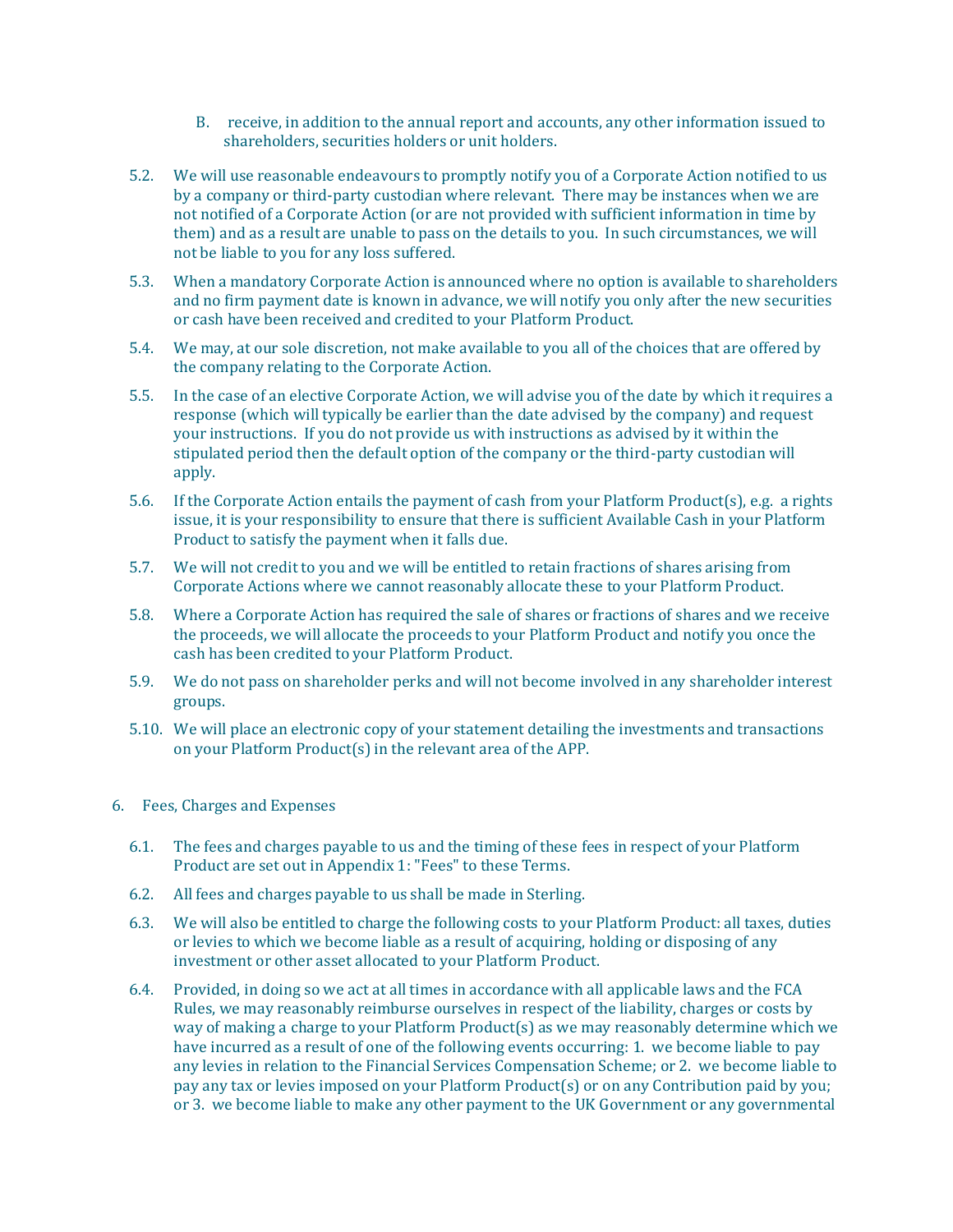agency or self-regulatory organisation of which they are (or become) a member, to the extent directly or indirectly attributable to your Platform Product(s).

- 6.5. These paragraphs 6.3 and 6.4 will not apply to the extent that the relevant event is attributable, directly or indirectly, to any fraud, negligence, wilful default or regulatory breach by us.
- 6.6. If we omit to deduct all or part of any charges from your Platform Product on the due date, we shall not subsequently be prevented from deducting such amounts or exercising any available remedy as a result of that omission.
- 6.7. We may also deduct cash from and/or sell any of the investments in your Platform Product to realise cash if your Platform Product has been credited in error.
- 6.8. If we cannot settle any instruction or Order because you do not have enough Available Cash in your Platform Product then we may promptly sell any of your investments, at our complete discretion, to cover the relevant costs.
- 6.9. Charges, costs and liabilities which Moneybox is entitled to charge you will be paid from your Platform Product(s). If at any time the credit balance on your Platform Product is not enough to cover all such charges, costs and liabilities in full, we may:
	- A. dispose of investments at our discretion and without liability in order to pay the amounts due; or
	- B. require you to pay us the amounts due.
- 6.10. If we dispose of your investments in accordance with paragraph 6.8 of this Section 2 then we will, ordinarily, sell your investments to meet the amount due in the following order:
	- A. your Funds, starting with the largest holding by value; and then
	- B. any other investment.
- 6.11. We may sell slightly more of your investments than is needed due to:
	- A. The fact that we cannot know the exact price at which the investments will be traded and any excess will be held as Available Cash; or
	- B. The requirement to maintain a minimum holding value for each investment.
- 6.12. If for any reason the value of your investments is insufficient to meet any such fees, charges, expenses or tax payable, you agree to pay us on demand the amount of any such shortfall.
- 6.13. We will continue to be entitled to its charges and to recover all costs and liabilities as referred to in the above terms until all the assets of your Platform Product(s) have been Transferred Out of or fully Withdrawn from your Platform Product(s)in accordance with these Terms.
- 7. Dealing
	- 7.1. We are responsible for arranging for the execution of any Order we receive from you via the Moneybox Services with our Broker. You may only place Orders for Permitted Investments.
	- 7.2. You may only place Orders via the APP. If this is unavailable for any reason, please contact [support@moneyboxapp.com.](mailto:support@monyeboxapp.com)
	- 7.3. You are responsible for the accuracy of your Orders. You may not be able to cancel or change an Order after you have submitted it.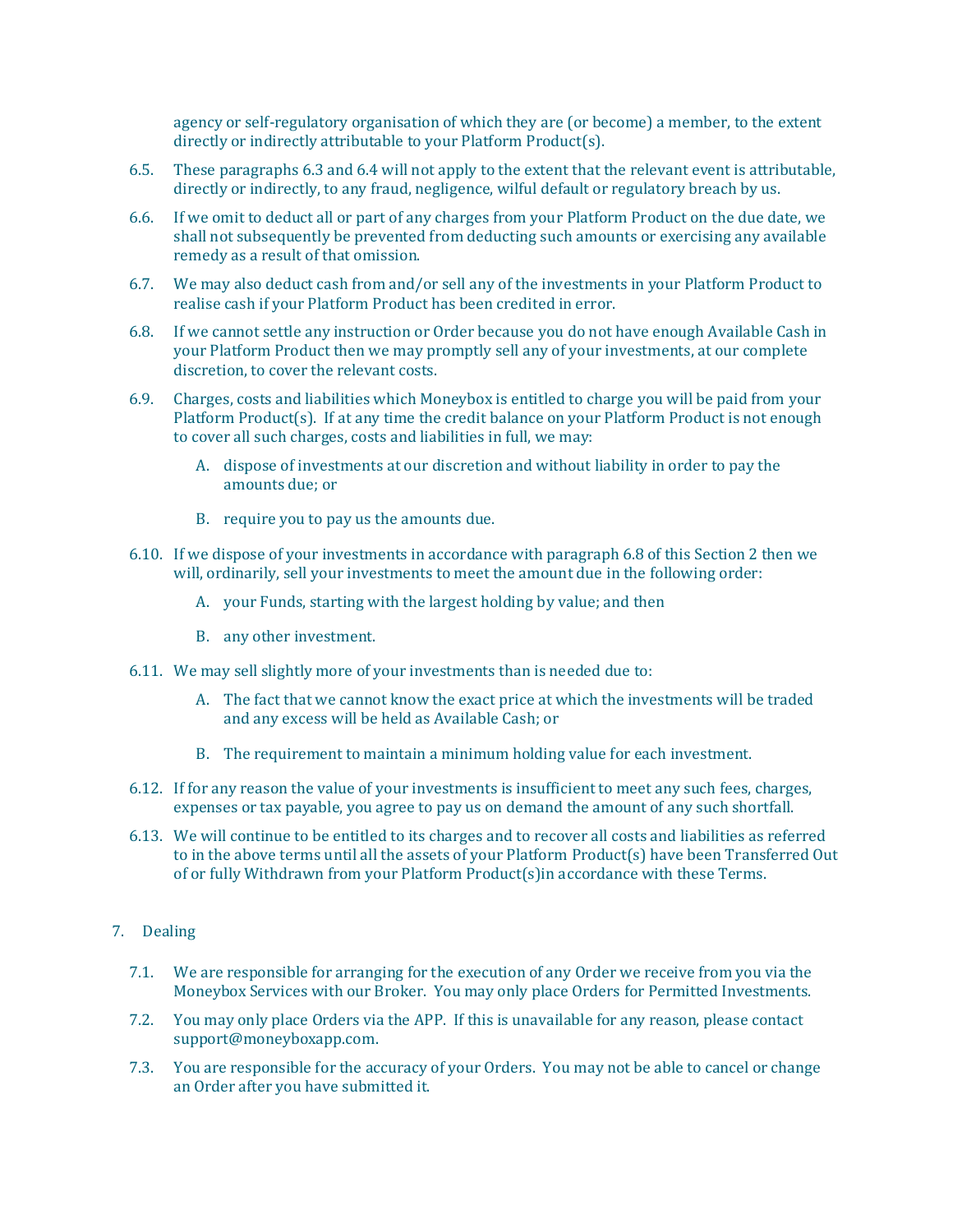- 7.4. You must have sufficient Available Cash or Available Investments to settle any Order that you place together with any related charges. We will only accept Orders that meet the Minimum Order Criteria.
- 7.5. We reserve the right for any reason to refuse to arrange to execute an Order but we will act reasonably in so doing. There may be circumstances, including (without limitation) suspension of dealing in extreme market conditions in which we may not be able to execute an Order. We will, if possible, notify you of the reason. Provided we have acted reasonably, then we will not be liable for any loss or profit forgone between the time an Order was received and when it was executed, if ever. You acknowledge that we are reliant on various third-parties to facilitate the execution of your Orders, and we cannot guarantee that your Orders will be executed, nor can we guarantee that there will not be a delay in the execution of Orders.
- 7.6. The price of any Fund or Stock to which your Order relates may move between the time of your instruction and the time of execution, and you acknowledge that such price movements may work in your favour or against you.
- 7.7. The only form of Order that can be made is a market order.
- 7.8. We may add or remove Funds and Stocks from time to time at our sole discretion. This means the Funds or Stocks that you will be able to trade using our Services may change from time to time. If we no longer wish to support a Fund or Stock in which you have a position, you may be required to sell your holding, in which case we will provide you with advance notice in writing of the relevant date by which you must do this. If you have not placed the relevant Order by the date specified in the notice, we will submit an Order on your behalf to sell the holding at the prevailing market price.
- 7.9. We may combine your Order with other customers' Orders if we reasonably believe that this will not be to your disadvantage. We may have to arrange for the execution of your Order in tranches and provide an average price per Order.
- 7.10. If we receive an Order via the Moneybox Services, then we will:
	- A. In the case of an Order to buy a Mutual Fund, arrange to pass that Order on the next Dealing Day to our UK Broker for execution;
	- B. In the case of an Order to sell a Mutual Fund, arrange to pass that Order no later than the next Business Day to our UK Broker;
	- C. In the case of an Order to buy an Exchange Traded Fund, arrange to pass that Order on the next Dealing Day to our UK Broker for execution;
	- D. In the case of an Order to sell an Exchange Traded Fund, arrange to pass that Order no later than the next Business Day to our UK Broker for execution;
	- E. In the case of an Order to invest in a Cash Deposit Account, arrange to pass that Order to the relevant bank on the next Dealing Day for execution;
	- F. In the case of an Order to withdraw from a Cash Deposit Account, arrange to pass that Order no later than the next Business Day to the relevant bank for execution;
	- G. In the case of an Order to buy a US Stock, where received by us before midday on a Business Day, arrange to pass that Order no later than the next US Dealing Day to our US Broker Dealer for execution; or
	- H. In the case of an Order to sell a US Stock, where received by us before midday on a Business Day, arrange to pass that Order no later than the next Business Day (excluding Business Days when US markets are closed) to the relevant US Broker Dealer.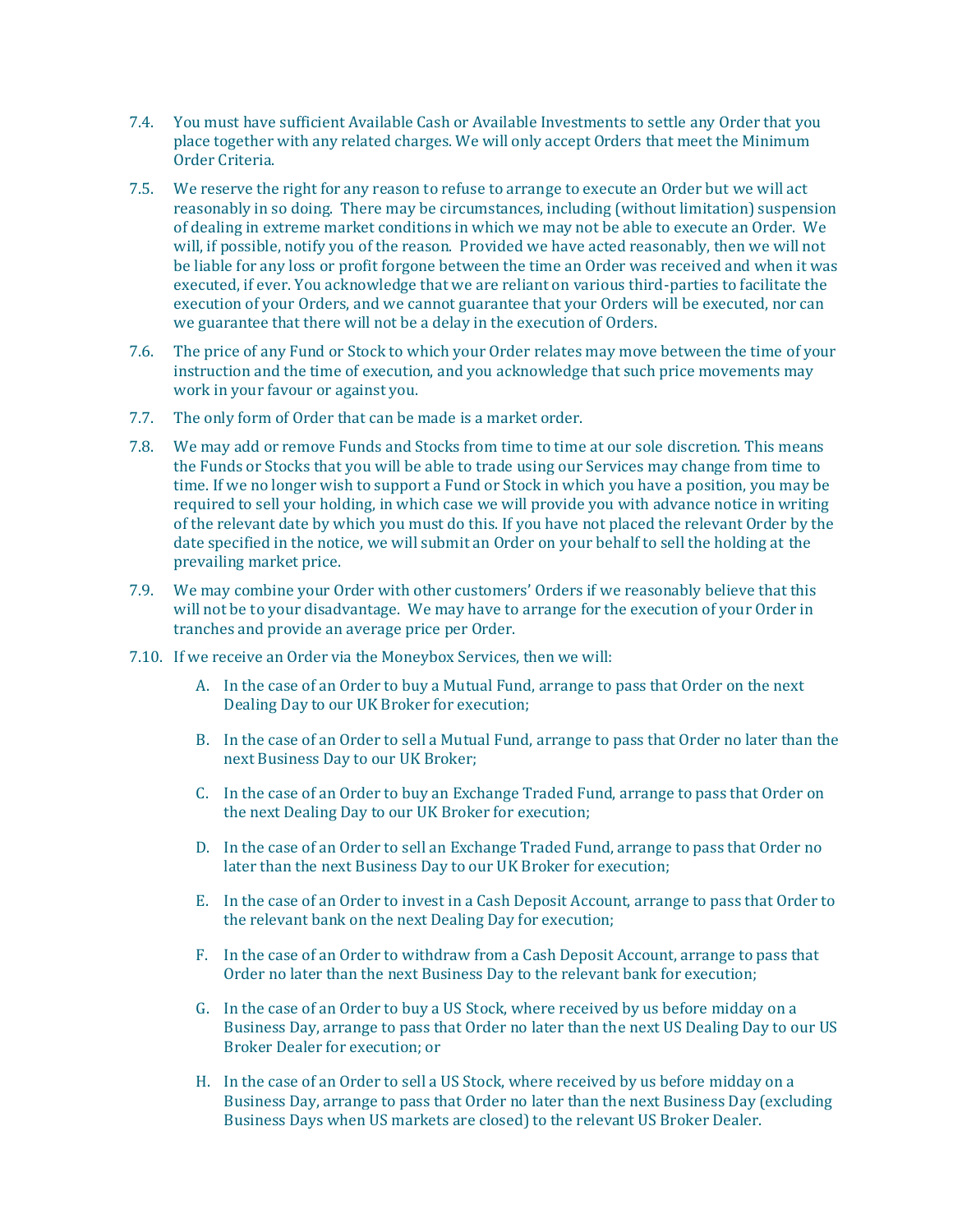- 7.11. If the Order is not able to be placed for reasons beyond our control then we will continue to hold the relevant investment or cash on your behalf and request your further instructions.
- 7.12. Our record of the time of receipt and execution of an Order will be conclusive unless it is obvious that it is wrong.
- 7.13. You must notify Moneybox if you receive confirmation of an Order which you did not place or which has not been completed in accordance with your instructions.
- 7.14. With the exception of the Cash Products, we will send to you contract notes (via the Moneybox In-App message notification centre) confirming the details of your transaction by the end of the Business Day on which we receive confirmation from the market of the terms under which your Order has been executed, or in relation to Funds, by the end of the Business Day after we receive it from the relevant Fund manager.

#### 8. Transfers Out and Withdrawals

- 8.1. You can require us by written notice to Transfer Out your Platform Product(s) to another provider at any time, subject to the applicable legislation and HMRC regulations. You may instruct us to Transfer Out in specie and/or as cash.
- 8.2. We will Transfer Out your holding(s) in-specie provided there are no circumstances outside of our control, or the control of the receiving scheme which would prevent such a transfer. We are unable to facilitate in-specie transfers for Stocks.
- 8.3. Where we receive an instruction from you, or given on your behalf, to carry out an in-specie transfer we will treat that instruction as expressly providing us with your authority to carry out any conversion of the relevant holding to an asset class that is acceptable to the receiving scheme, and to take any reasonable steps to bring about that conversion.
- 8.4. Where we receive an instruction from you, or given on your behalf, to convert your holding(s) into a discounted asset class as part of an in-specie transfer, we will treat that instruction as expressly providing us with your authority to request the receiving scheme carry out the conversion of the holding(s) and to take any reasonable steps to bring about that conversion.
- 8.5. We will sell, on your behalf without further instruction from you, any fractional holdings that the ceding provider cannot accept, and any resultant cash will also be transferred to the receiving provider. This will be done, including the sale of any investments that you want to transfer as cash, as soon as reasonably practicable.
- 8.6. If you request a Permitted Withdrawal from your Platform Product, then you must sell sufficient of your Available Investments so that you have enough Available Cash for the payment plus any applicable charges. We will make payment to you via BACS subject to paragraph 8.2 Other than in respect of Cash Products, while one Permitted Withdrawal Is being made no other Permitted Withdrawals or rebalance activity can be requested in respect of any of your Platform Products until the current Permitted Withdrawal is completed.
- 8.7. All Permitted Withdrawals must be paid to an account in your name, or as otherwise prescribed in the specific terms relevant for each Platform Product. You must supply to Moneybox all information and documentation that we require to complete all necessary anti-money laundering checks. These checks must be concluded to our satisfaction before any payment can be made to your designated and verified personal bank account.
- 8.8. The withdrawal of cash or investments from your ISA, LISA or Cash LISA will mean that they are no longer held in a tax-advantaged environment.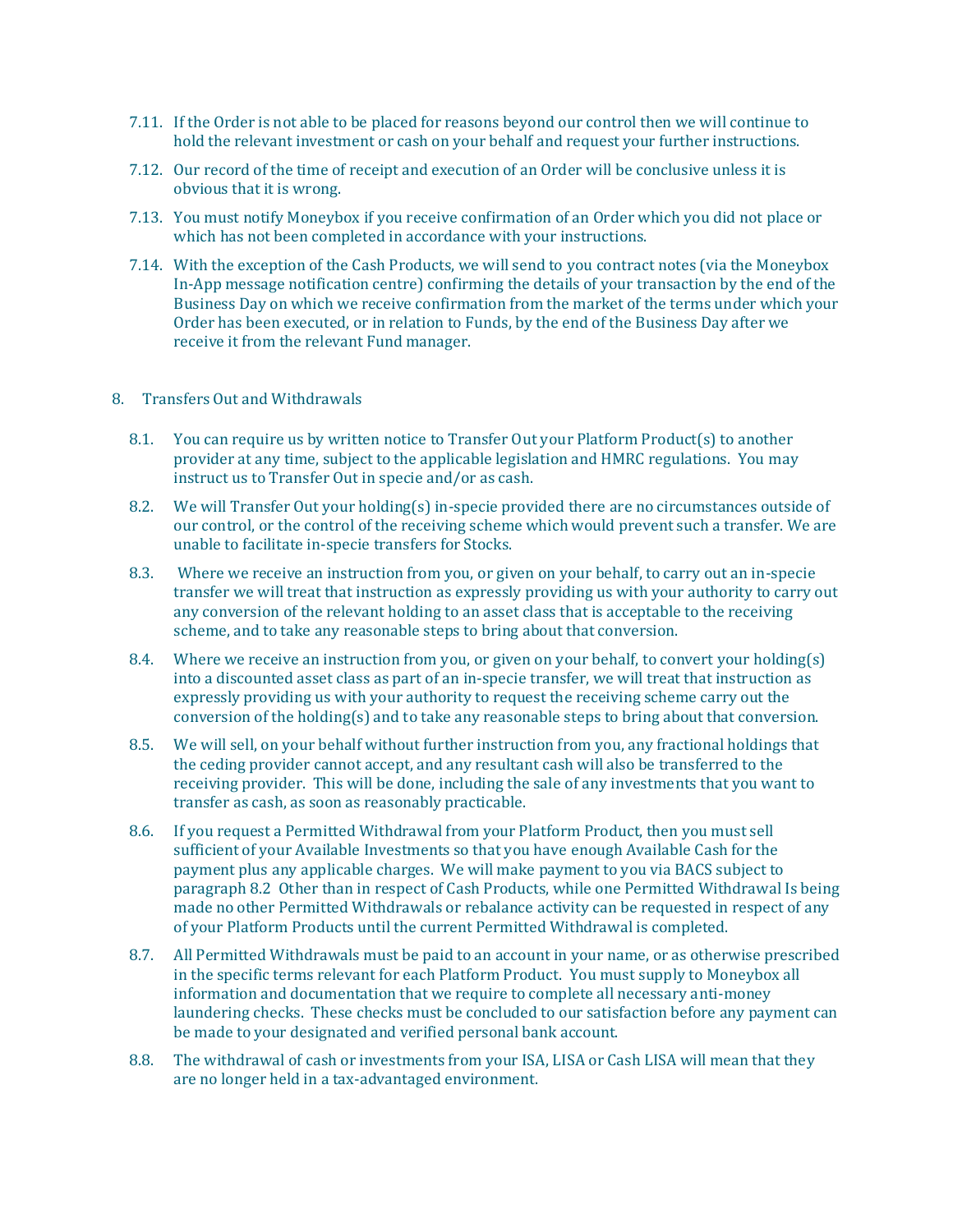- 8.9. If you instruct us to Transfer Out or Withdraw all of the investments and cash from your Platform Product then we will continue to act upon other Orders that you provide to us (via the Moneybox Services), including the collection of Direct Debits and dealing.
- 8.10. Once all of the Available Cash has been Withdrawn from your Platform Product we will regard that Platform Product as being closed unless you continue to make Contributions.
- 8.11. If your Platform Product is closed for any reason other than a breach by you of these Terms then we will continue to provide you (via the Moneybox Services) with information relating to your Platform Product for at least 18 months after the date upon which the relevant Platform Product was closed so that you can obtain inspect and download all necessary information.

#### 9. Availability of the Service

- 9.1. We cannot guarantee that access to, or trading in, your Platform Product(s) via the Moneybox Services will be available at all times or without delay. You acknowledge that the service may be interrupted and the services available may be variable in certain circumstances.
- 9.2. We may suspend the operation of our service where we consider it necessary, including (but not limited to) where we have to suspend operations for technical problems, emergencies, maintenance, regulatory reasons, where we decide it is sensible for our customers' protection, in periods of exceptional trading activity or to ensure the continued availability of other services.
- 9.3. We will not be liable to you if our systems or services are unavailable to you for trading or information purposes for whatever reason.

#### 10. Market Abuse

10.1. By placing Orders you agree that you will not take part in activity which may be considered market abuse. You agree that you will not in any way engage in market abuse or require or encourage others to do so. If you are uncertain as to whether your dealings or proposed dealings are lawful, you should take legal advice. If we have reason to suspect that your Platform Product is being used to engage in market abuse, we reserve the right to take any action deemed to be appropriate. This action will include but is not limited to, refusing to act on your instruction and in such circumstances we are not obliged to provide you with reasons for our actions.

# 11. Assignment and Delegation

11.1. We may appoint any person to advise on or perform any of our functions or responsibilities under these Terms. This contract may be assigned in whole or in part, but only if this does not offer you a poorer service and if your rights are not prejudiced by the assignment. Any group company shall be entitled to enforce provisions of these Terms which shall apply to it as if it were a party to the contract.

# 12. Events Beyond our Control

12.1. An "Event Beyond Our Control" means any act or event beyond our reasonable control, including without limitation strikes, lock-outs or other industrial action by third parties, civil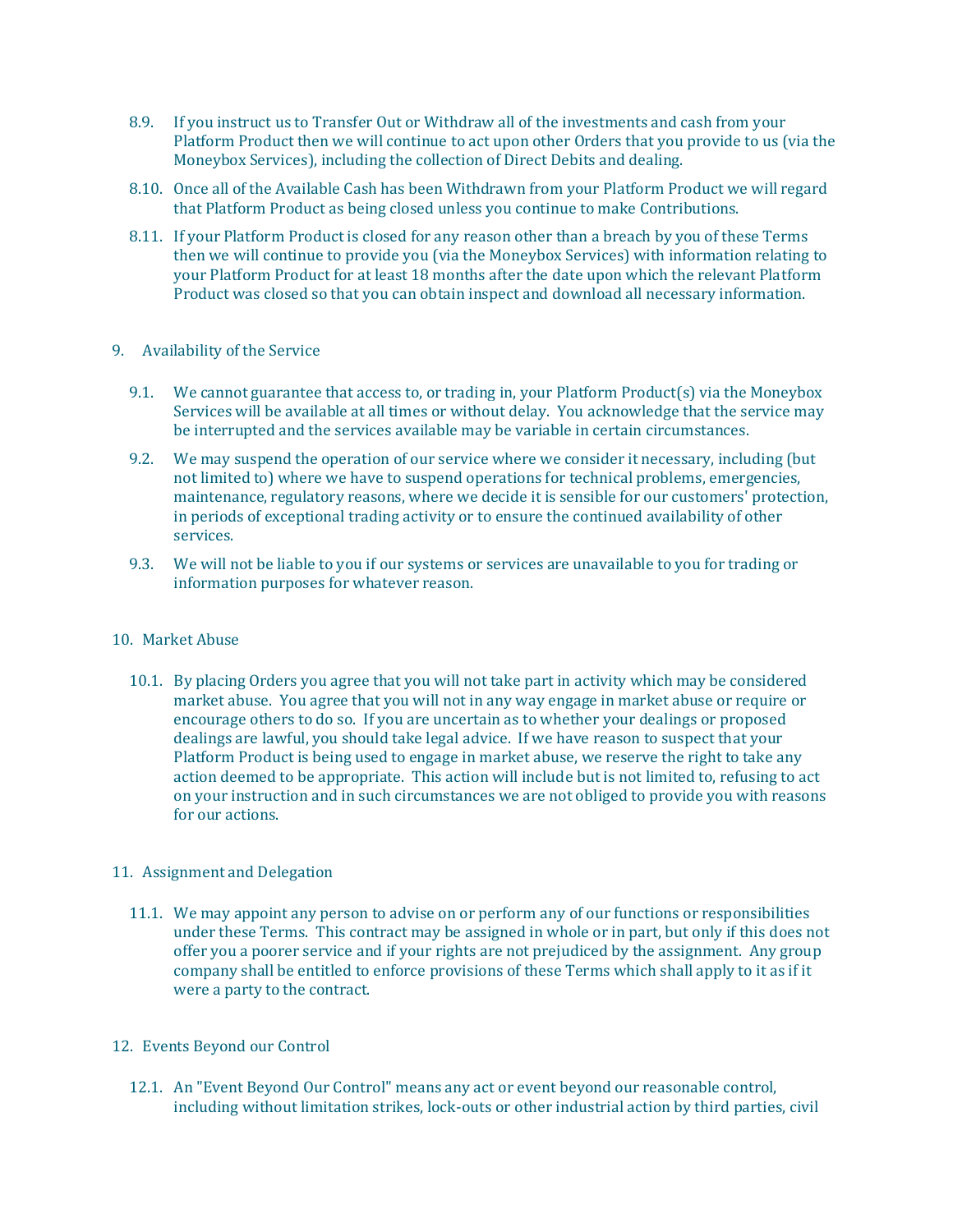commotion, riot, invasion, terrorist attack or threat of terrorist attack, war (whether declared or not) or threat or preparation for war, fire, explosion, storm, flood, earthquake, subsidence, epidemic or other natural disaster, or failure of public or private telecommunications networks.

- 12.2. We will not be liable or responsible for any failure to perform, or delay in performance of, any of our obligations under these Terms that is caused by an Event Beyond Our Control. If an Event Beyond Our Control takes place that affects the performance of our obligations under these Terms we will notify you as soon as reasonably practicable and our obligations under these Terms will be suspended and the time for performance of our obligations will be extended for the duration of the Event Beyond Our Control.
- 12.3. You may terminate the contract if an Event Beyond Our Control takes place and you no longer wish us to provide the Platform Product(s).

# 13. Termination

- 13.1. These Terms, as amended, will continue to apply until the provision of your Platform Product(s) is terminated. All charges or fees due up to the date of termination must be paid. Termination shall be without prejudice to the completion of transactions already initiated by us on your behalf.
- 13.2. If we terminate or suspend the provision of your Platform Product(s) then we reserve the right to encash all investments and hold the proceeds in cash pending receipt of instructions from you.
- <span id="page-29-0"></span>13.3. We will notify you if, by reason of any failure to satisfy the provisions of the ISA Regulations, any ISA held by you has, or will become void.

# Part B: Additional ISA Terms

- 1. If you hold an ISA and you cease to be resident in the UK, you must inform us immediately. Subscriptions to your ISA are not permitted whilst you are not resident in the UK but we will keep your ISA open.
- 2. You must not subscribe to a Moneybox Stocks & Shares ISA if you have already subscribed to any other stocks and shares ISA in the same tax year, unless you are transferring that ISA to us. You may only subscribe to a Moneybox ISA from your own cash.
- 3. If any investment in your ISA ceases to be permitted by the ISA Regulations, then we will inform you of the options available. If we do not receive an appropriate response within 30 days, then we reserve the right to sell that investment.
- 4. If we are notified of your death, we will designate your ISA as a "continuing account of a deceased investor" meaning that the account will continue to have ISA status for up to three years after the date of your death.

The status of the account as a "continuing account of a deceased investor" will continue until the earlier of:

- the completion of the administration of your estate;
- the closure of the account; or
- the third anniversary of your death.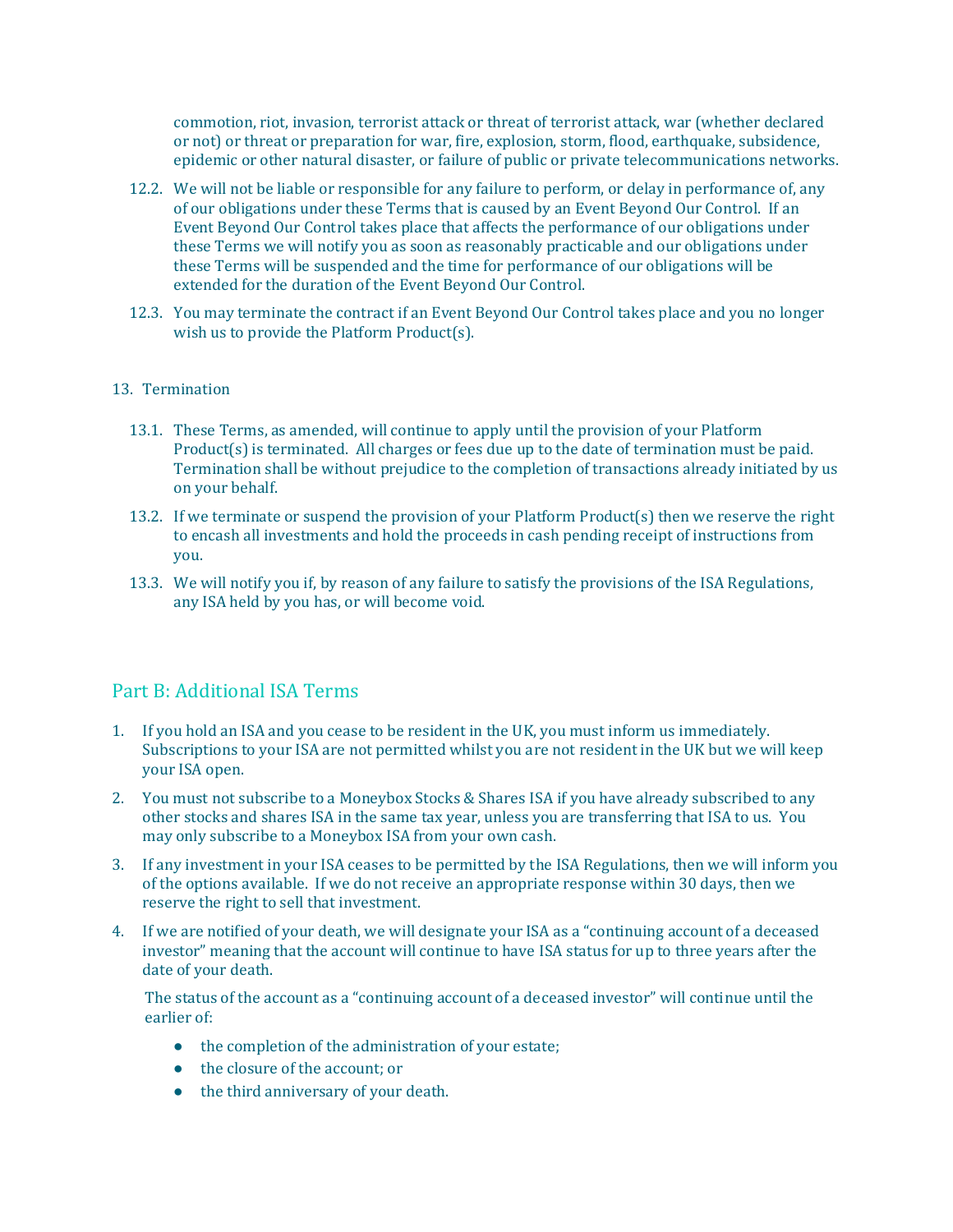Therefore, money held in the ISA will continue to benefit from the tax advantages and any interest is exempt from tax. However, no further Contributions can be made into the account after the date of your death.

- 5. We will hold your ISA investments, together with any income that accrues after your death, until we can pay it according to the executors' or personal representatives' instructions.
- 6. We will only accept cash Transfers In. Partial Transfers In will not be accepted.
- 7. You may only Transfer In all of a Previous Tax Years' subscription with another ISA manager and must Transfer In all of the Current Tax Year subscriptions from another ISA manager. We may accept Transfers In of part of a Previous Tax Year's subscription at our discretion.
- 8. You can request us to transfer all of your current tax year's ISA, and all or part of your previous tax years' ISAs, held with us to another ISA plan manager in accordance with the ISA Regulations.
- 9. You will need to contact your new ISA plan manager and make arrangements in accordance with their requirements. Your new ISA plan manager will need to contact us to arrange for the transfer.
- 10. You may be able to transfer or hold cash into your Moneybox Stocks & Shares ISA for the purpose of making ISA investments at a later date, as set out in the APP. Cash holdings inside the Stocks & Shares ISA must be for investment purposes only and will not constitute a 'Cash ISA' or 'cash deposit account'. Cash added to the Stocks & Shares ISA will earn interest at a variable rate as displayed in the APP. On the first day of each month, the earned interest will be paid to the cash balance in the Stocks & Shares ISA account, rounded down to the nearest penny. Should you request a full Withdrawal or Transfer Out intra-month, we will pay any interest accrued up until the date of Withdrawal alongside your funds.
- 11. The ISA investments will be, and must remain, in your beneficial ownership and not be used as security for a loan.

# <span id="page-30-0"></span>Part C: Additional JISA Terms

By opening a JISA account on behalf of the Child, you declare that you have parental responsibility for the Child, and accordingly, are the "Registered Contact".

- 1. You warrant and represent to us (upon opening the JISA account and, except in relation to 1.1 below, on an ongoing basis) that:
	- 1.1. the Child is resident in the UK or is a UK Crown servant, a dependant of a UK Crown servant or is married to or in a civil partnership with a UK Crown servant;
	- 1.2. you are the Registered Contact;
	- 1.3. the Child is not a US Person; and
	- 1.4. the Child was born after 3 January 2011 or does not have a Child Trust Fund.

You agree to notify us immediately if any of the above warranties cease to be correct.

- 2. Consent of the existing Registered Contact is required in order for another person, with parental responsibility for the Child, to become the Registered Contact. To change the Registered Contact, please contact us for further information and appropriate application forms.
- 3. Where permitted, Contributions to the JISA may be made by any person by way of cash payment. All Contributions made to the JISA are considered a gift to the Child and cannot be repaid at a later date.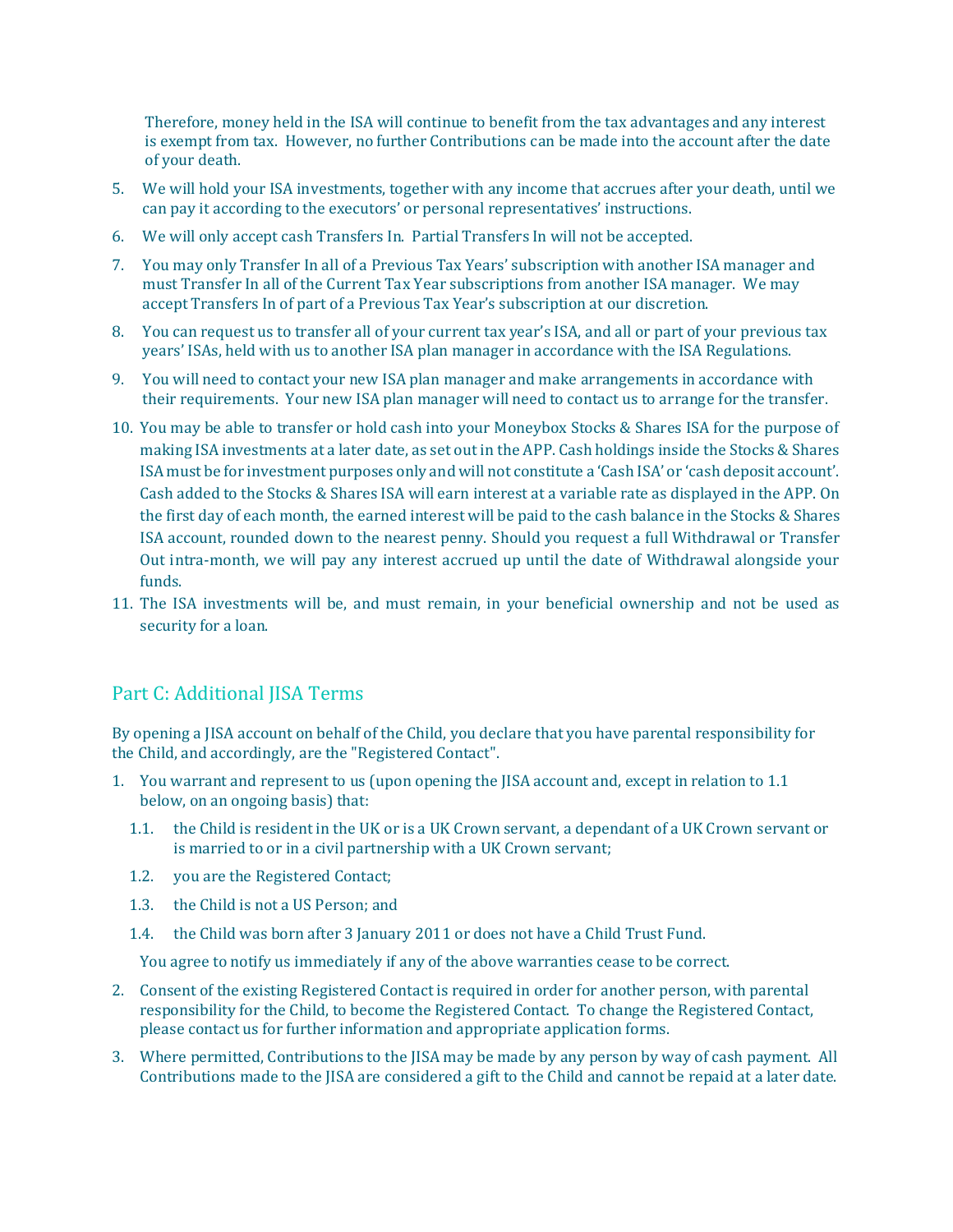- 4. You must not subscribe the Child to a Moneybox JISA if you have already subscribed the Child to any other JISA, unless you are transferring that JISA to us.
- 5. Investments may not be withdrawn from a JISA, except after the Child's 18th birthday, where the Child is terminally ill or as otherwise permitted under the ISA Regulations.
- 6. On the Child's 18th birthday, the JISA will remain in the tax-free wrapper, but will be subject to the terms and conditions specific to an ISA (see Part B, Additional ISA Terms). Once converted to an ISA, further subscriptions cannot be made until the Child:
	- 6.1. notifies Moneybox of his National Insurance Number; and
	- 6.2. provides the necessary application details as required by Moneybox.
- 7. If any investment in the JISA ceases to be permitted by the ISA Regulations, then we shall inform you of the options available. If we do not receive an appropriate response within 30 days, then we reserve the right to sell that investment.
- 8. The tax advantages of the JISA will cease in the event of the Child's death and we will close the JISA. We will hold the JISA investments, together with any income that accrues after the death of the Child, in our Client Money Bank Account until we can pay it according to the executors' or personal representatives' instructions. We will cease to reclaim tax on any income distributions received after the date of the Child's death and will repay to HMRC any tax refunds already received in respect of income paid after the date of the Child's death.
- 9. We will only accept cash Transfers In. Partial Transfers In will not be accepted. You may only Transfer In all of the Previous Tax Years' subscription with another JISA manager and must Transfer In all of the Current Tax Year subscriptions from another JISA manager. We may accept Transfers In of part of a Previous Tax Year's subscription at our discretion.
- 10. We do not accept a Transfer In (in whole or in part) of a Child Trust Fund.
- 11. You can request us to transfer all of the Child's JISA, held with us to another JISA plan manager in accordance with the ISA Regulations.
- 12. You will need to contact the new JISA plan manager and make arrangements in accordance with their requirements. The new ISA plan manager will need to contact us to arrange for the transfer.

# <span id="page-31-0"></span>Part D: Additional LISA Terms

- 1. You warrant and represent to us that you will cease making subscriptions into your LISA on and from your 50th birthday.
- 2. If you hold a LISA and you cease to be resident in the UK, you must inform us immediately. Subscriptions to your LISA are not permitted whilst you are not resident in the UK but we will keep your LISA open.
- 3. You must not subscribe to a Moneybox LISA if you have already subscribed to any other LISA in the same tax year, unless you are transferring that LISA to us. You may only subscribe to a Moneybox LISA from your own cash and you must not breach the annual LISA subscription limit as prescribed in the ISA Regulations.
- 4. If any investment in your LISA ceases to be permitted by the ISA Regulations, then we will inform you of the options available. If we do not receive an appropriate response within 30 days, then we reserve the right to sell that investment.
- 5. If we are notified of your death we will designate your LISA as a "continuing account of a deceased investor" meaning that the account will continue to have ISA status for up to three years after the date of your death.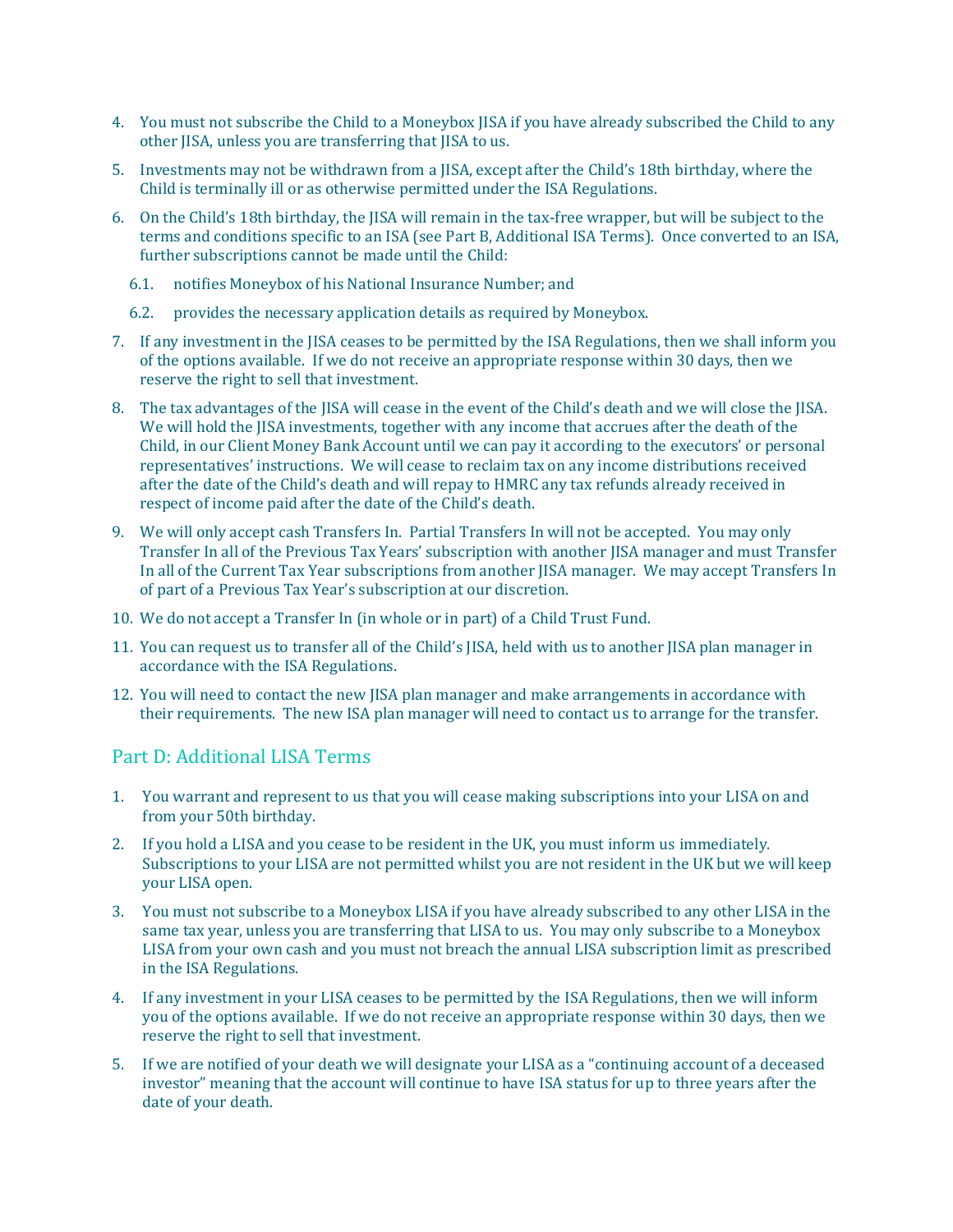The status of the account as a "continuing account of a deceased investor" will continue until the earlier of:

- the completion of the administration of your estate;
- the closure of the account; or
- the third anniversary of your death.

Therefore, money held in the LISA will continue to benefit from the tax advantages and any interest is exempt from tax. However, no further Contributions can be made into the account after the date of your death.

- 6. We will hold your LISA investments, together with any income that accrues after your death, in our Client Money Bank Account until we can pay it according to the executors' or personal representatives' instructions.
- 7. Except where the Transfer In is from an existing Platform Product, we will only accept cash Transfers In. Partial Transfers In will not be accepted.
- 8. You may only Transfer In all of a Previous Tax Years' subscription with another LISA manager and must Transfer In all of the Current Tax Year subscriptions from another LISA manager. We may accept Transfers In of part of a Previous Tax Year's subscription at our discretion.
- 9. You can request us to transfer all of your current tax year's LISA subscriptions, and all or part of your previous tax years' LISA subscriptions, held with us to another LISA plan manager in accordance with the ISA Regulations.
- 10. You will need to contact your new LISA plan manager to make arrangements in accordance with their requirements. Your new LISA plan manager will need to contact us to arrange for the transfer.
- 11. Where permitted by, and in accordance with, current HMRC regulations, we will claim the Government Bonus on your behalf, at the end of each claim period, and shall allocate this Government Bonus into your LISA once received from HMRC.
- 12. You agree to indemnify us and keep us indemnified for any liability, damages, expenses and costs (including, but not limited to, reasonable legal fees) arising from any Government Bonus wrongly paid to you for any reason.
- 13. Any Permitted Withdrawals from your LISA (which includes the withdrawal of any investment growth, interest or Government Bonus) that is not a Life Event Withdrawal, as defined in the ISA Regulations, is subject to the Government Withdrawal Charge. The Government Withdrawal Charge will be deducted by us at the time of the withdrawal.
- 14. Any Life Event Withdrawal will only be approved upon receipt by us of the appropriate documentation in form and substance satisfactory to us.

# <span id="page-32-0"></span>Part E: Additional Cash LISA Terms

- 1. You warrant and represent to us that you will cease making subscriptions into your Cash LISA on and from your 50th birthday.
- 2. If you hold a Cash LISA and you cease to be resident in the UK, you must inform us immediately. Subscriptions to your Cash LISA are not permitted whilst you are not resident in the UK but we will keep your Cash LISA open.
- 3. You must not subscribe to a Moneybox Cash LISA if you have already subscribed to any other LISA in the same tax year, unless you are transferring that LISA to us. You may only subscribe to a Moneybox Cash LISA from your own cash and you must not breach the annual LISA subscription limit as prescribed in the ISA Regulations.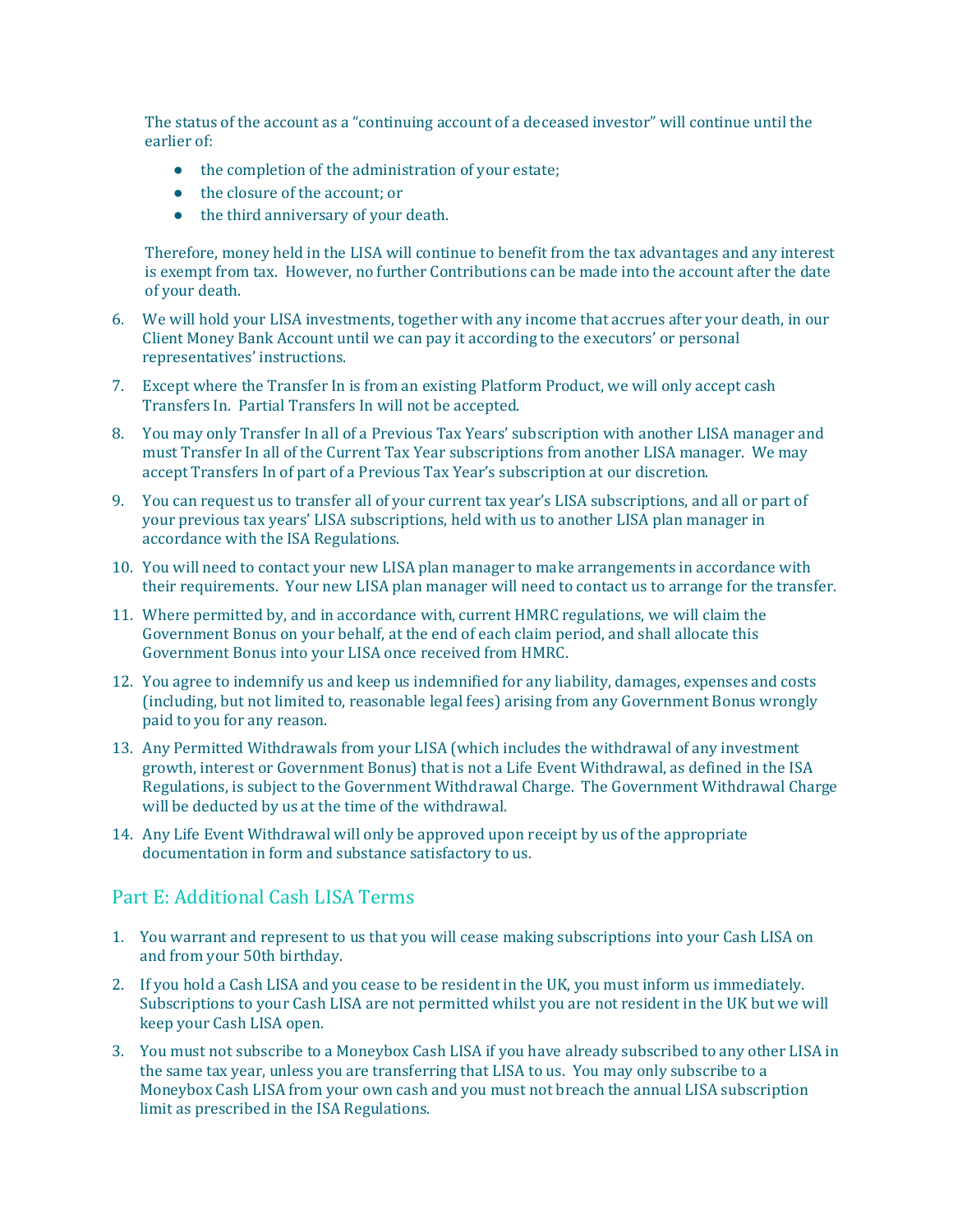- 4. We will place any cash that you subscribe to the Cash LISA on the relevant Dealing Day into the instructed Cash Deposit Account. It will earn interest from that point at the rate which is variable and is displayed in the APP. On the first day of each month the earned interest will be paid to your account in the Cash Deposit Account, rounded down to the nearest penny, and interest will continue to be earned on that new balance. If you are eligible for an Introductory Bonus, then this will be paid in accordance with the specific terms supplied to you when you registered for your Moneybox Cash LISA.
- 5. If we are notified of your death we will designate your Cash LISA as a "continuing account of a deceased investor" meaning that the account will continue to have ISA status for up to three years after the date of your death.

The status of the account as a "continuing account of a deceased investor" will continue until the earlier of:

- the completion of the administration of your estate;
- the closure of the account; or
- the third anniversary of your death.

Therefore, money held in the Cash LISA will continue to benefit from the tax advantages and any interest is exempt from tax. However, no further Contributions can be made into the account after the date of your death.

- 6. We will hold your Cash LISA investments, together with any income that accrues after your death, in our Client Money Bank Account until we can pay it according to the executors' or personal representatives' instructions.
- 7. We will only accept cash Transfers In. Partial Transfers In will not be accepted.
- 8. You may only Transfer In all of a Previous Tax Years' subscription with another LISA manager and must Transfer In all of the Current Tax Year subscriptions from another LISA manager. We may accept Transfers In of part of a Previous Tax Year's subscription at our discretion.
- 9. You can request us to transfer all of your current tax year's Cash LISA subscriptions, and all or part of your previous tax years' Cash LISA subscriptions, held with us to another LISA plan manager in accordance with the ISA Regulations.
- 10. You will need to contact your new LISA plan manager to make arrangements in accordance with their requirements. Your new LISA plan manager will need to contact us to arrange for the transfer.
- 11. Where permitted by, and in accordance with, current HMRC regulations, we will claim the Government Bonus on your behalf, at the end of each claim period, and shall allocate this Government Bonus into your Cash LISA once received from HMRC.
- 12. You agree to indemnify us and keep us indemnified for any liability, damages, expenses and costs (including, but not limited to, reasonable legal fees) arising from any Government Bonus wrongly paid to you for any reason.
- 13. Any Permitted Withdrawals from your Cash LISA (which includes the withdrawal of any interest or Government Bonus) that is not a Life Event Withdrawal, as defined in the ISA Regulations, is subject to the Government Withdrawal Charge. The Government Withdrawal Charge will be deducted by us at the time of the withdrawal.
- 14. Any Life Event Withdrawal will only be approved upon receipt by us of the appropriate documentation in form and substance satisfactory to us.
- 15. Once we have received all the documentation required to process the Permitted Withdrawal, we will instruct the monies to be withdrawn from the Cash Deposit Account and pay them to you or as otherwise permitted for a Life Event Withdrawal. All completed instructions to withdraw will be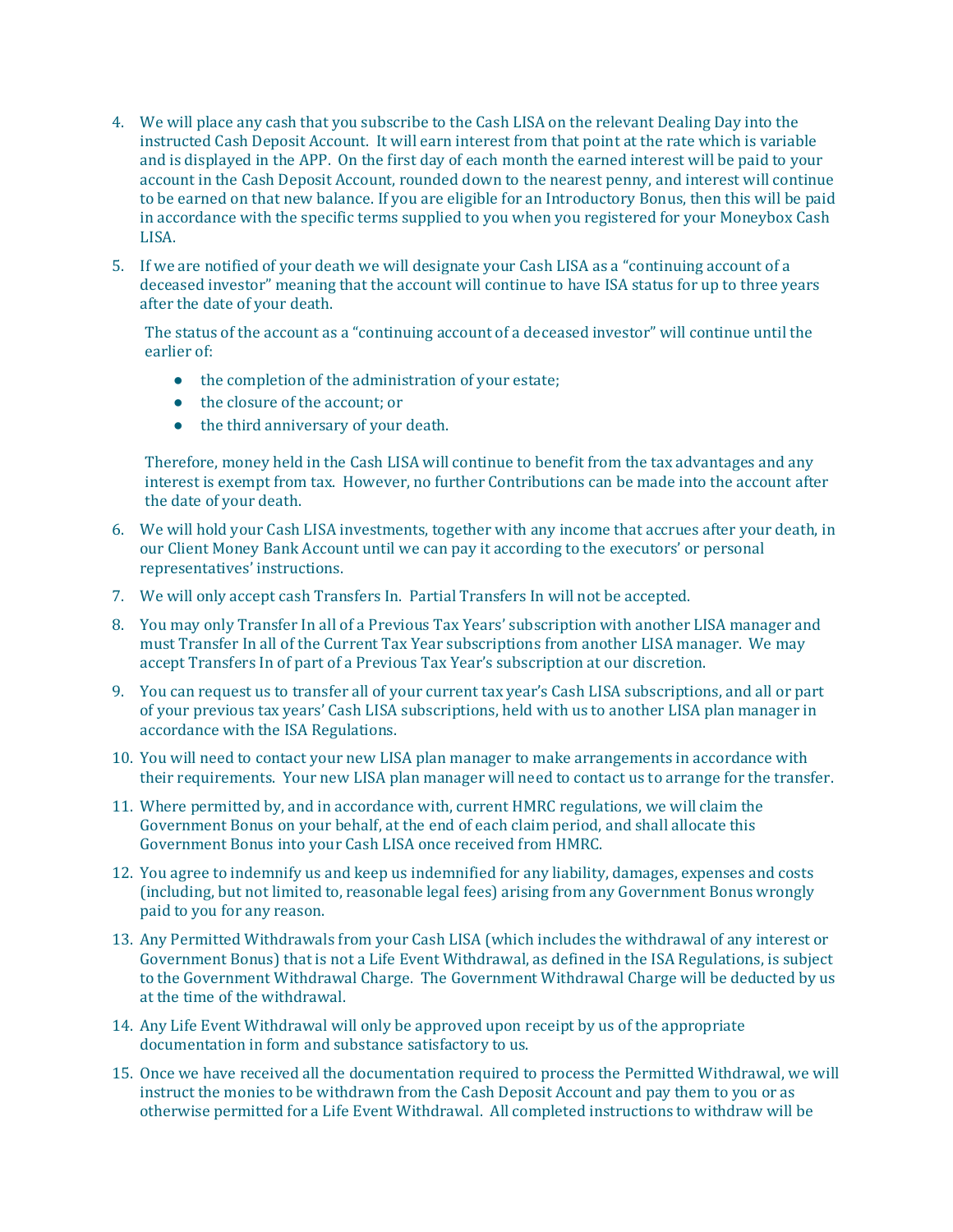processed at 12:00 each Business Day. You will cease to earn further interest once we have processed the withdrawal instruction and the payment will normally reach your account the next Business Day of our processing it as above.

16. Should you request a full Withdrawal or Transfer Out of your Cash LISA intra-month, we will pay any interest accrued up until the date of Withdrawal alongside your funds.

# <span id="page-34-0"></span>Part F: Additional Notice Account Terms

- 1. We will place any cash that you subscribe to the Notice Account into the relevant Cash Deposit Account on the Business Day after the funds have cleared in the Cash Trust Bank Account. It will earn interest from that point at the rate which is variable and is displayed in the APP. On the first day of each month the earned interest will be paid to your account in the Cash Deposit Account, rounded down to the nearest penny, and interest will continue to be earned on that new balance. Should you request a full Withdrawal or Transfer Out intra-month, we will pay any interest accrued up until the date of Withdrawal alongside your funds.
- 2. You may only contribute up to the current maximum amounts allowed for the Notice Account.
- 3. Once we have received a properly completed instruction from you to Withdraw monies from your Notice Account, we will request the withdrawal from the relevant Cash Deposit Account the next Business Day. On the next Business Day after the days required for notice by the relevant Notice Account have elapsed, we will receive the monies from the Cash Deposit Account into in the Cash Trust Bank Account. We will then make the relevant withdrawal payment to your nominated bank account. You will cease to earn further interest once the monies have been returned to us from the Cash Deposit Account, as above, and the payment will normally reach your account the next Business Day of our processing it as above.

# <span id="page-34-1"></span>Part G: Additional Regular Access Account Terms

- 1. We will place any cash that you subscribe to the Regular Access Account into the relevant Cash Deposit Account on the Business Day after the funds have cleared in the Cash Trust Bank Account. It will earn interest from that point at the rate which is variable and is displayed in the APP. On the first day of each month the earned interest will be paid to your account in the Cash Deposit Account, rounded down to the nearest penny, and interest will continue to be earned on that new balance. Should you request a full Withdrawal or Transfer Out intra-month, we will pay any interest accrued up until the date of Withdrawal alongside your funds.
- 2. You may only contribute up to the current maximum amounts allowed for the Regular Access Account.
- 3. Once we have received a properly completed instruction from you to Withdraw monies from your Regular Access Account, we will request the withdrawal from the relevant Cash Deposit Account the next Business Day and on the same Business Day, we will receive the monies from the Cash Deposit Account into in the Cash Trust Bank Account. We will then make the relevant withdrawal payment to your nominated bank account. You will cease to earn further interest once the monies have been returned to us from the Cash Deposit Account, as above, and the payment will normally reach your account the next Business Day after you have requested your withdrawal.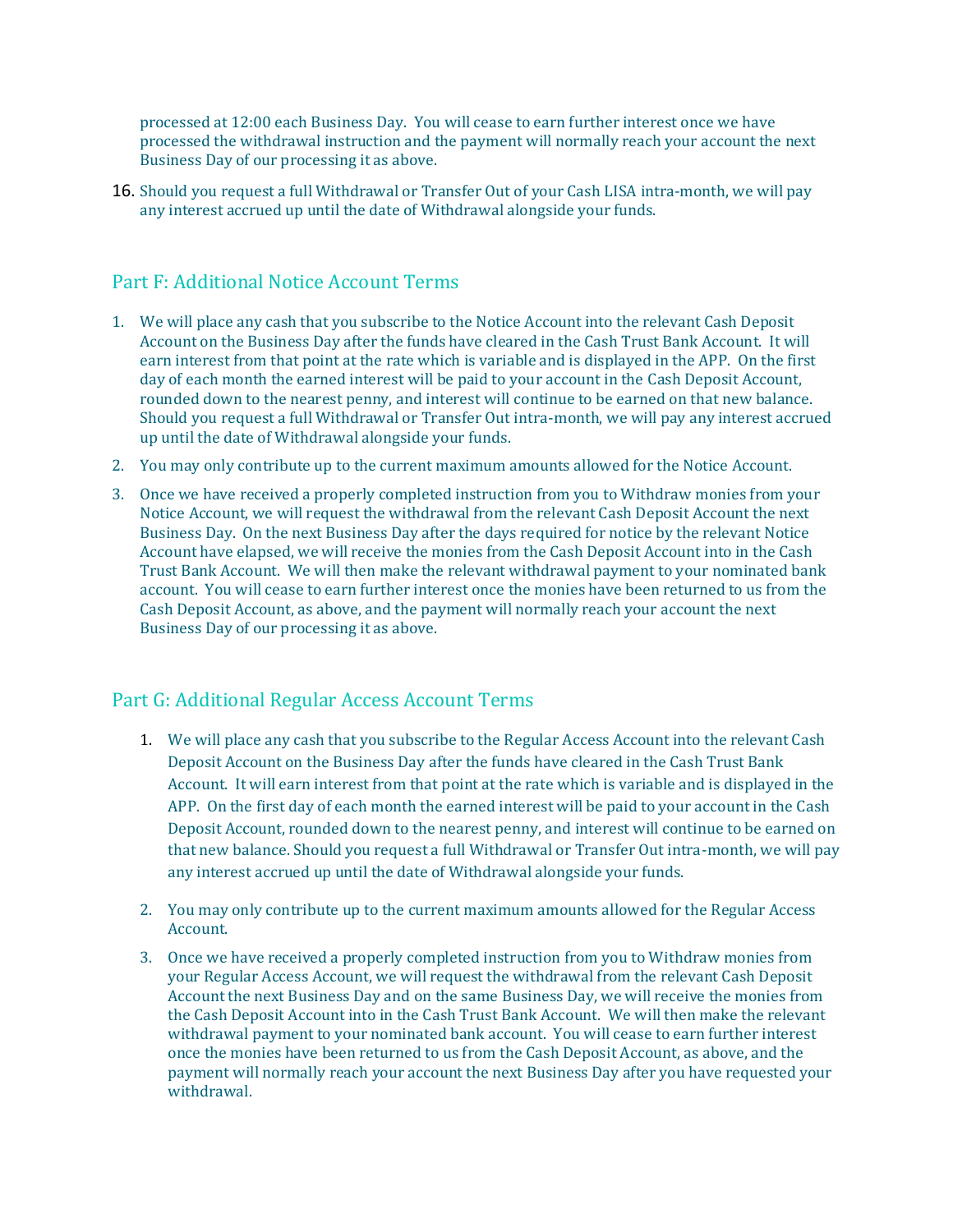# <span id="page-35-0"></span>Part H: Moving Money Between Platform Products

- 1. When you move money between Platform Products, it will not transfer directly from one to the other. Instead, it will transfer via a Moneybox-controlled bank account or accounts in line with paragraphs 2 to 5 below, as applicable.
- 2. Transferring from a Trust Product to a CASS Product: When you request to move your money from a Trust Product to a CASS Product, cash withdrawn will initially be transferred (following any notice period, if applicable) into a Cash Trust Bank Account while it clears, it will then be transferred to a Client Money Bank Account before being deposited into the applicable CASS Product. Each individual transfer between two accounts will normally complete within one Business Day, so the entire transfer from a Trust Product to a CASS Product will normally complete within three Business Days (following any notice period, if applicable).
- 3. Transferring from one Trust Product to another Trust Product: When you request to move your money from one Trust Product to another Trust Product, cash withdrawn will initially be transferred (following any notice period, if applicable) to a Cash Trust Bank Account while it clears, before being deposited into the applicable Trust Product. Each individual transfer between two accounts will normally complete within one Business Day, so the entire transfer from one Trust Product to another Trust Product will normally complete within two Business Days (following any notice period, if applicable).
- 4. Transferring from a CASS Product to a Trust Product: When you request to move your money from a CASS Product to a Trust Product, cash withdrawn will initially be transferred (following any notice period, if applicable) into a Client Money Bank Account while it clears, it will then be transferred into a Cash Trust Bank Account before being deposited into the applicable Trust Account. Each individual transfer between two accounts will normally complete within one Business Day, so the entire transfer from a CASS Product to a Trust Product will normally complete within three Business Days (following any notice period, if applicable).
- 5. Transferring from one CASS Product to another CASS Product: When you request to move your money from one CASS Product into another CASS Product, cash withdrawn will initially be transferred (following any notice period, if applicable) to a Client Money Bank Account while it clears, before being deposited into the applicable CASS Product. Each individual transfer between two accounts will normally complete within one Business Day, so the entire transfer from one CASS Product to another CASS Product will normally complete within two Business Days (following any notice period, if applicable).
- 6. Interest and returns will not be earned whilst funds are moving between or within Platform Products in line with paragraphs 2 to 5 above.

# <span id="page-35-1"></span>Section 3 - Pension Terms

This section sets out the terms and conditions for the Moneybox Pension and includes important information about how your Moneybox Pension is administered and operated. It should be read as part of the overall Terms. The Moneybox Pension scheme is a registered pension scheme set up under trust and governed by a trust deed and rules (which can be amended from time to time in accordance with its terms). Your Moneybox Pension forms part of the assets of that scheme and will be held under that trust arrangement. The Moneybox Pension Trustee is the corporate trustee of the scheme and your Moneybox Pension, and is a bare trustee with the responsibility of holding your Moneybox Pension assets. It does not perform any other function in relation to your Moneybox Pension and is not a party to your Moneybox Pension Agreement, which is only between you and us.

References to 'we', 'us' or 'our' refers to Digital Moneybox Limited.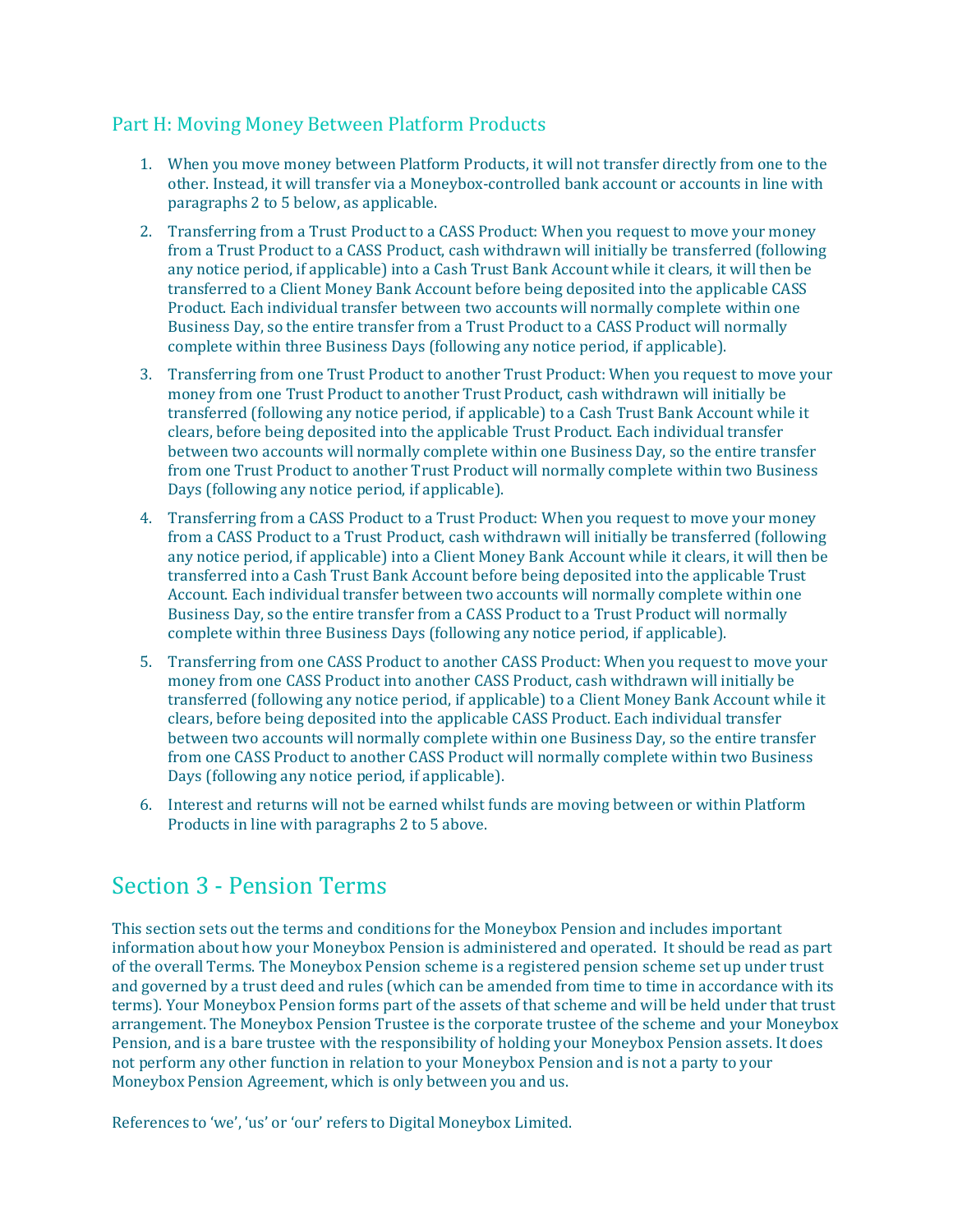- 1. General
	- 1.1. Your legal rights in relation to the Moneybox Pension and your Moneybox Pension are governed by:
		- A. the scheme's governing trust deed and rules from time to time in force;
		- B. the Moneybox Pension Agreement; and
		- C. applicable laws, regulations and FCA Rules.

If there is any conflict between the trust deed and rules and the Moneybox Pension Agreement, the trust deed and rules shall apply in preference to the Moneybox Pension Agreement and the Moneybox Pension Agreement shall be deemed modified accordingly.

- 1.2. The trust deed and rules do not form part of these Terms as it is a trust rather than a contract arrangement. However, it does constitute a separate legally binding arrangement between you and us which (as well as these Terms) governs your and our rights and responsibilities in relation to your membership of the scheme and your Moneybox Pension.
- 1.3. A copy of the trust deed and rules can be obtained on request.
- 1.4. We will provide the Moneybox Pension and will arrange for a third party to provide dealing, safe custody, settlement and post-execution services in respect of the investments held within your Moneybox Pension (together, the "Pension Services"). The assets will be held in the name of the Moneybox Pension Trustee but we will keep records of the assets to which you are entitled.
- 1.5. If you materially breach these Terms we reserve the right, without further notice, to close your Moneybox Pension, withdraw access to the Pension Service, require you to Transfer Out your Moneybox Pension to an alternate provider, or any combination of these.
- 1.6. We do not provide financial advice about our products or allowable investments. The Moneybox Pension is only available to investors on an execution only basis. If for any reason you are unsure about the suitability of the Moneybox Pension for your financial circumstances you should seek financial advice from an FCA authorised and appropriately qualified financial adviser prior to investing in a Moneybox Pension.
- 1.7. The value of your Moneybox Pension must be maintained above the minimum value of £1. We may change the minimum value from time to time and will notify you of any such change. In the event that the value of your Moneybox Pension remains below this value for more than a 12-month period, then we may require you to close your Moneybox Pension by giving notice to you.
- 1.8. The Moneybox Pension is only available through the Moneybox Services; accordingly, all reports and documentation will be provided to you for access via the APP. By subscribing to take out a Moneybox Pension, you agree that you do not require us to provide reports, statements, contract notes or other documentation associated with your Moneybox Pension other than in electronic form via these means. You must also keep up to date contact details so that we can notify you when any important documents are sent via the Moneybox Services.
- 1.9. You accept that where we are required to provide you with written notice then this will be given to you by means of electronic correspondence as set out above.
- 1.10. There may be circumstances where we need to review these Terms and the charges being made. In this event, we will notify you advising you of any amendments to these Terms at least 30 days prior to the change taking effect. However, we reserve the right in extreme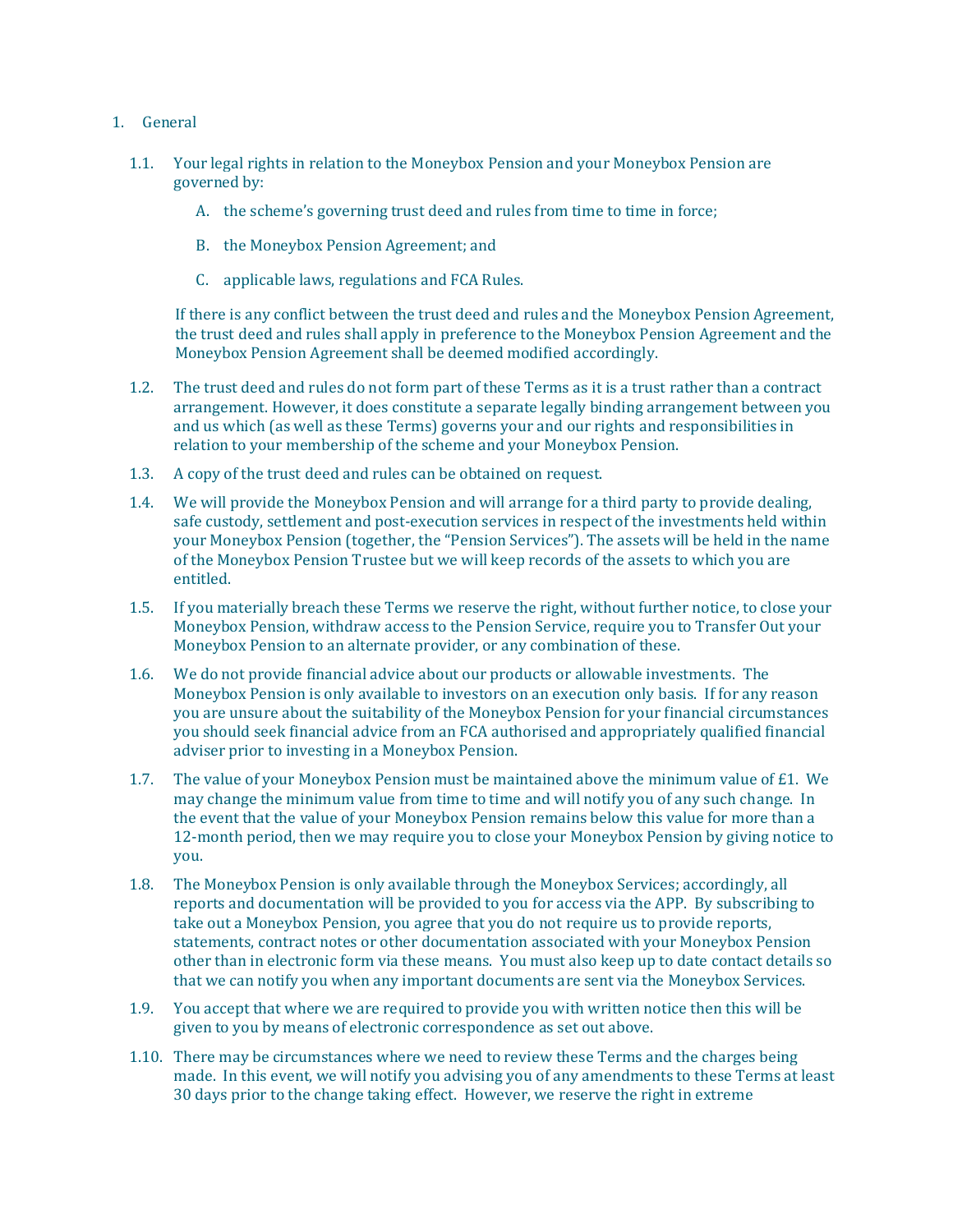circumstances to vary these Terms with shorter notice e.g. a change to an existing, or implementation of a new, regulatory requirement which we have to action immediately.

- 1.11. Value added tax will be levied on all appropriate expenses and fees at the prevailing rate.
- 1.12. You authorise us to provide HMRC with all the relevant information about your Moneybox Pension and its investments.
- 1.13. We reserve the right to sell investments if there is insufficient cash to meet the amount of any ongoing costs or charges.
- 1.14. You are categorised as a Retail Customer for all purposes of the FCA Rules. As a Retail Customer you will benefit from the greatest level of protection available under the regulatory system.
- 2. Opening a Moneybox Pension
	- 2.1. Your Moneybox Pension will be established when we receive all necessary information from you or when all of our requirements have been met, if this is later. We reserve the right at our absolute discretion to refuse your application to take a Moneybox Pension without providing any reason for our decision.
	- 2.2. You may not open a Moneybox Pension if you are a US Person (as defined by the US Internal Revenue Service). If at any point you become a US Person then you must immediately inform us and you will be required to close your Moneybox Pension by Transfer Out to another pension scheme.
	- 2.3. You may only open a Moneybox Pension if you are UK resident. If you cease to be a UK resident, then you must inform us immediately.
	- 2.4. You have the right to cancel your Moneybox Pension as set out in paragraph 2, Section 1. We will follow any investment instructions that you have given to us during this cancellation period. If you choose to cancel during the cancellation period, any investments held in your Moneybox Pension will be sold, after completion of any transactions that are being processed at the time. We will then repay your original subscription to you less any charges that are due and any losses that may arise if the value of the investments has fallen at the time they are sold. We will not pay to you any gains or income earned, if there are any.
	- 2.5. You also have the right to cancel any Transfer In to your Moneybox Pension. We will send you a cancellation notice and you have 30 calendar days from receipt of this notice to inform us that you wish to cancel. We will follow any investment instructions that you have given to us during this cancellation period. If you choose to cancel during the cancellation period, any investments held in your Moneybox Pension relating to that Transfer In will be sold, after completion of any transactions that are being processed at the time. We will then repay to your original pension provider the original Transfer In less any charges that are due and any losses that may arise if the value of the investments has fallen at the time they are sold. We will not pay to you any gains or income earned, if there are any. Please note that it may not always be possible to return a Transfer In to the original pension scheme if you cancel after the transfer has been received by us. In these circumstances you will need to arrange for another pension scheme to accept the transfer. We will retain the funds until such a time as a replacement provider has been notified to us.
- 3. Contributions and Transfers In to your Moneybox Pension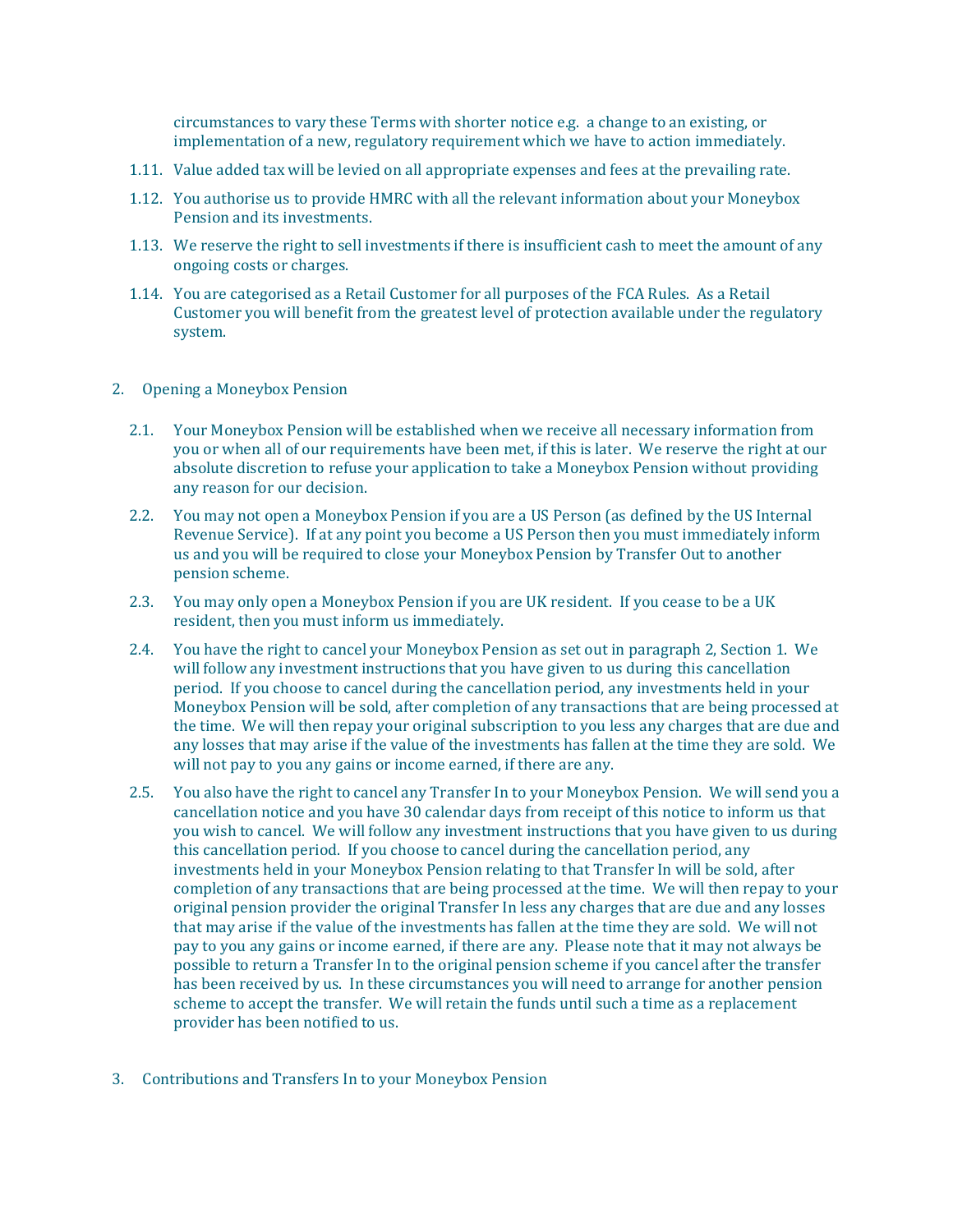- 3.1. You may not transfer in pensions with safeguarded benefits; i.e. pensions with guaranteed features including but not limited to defined benefits, guaranteed annuity rates, a guaranteed minimum pension, protected tax-free cash or other non-standard but potentially attractive benefits. If you transfer any such pension to us and this causes you to lose valuable guaranteed or associated benefits, we accept no liability for this loss. You may also be subject to charges and exit penalties from your previous pension administrator.
- 3.2. You may not transfer in a pension that is part of your current employer arrangement and your employer is contributing to.
- 3.3. Contributions to your Moneybox Pension are made in accordance with Section 1 (General Terms), paragraph 11 (Opening your Moneybox Account and making Contributions). For Direct Debit Contributions it may be up to the end of the 5th Business Day before your monies are cleared and transferred to us for investment, and the 6th Business Day before your Orders are placed.
- 3.4. If a payment is not honoured, then we will adjust the cash balance in your Moneybox Pension.
- 3.5. It is your responsibility to monitor your Moneybox Pension Contribution limits. If you become subject to the Money Purchase Annual Allowance rules (a lower pension contribution allowance) as a result of flexibly accessing your pension benefits after 6th April 2015, then you are obliged to inform Moneybox of this immediately and provide the date that this occurred.
- 3.6. Contributions cannot be refunded except where very limited conditions within legislation are met.
- 3.7. We may decline any Contribution or Transfer In entirely at our discretion.
- 3.8. Under current law, your own personal Contributions will normally be treated as being paid net of basic rate tax, which we will reclaim from HMRC if and to the extent you are entitled to tax relief on that Contribution. You are responsible for informing us if you are not entitled to tax relief on the whole or part of a Contribution. Any sum reclaimed will not be available for investment until it is received from HMRC which will normally be within 11 weeks from the date of your Contribution. You are responsible for obtaining any additional income tax relief above the basic rate of income tax to which you are entitled.
- 3.9. For payments received by us in respect of "Transfers In" your monies will only be cleared for investment after the relevant banks have cleared the monies. This typically means that cheque payments will be available for investment no later than the end of the  $7<sup>th</sup>$  Business Day starting on the day we receive your cheque or any supporting documentation (whichever is the later) and for electronic payments no later than the 5th Business Day. If a payment is not honoured, then we will adjust the cash balance in your Moneybox Pension.
- 3.10. All Contributions and Transfer In values we receive will be applied to your Moneybox Pension.
- 3.11. You may Transfer In cash and/or holdings to your Moneybox Pension provided that the holdings are among the holdings currently made available for investment by Moneybox within the Moneybox Pension. Details of the currently available investments can be obtained on request from Moneybox.

# 4. Cash and Investments

4.1. All monies received by us in respect of your Moneybox Pensions will be held by the Moneybox Pension Trustee in a Trustee bank account. Trustee bank accounts are designated as trust accounts and are segregated from Moneybox's and the Moneybox Pension Trustee's own funds.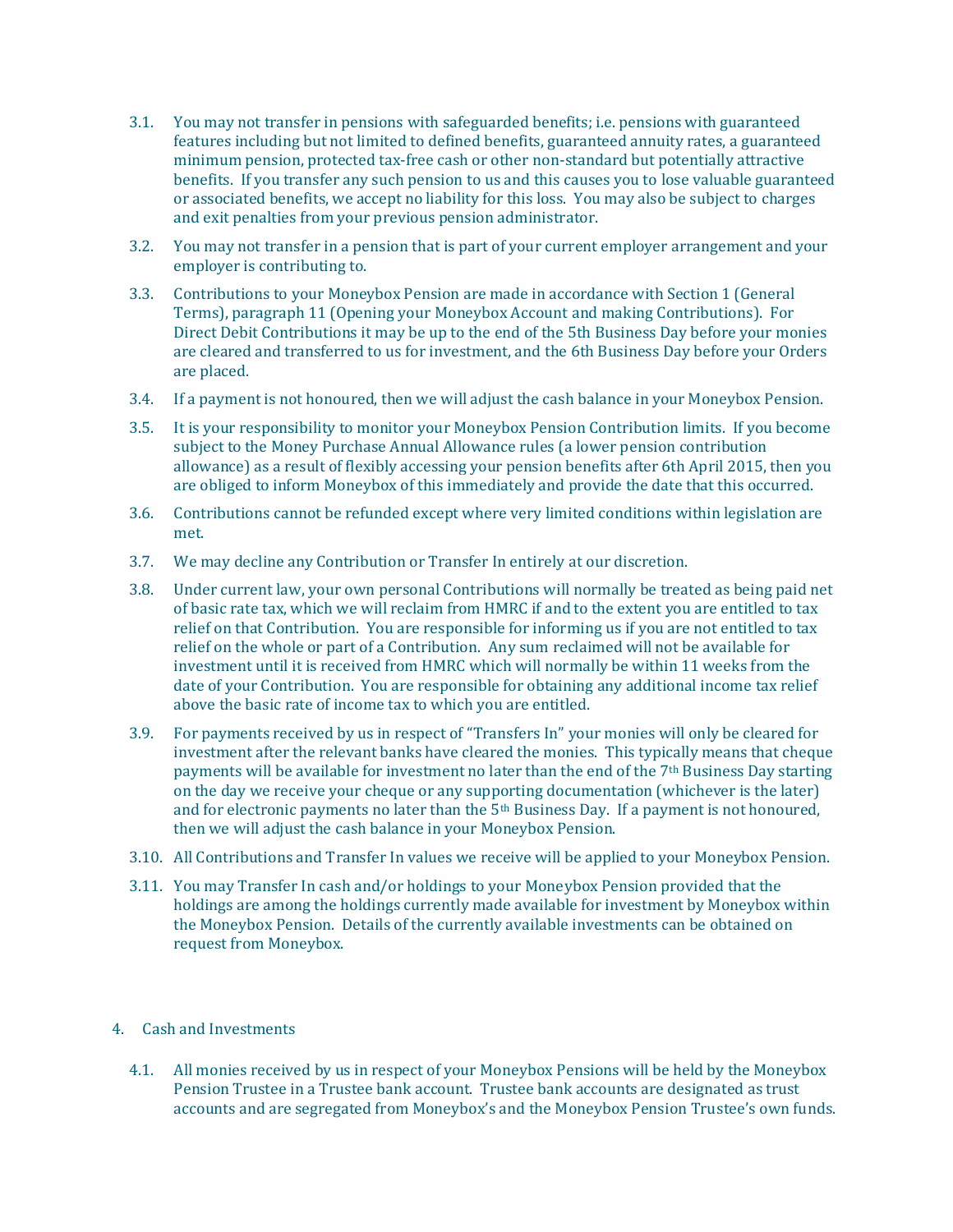Trustee bank accounts are pooled accounts with one or more banks. In the event of a bank's failure, your claim will be for a share of the cash held in all pooled accounts at the bank.

- 4.2. When considering where a Trustee bank account should be held, we will exercise all due skill, care and diligence and will periodically review the adequacy and appropriateness of any bank or credit institution where Trustee money is deposited and of the arrangements for holding Trustee money. It is important to note that we are not responsible for any acts, omissions or default of a credit institution or bank chosen by it, only for taking care in its choice and monitoring of such banks or credit institutions. The bank or credit institution we use to hold your monies or investments are independent of us, however, note that you may be able to recover your funds through the FSCS (see Section 1 for more information and read our FSCS web page[: https://www.moneyboxapp.com/fscs-protection/\)](https://www.moneyboxapp.com/fscs-protection/)
- 4.3. Interest may be paid to us by banks with which we hold deposit accounts on your behalf. Currently no interest will be paid to your Moneybox Pension as the Moneybox Pension is currently a non interest bearing account. In the event that interest becomes payable on your Moneybox Pension, the rates of interest will be disclosed to you and we will (and you authorise us to) deduct such charges as HMRC imposes from time to time on interest payments. We will retain any differences between the interest received from the banks and the amounts paid to your Moneybox Pension.
- 4.4. Dividends or other income received will be credited to your Moneybox Pension on the day of receipt wherever practicable but no later than 10 Business Days after receipt. Any income received in the form of cash will be credited to your Moneybox Pension and reinvested the next Dealing Day into the Fund from which it arose, unless you have Transferred Out your Moneybox Pension in which case it will be sent to your new pension provider, subject to them agreeing to accept it.
- 4.5. All investments other than cash are held in a pooled investment (omnibus) account by an approved third-party custodian appointed by Moneybox in the name of the Moneybox Pension Trustee. This means that individual customer entitlements may not be identified by individual entries in the records of the custodian. If there is a shortfall following default by the custodian all customer accounts will share proportionally in that shortfall. We accept no responsibility for the default or failure of the custodian. However, this does not limit the Moneybox Pension Trustee's liability to you for its own respective fraud, wilful default or negligence.
- 4.6. Investments held within your Moneybox Pension must not be used as a security for a loan.
- 4.7. We will not be responsible for any loss (including loss of profit) in relation to, or diminution in value of, any investment: 1. Acquired by us at your request; or 2. Not acquired by us in accordance with our rights under these Terms; or 3. Disposed of by us in accordance with these Terms unless such loss or diminution in value results from our fraud, wilful misconduct, negligence or breach of regulatory duty or the fraud, wilful misconduct, negligence or breach of regulatory duty of any of our employees or agents.
- 4.8. We will be entitled to dispose of any investment if in our reasonable opinion continued retention of such investment would be unlawful, contrary to the Pension Regulations or would impose tax or other costs on us or expose us to liabilities which in each case we may not be able to meet from your Moneybox Pension.
- 4.9. We will be entitled to dispose of any investment if required to do so by the terms of any agreement to which we are a party. We will make all reasonable endeavours to inform you of such an event in advance, where feasible.
- 4.10. Where investment income is received net into your Moneybox Pension we will reclaim tax where permitted by, and in accordance with, current HMRC regulations. Such tax reclaims will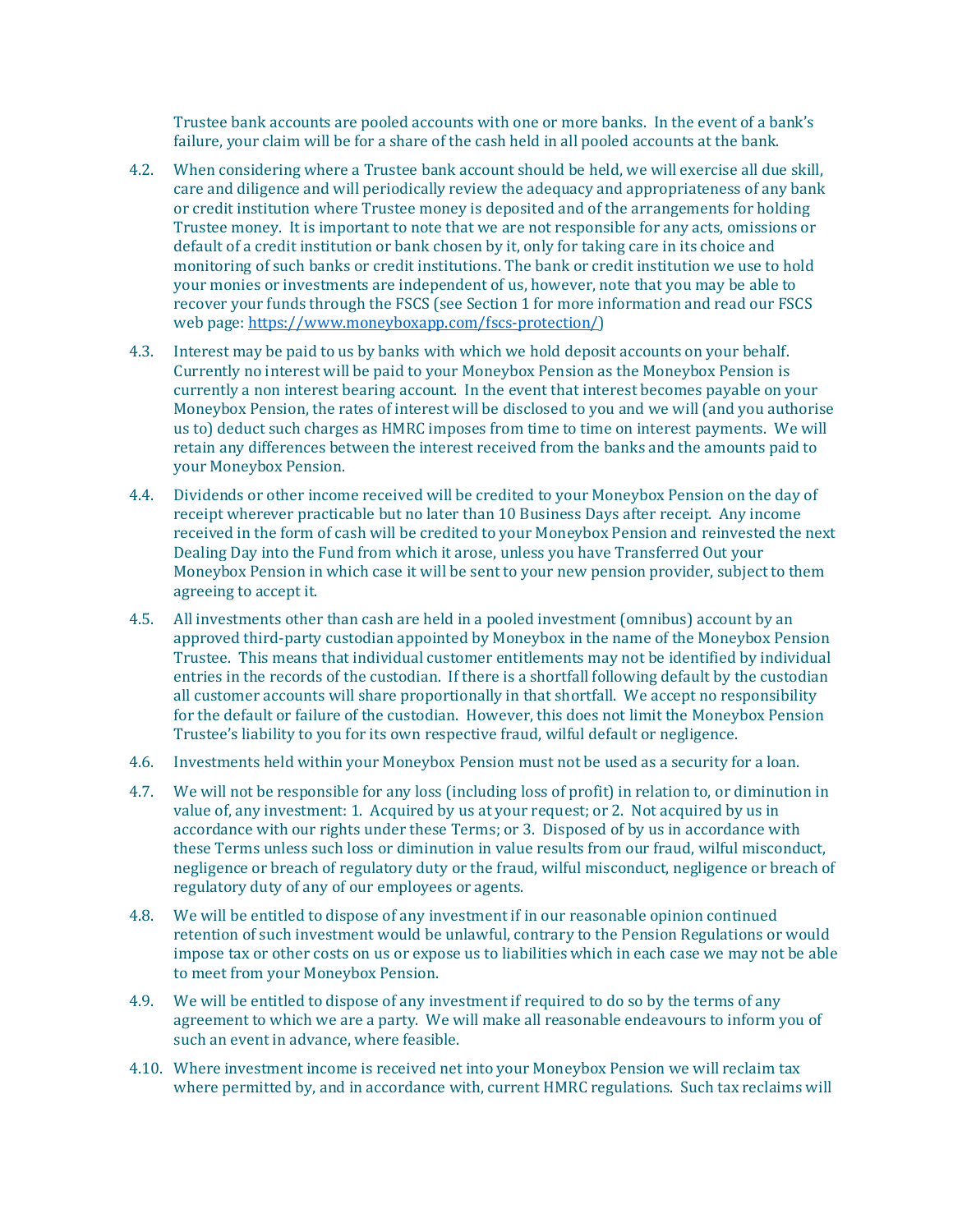be submitted to HMRC by the 31<sup>st</sup> January following the tax year in which the deduction was made. Any tax reclaim received will promptly be credited to your Moneybox Pension.

- 5. Corporate Actions
	- 5.1. We will use reasonable endeavours to promptly notify you of a Corporate Action notified to us by a company or third-party custodian where relevant. There may be instances when we are not notified of a Corporate Action (or are not provided with sufficient information in time by them) and as a result are unable to pass on the details to you. In such circumstances, we will not be liable to you for any loss suffered.
	- 5.2. When a mandatory Corporate Action is announced where no option is available to shareholders and no firm payment date is known in advance, we will notify you only after the new securities or cash have been received and credited to your Moneybox Pension.
	- 5.3. We may, at our sole discretion, not make available to you all of the choices that are offered by the company relating to the Corporate Action.
	- 5.4. In the case of an elective Corporate Action, we will advise you of the date by which it requires a response (which will typically be earlier than the date advised by the company) and request your instructions. If you do not provide us with instructions as advised by it within the stipulated period then the default option of the company or the third-party custodian will apply.
	- 5.5. If the Corporate Action entails the payment of cash from your Moneybox Pension, e.g. a rights issue, it is your responsibility to ensure that there is sufficient Available Cash in your Moneybox Pension to satisfy the payment when it falls due.
	- 5.6. We will not credit to you and will be entitled to retain fractions of shares arising from Corporate Actions where it cannot reasonably allocate these to your Moneybox Pension.
	- 5.7. We do not pass on shareholder perks and will not become involved in any shareholder interest groups.
	- 5.8. We will place an electronic copy of your statement detailing the investments and transactions on your Moneybox Pension in the relevant area of the APP.
- 6. Fees, Charges and Expenses
	- 6.1. The fees and charges payable to us and the timing of these fees in respect of your Moneybox Pension are set out in Appendix 1: "Fees" to these Terms.
	- 6.2. We will also be entitled to charge the following costs to your Moneybox Pension: all taxes, duties or levies to which we become liable as a result of acquiring, holding or disposing of any investment or other asset allocated to your Moneybox Pension.
	- 6.3. We may reasonably reimburse ourselves in respect of the liability, charges or costs by way of making a charge to your Moneybox Pension as we may reasonably determine which we have incurred as a result of one of the following events occurring: 1. We become liable to pay any levies in relation to the Financial Services Compensation Scheme; or 2. We become liable to pay any tax or levies imposed on your Moneybox Pension or on any Contribution paid by you; or 3. We become liable to make any other payment to the UK Government or any governmental agency or self-regulatory organisation of which we are (or become) a member, to the extent directly or indirectly attributable to your Moneybox Pension.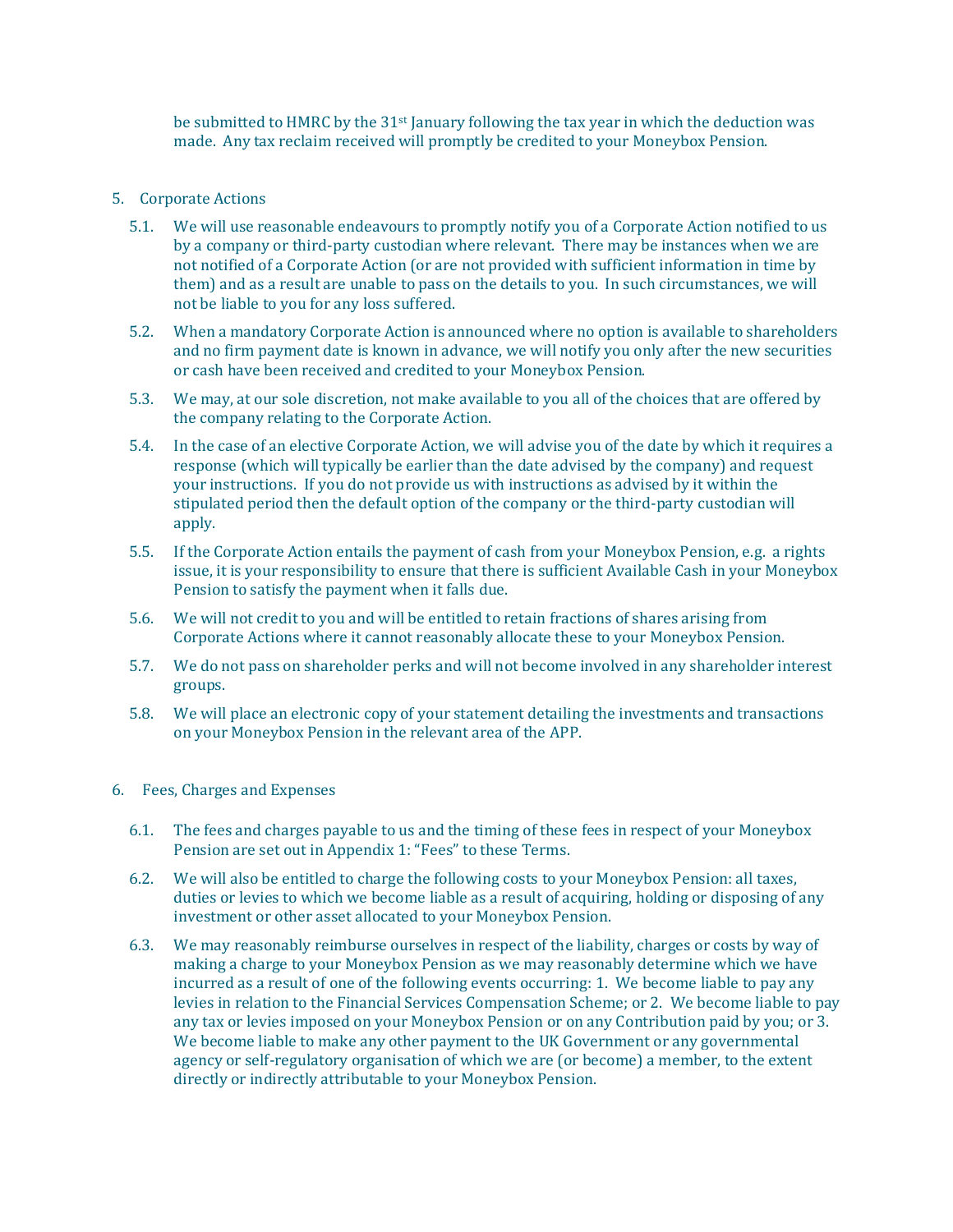- 6.4. These paragraphs 6.2 and 6.3 will not apply to the extent that the relevant event is attributable, directly or indirectly, to any fraud, negligence, wilful default or regulatory breach on our part.
- 6.5. If we omit to deduct all or part of any charges from your Moneybox Pension on the due date, we shall not subsequently be prevented from deducting such amounts or exercising any available remedy as a result of that omission.
- 6.6. We may also deduct cash from and/or sell any of the investments in your Moneybox Pension to realise cash if your Moneybox Pension has been credited in error.
- 6.7. If we cannot settle any instruction or Order because you do not have enough Available Cash in your Moneybox Pension then we may promptly sell any of your investments, at our complete discretion, to cover the relevant costs.
- 6.8. Charges, costs and liabilities which we are entitled to charge you will be paid from your Moneybox Pension. If at any time the credit balance on your Moneybox Pension is not enough to cover all such charges, costs and liabilities in full, we may:
	- A. dispose of investments at its discretion and without liability in order to pay the amounts due; or
	- B. require you to pay it the amounts due.
- 6.9. If we dispose of your investments in accordance with paragraph 6.8 of this Section 3 then we will, ordinarily, sell your investments to meet the amount due in the following order:
	- A. your Funds, starting with the largest holding by value; and then
	- B. any other investment.
- 6.10. We may sell slightly more of your investments than is needed due to:
	- A. The fact that we cannot know the exact price at which the investments will be traded and any excess will be held as Available Cash; or
	- B. The requirement to maintain a minimum holding value for each investment.
- 6.11. If for any reason the value of your investments is insufficient to meet any such fees, charges, expenses or tax payable, you agree to pay us on demand the amount of any such shortfall.
- 6.12. We will continue to be entitled to our charges and to recover all costs and liabilities as referred to in the above terms until all the assets of your Moneybox Pension have been Transferred Out of your Moneybox Pension in accordance with these Terms.
- 7. Dealing
	- 7.1. We are responsible for arranging for the execution of any Order we receive from you via the Moneybox Services with our Broker. You may only place Orders for Permitted Investments.
	- 7.2. You may only place Orders via the APP. If this is unavailable for any reason, please contact [support@moneyboxapp.com.](mailto:support@monyeboxapp.com)
	- 7.3. You are responsible for the accuracy of your Orders. You may not be able to cancel or change an Order after you have submitted it.
	- 7.4. You must have sufficient Available Cash or Available Investments to settle any Order that you place together with any related charges.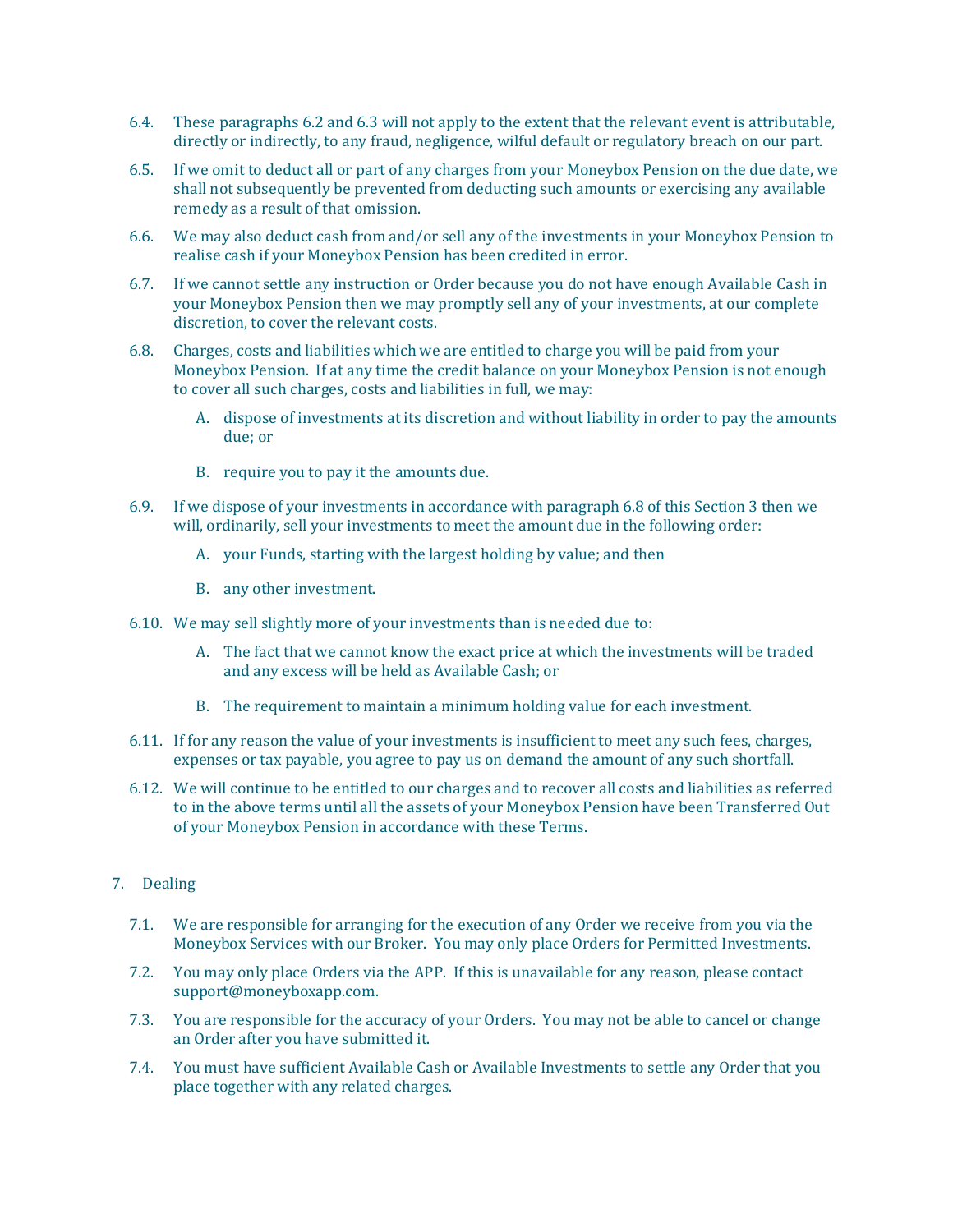- 7.5. We reserve the right for any reason to refuse to execute an Order but we will act reasonably in so doing. There may be circumstances, including (without limitation) suspension of dealing in extreme market conditions in which we may not be able to execute an Order. We will, if possible, notify you of the reason. Provided we have acted reasonably, then we will not be liable for any loss or profit forgone between the time an Order was received and when it was executed, if ever.
- 7.6. We may combine your Order with other customers' Orders if we reasonably believe that this will not be to your disadvantage. We may have to execute your Order in tranches and provide an average price per Order.
- 7.7. If we receive an Order via the Moneybox Services, then:
	- A. In the case of an Order to buy a Fund, arrange to pass that Order on the next Dealing Day to our Broker for execution;
	- B. In the case of an Order to sell a Fund, arrange to pass that Order no later than the next Business Day to our Broker; and
	- C. In any other case, arrange to pass that Order to our Broker to execute on the relevant exchange. If this Order cannot be completed before the exchange closes at the end of the first Business Day then it will be cancelled, unless you have instructed us to continue to try to execute it on the following Business Day.
- 7.8. Our record of the time of receipt and execution of an Order will be conclusive unless it is obvious that it is wrong.
- 7.9. You must notify us if you receive confirmation of an Order which you did not place or which has not been completed in accordance with your instructions.
- 7.10. We will send to you contract notes (via the Moneybox In-App message notification centre) confirming the details of your transaction by the end of the Business Day on which we receive confirmation from the market of the terms under which your Order has been executed, or in relation to Funds, by the end of the Business Day after we receive it from the relevant Fund manager.
- 8. Transfers Out and Withdrawals
	- 8.1. If you wish to draw benefits or to purchase a lifetime annuity, you will need to Transfer Out your Moneybox Pension to another pension provider that offers those facilities. Partial Transfers Out will not be accepted.
	- 8.2. You can require us by written notice to Transfer Out your Moneybox Pension to another provider at any time, subject to the applicable legislation and HMRC regulations. You may instruct us to Transfer Out in specie and/or as cash.
	- 8.3. We will Transfer Out your holding(s) in-specie provided there are no circumstances outside of our control, or the control of the receiving scheme which would prevent such a transfer.
	- 8.4. Where we receive an instruction from you, or given on your behalf, to carry out an in-specie transfer we will treat that instruction as expressly providing us with your authority to carry out any conversion of the relevant holding to an asset class that is acceptable to the receiving scheme, and to take any reasonable steps to bring about that conversion.
	- 8.5. Where we receive an instruction from you, or given on your behalf, to convert your holding(s) into a discounted asset class as part of an in-specie transfer, we will treat that instruction as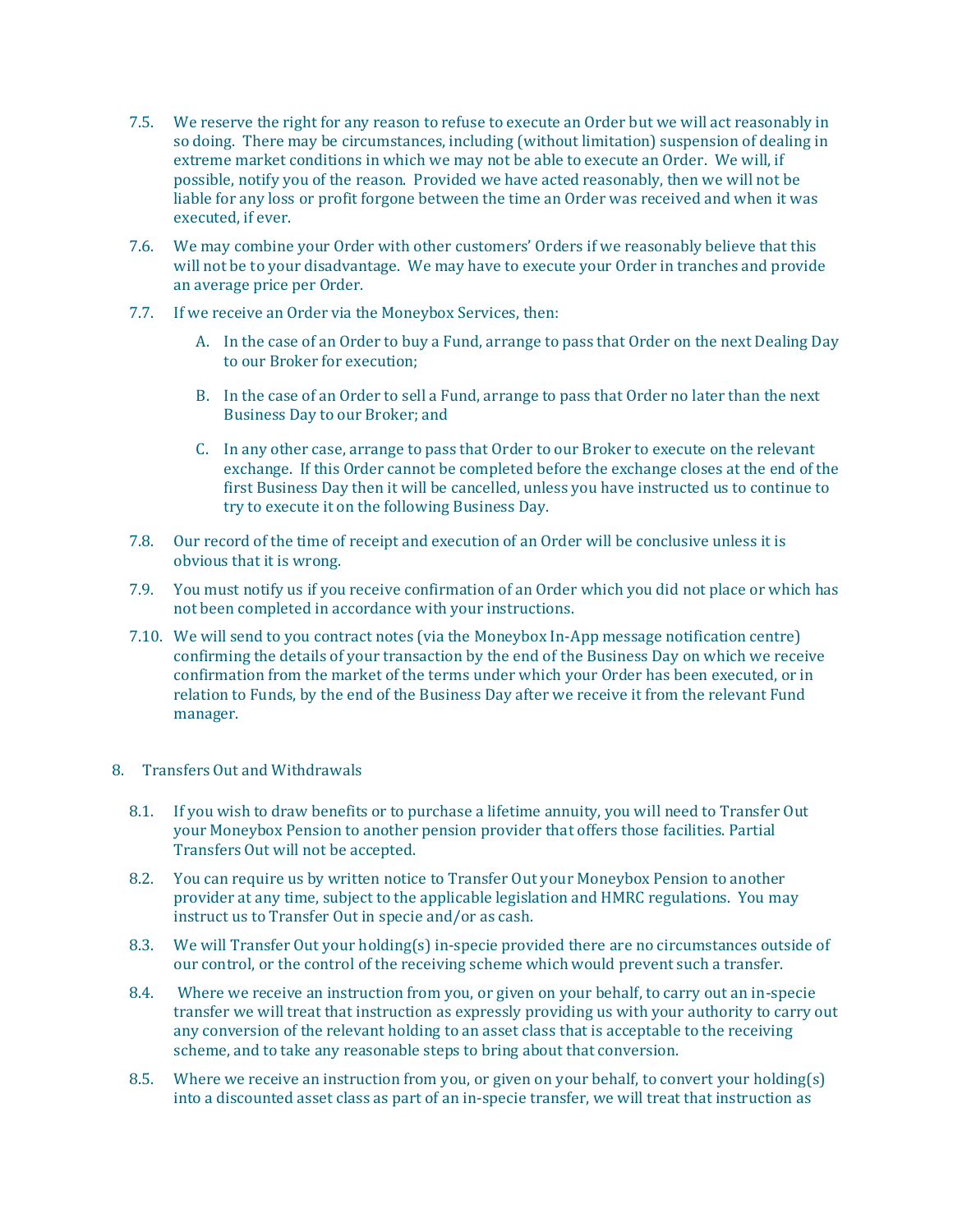expressly providing us with your authority to request the receiving scheme carry out the conversion of the holding(s) and to take any reasonable steps to bring about that conversion.

- 8.6. We will sell, on your behalf without further instruction from you, any fractional holdings that the ceding provider cannot accept, and any resultant cash will also be transferred to the receiving provider. This will be done, including the sale of any investments that you want to transfer as cash, as soon as reasonably practicable.
- 8.7. If you instruct us to Transfer Out all of the investments and cash from your Moneybox Pension then we will continue to act upon other Orders that you provide to us (via the Moneybox Services), including the collection of Direct Debits and dealing.
- 8.8. If your Moneybox Pension is closed for any reason other than a breach by you of these Terms then we will continue to make available to you any information relating to your Moneybox Pension for at least 18 months after the date upon which the Moneybox Pension was closed so that you can obtain, inspect and download all necessary information.

### 9. Availability of the Service

- 9.1. We cannot guarantee that access to, or trading in, your Moneybox Pension via the Moneybox Services will be available at all times or without delay. You acknowledge that the service may be interrupted and the services available may be variable in certain circumstances.
- 9.2. We may suspend the operation of our service where we consider it necessary, including (but not limited to) where we have to suspend operations for technical problems, emergencies, maintenance, regulatory reasons, where we decide it is sensible for our customer's protection, in periods of exceptional trading activity or to ensure the continued availability of other services.
- 9.3. We will not be liable to you if our systems or services are unavailable to you for trading or information purposes for whatever reason.

#### 10. Market Abuse

10.1. By placing Orders, you agree that you will not take part in activity which may be considered market abuse. You agree that you will not in any way engage in market abuse or require or encourage others to do so. If you are uncertain as to whether your dealings or proposed dealings are lawful, you should take legal advice. If we have reason to suspect that your Moneybox Pension is being used to engage in market abuse, we reserve the right to take any action deemed to be appropriate. This action will include but is not limited to, refusing to act on your instruction and in such circumstances we are obliged to provide you with reasons for its actions.

## 11. Delegation and transfer

11.1. We may appoint any person to advise on or perform any of our functions or responsibilities under these Terms. Before doing so, we will take reasonable care to make sure that the third party will competently perform obligations delegated, we will monitor the performance of the third party's activities and we will remain responsible for any obligations that we delegate to anyone else. Under the governing trust deed and rules for the Moneybox Pension: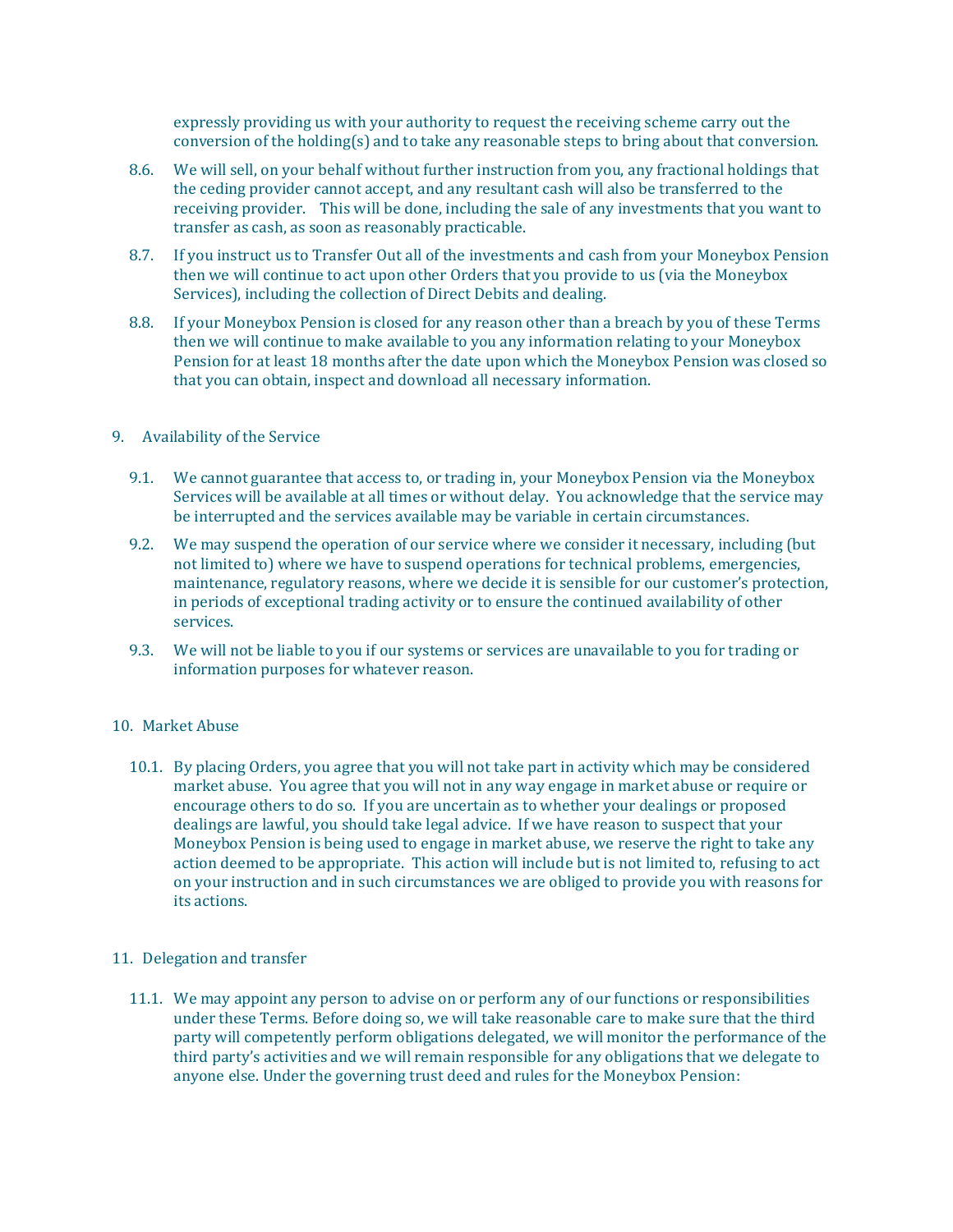- A. the trustee and operator may also be changed (and aspects of the scheme's administration and trusteeship may be delegated); and
- B. the assets in your Moneybox Pension may be transferred to another appropriate pension scheme,

in accordance with the provisions of the trust deed and rules, the trustee's and operator's discretionary trust powers and applicable law.

- 11.2. We may also assign or transfer all or part of our rights and obligations under the Moneybox Agreement to a third party (a "Transferee Firm"). You agree that we may do so without getting your further specific consent provided that:
	- A. we have given you at least 30 days' notice of the transfer and you have not given us notice that you object to the transfer by the transfer date; and
	- B. we reasonably consider that the transfer will not materially prejudice your rights under the Moneybox Pension Agreement.
- 11.3. You agree that if we transfer our rights and obligations to a Transferee Firm, we may also transfer to the Transferee Firm (or its custodian, if separate) any investments or cash held within your Moneybox Pension pursuant to our rights and powers under the governing trust deed and rules for your Moneybox Pension.
- 11.4. Where this involves a transfer of Client Money then you agree that this transfer can be made provided that (i) the alternative provider will continue to hold the sums transferred in accordance with the prevailing Client Money Rules or, (ii) if not to be held in accordance with the Client Money Rules, we exercise all due skill, care and diligence in assessing whether the person whom the Client Money is transferred will apply adequate measures to protect your money.
- 11.5. Any of our group companies (apart from the Moneybox Pension Trustee) shall be entitled to enforce provisions of these Terms which shall apply to any such company as if it were party to the Moneybox Agreement.
- 12. Events Beyond our Control
	- 12.1. An "Event Beyond Our Control" means any act or event beyond our reasonable control, including without limitation strikes, lock-outs or other industrial action by third parties, civil commotion, riot, invasion, terrorist attack or threat of terrorist attack, war (whether declared or not) or threat or preparation for war, fire, explosion, storm, flood, earthquake, subsidence, epidemic or other natural disaster, or failure of public or private telecommunications networks.
	- 12.2. We will not be liable or responsible for any failure to perform, or delay in performance of, any of our obligations under these Terms that is caused by an Event Beyond Our Control. If an Event Beyond Our Control takes place that affects the performance of our obligations under these Terms we will notify you as soon as reasonably practicable and our obligations under these Terms will be suspended and the time for performance of our obligations will be extended for the duration of the Event Beyond Our Control.
	- 12.3. You may terminate the contract if an Event Beyond Our Control takes place and you no longer wish us to provide the Moneybox Pension.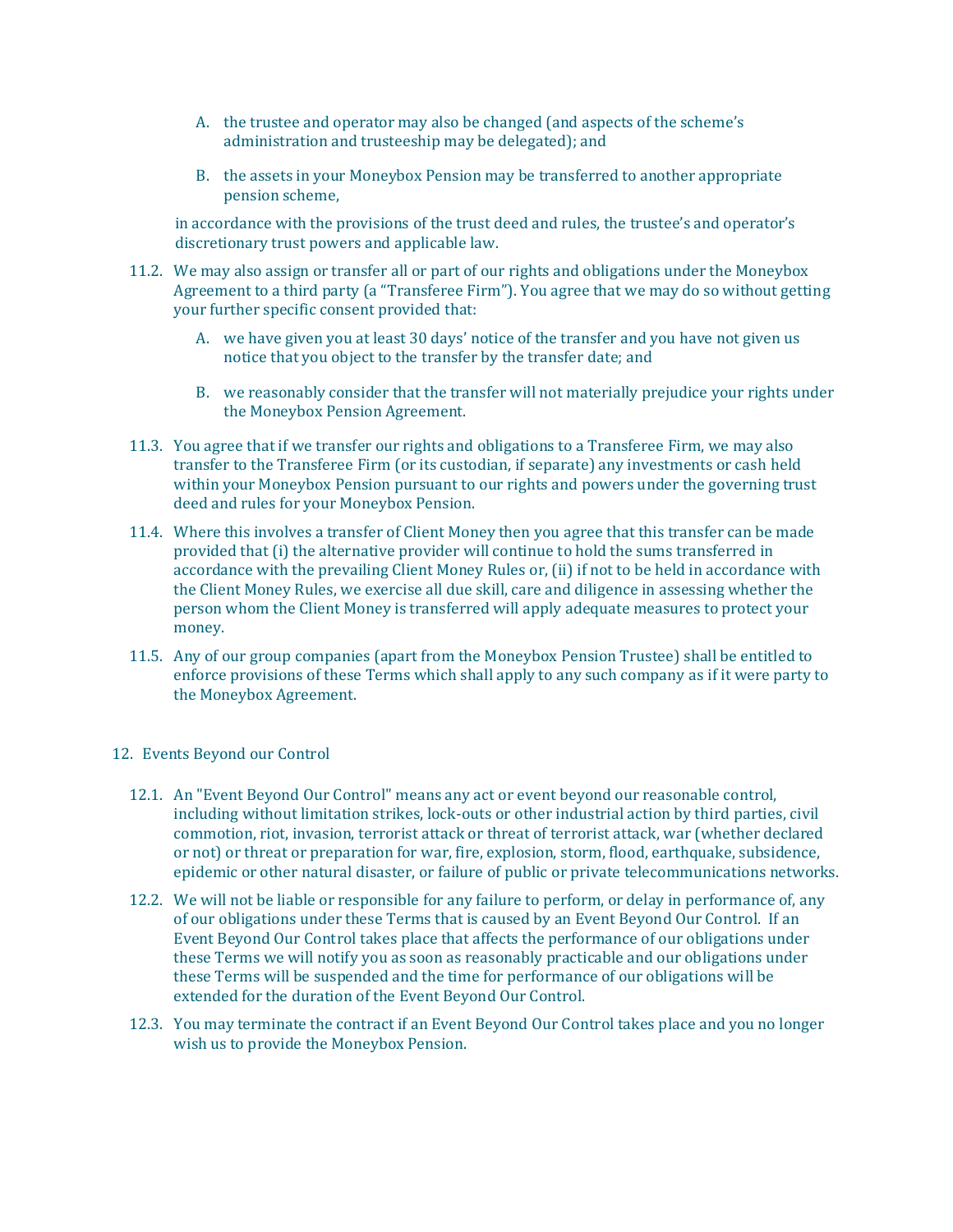### 13. Termination

- 13.1. These Terms, as amended, will continue to apply until the provision of your Moneybox Pension is terminated. All charges or fees due up to the date of termination must be paid. Termination shall be without prejudice to the completion of transactions already initiated by, or with, us on your behalf.
- 13.2. If we terminate or suspend the provision of your Moneybox Pension then we reserve the right to encash all investments and hold the proceeds in cash pending our further decision on how the proceeds should be dealt with taking into account your wishes and applicable law.

# 14. Data Protection

14.1. We need to know basic personal information to provide the services you have engaged us to provide.

#### **Privacy Statement**

Digital Moneybox Limited and the Moneybox Pension Trustee will be known as the "Controller" of the personal information you provide to us in relation to your Moneybox Pension. We are committed to protecting and respecting your privacy. You can refer to our Privacy Notice here: https://www.moneyboxapp.com/privacy/

#### 15. Pension locating

- 15.1. If you request to use the Pension Locating Service, we will use the information you provide us to try to locate your existing pensions on your behalf. The information we ask you to provide about yourself could include further information about your existing pensions, your employment history and other personal details that may be relevant for our search. We may also ask you for authorisation to approach the providers of your existing pensions (in writing or verbally) on your behalf to obtain relevant information from them. By accepting to use the Pension Locating Service you agree to allow us to use this information (including your personal data and any approved form of your signature, if provided) to identify you to your existing pension providers upon their request. You also agree to allow us to contact organisations on your behalf to find your existing pensions, including government departments, pension providers, your current and past employers and any other person or organisation we believe may help us to locate your pensions. By asking us to locate your pensions, you approve our usage of a standard letter of authority, which may contain an electronic or physical (wet ink) copy of your signature.
- 15.2. You understand that even if you have provided us with further information to locate your existing pensions, we cannot promise that we will be able to locate any or all of them.
- 15.3. While we will always take reasonable measures to ensure the accuracy of the information we provide you, we are unable to guarantee the accuracy of information from third parties provided in relation to your existing pensions. We do not accept liability for any default or mistakes by any third party who has provided us information about your pensions or resulting mistakes or inaccuracies.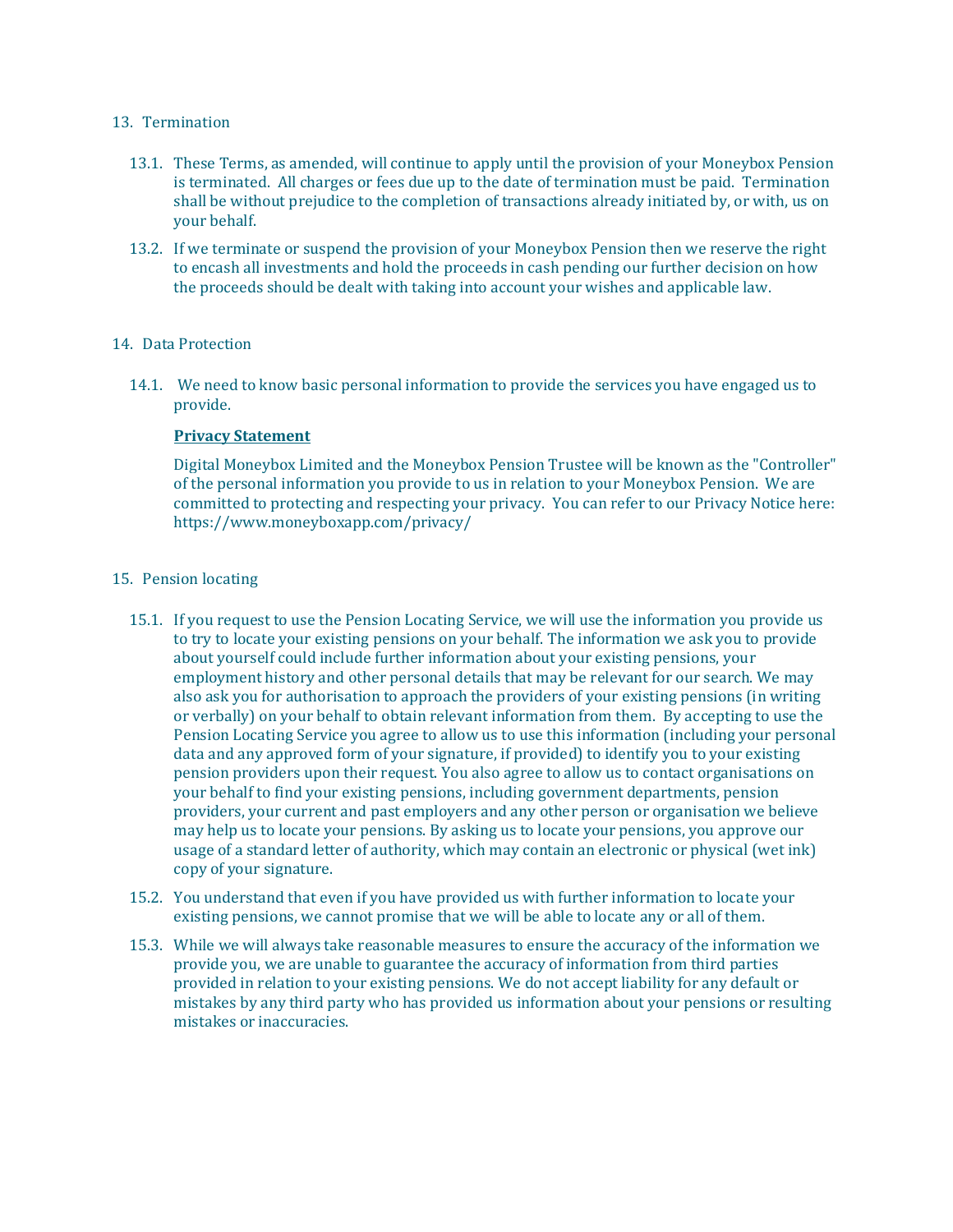# <span id="page-46-0"></span>Section 4 - Summary of Conflicts Management at Moneybox

# **Introduction**

Moneybox is committed to maintaining the highest professional standards and, therefore, we endeavour to identify, consider and manage potential conflicts of interest to ensure that we treat all of our customers fairly and in accordance with FCA Rules and principles.

- 1. Nature of a conflict of interest
	- 1.1. In essence, a conflict of interest is a situation in which Moneybox (or any of its personnel) finds itself in a position where its own interests conflict with the duties and obligations owed to its customers or, a situation in which Moneybox's duty to one customer conflicts with its duty to another. For the purposes of identifying the types of conflict and potential conflicts that arise which may entail a material risk of damage to the interests of a customer, we must take into account whether Moneybox or its directors, employees or contractors ("Moneybox Personnel") or any other person linked by control to Moneybox:
		- A. is likely to make a financial gain, or avoid a financial loss, at the expense of a customer;
		- B. has an interest in the outcome of a service provided to a customer or transaction carried out on behalf of a customer, which is distinct from the customer's interest in that outcome;
		- C. has an incentive to favour the interest of another customer or group of customers over the interests of the customer;
		- D. carries on the same business as a customer, or
		- E. receives or will receive from a person other than a customer an inducement in relation to a service provided to the customer, in the form of remuneration, goods or services.
- 2. Conflict Situations
	- 2.1. We have identified a number of situations which may give rise to a potential conflict of interest. These situations include, but are not limited to, the following:
	- 2.2. we receive gifts, entertainment or other monetary and non-monetary benefits from our service providers or business partners (for example, the fund managers of the Funds we make available to customers through the APP), which could give rise to a conflict with respect to the duties that we owe to our customers;
	- 2.3. Moneybox Personnel who have outside commitments (e.g. directorships or other outside business interests) may be influenced to act in a manner that conflicts with the interests of Moneybox or its customers; and
	- 2.4. where Moneybox Personnel invest for their own account in certain investments which are retained as investments for customer accounts.

# 3. Conflict Avoidance

3.1. We seek to organise our business in such a way as to avoid conflicts of interest arising.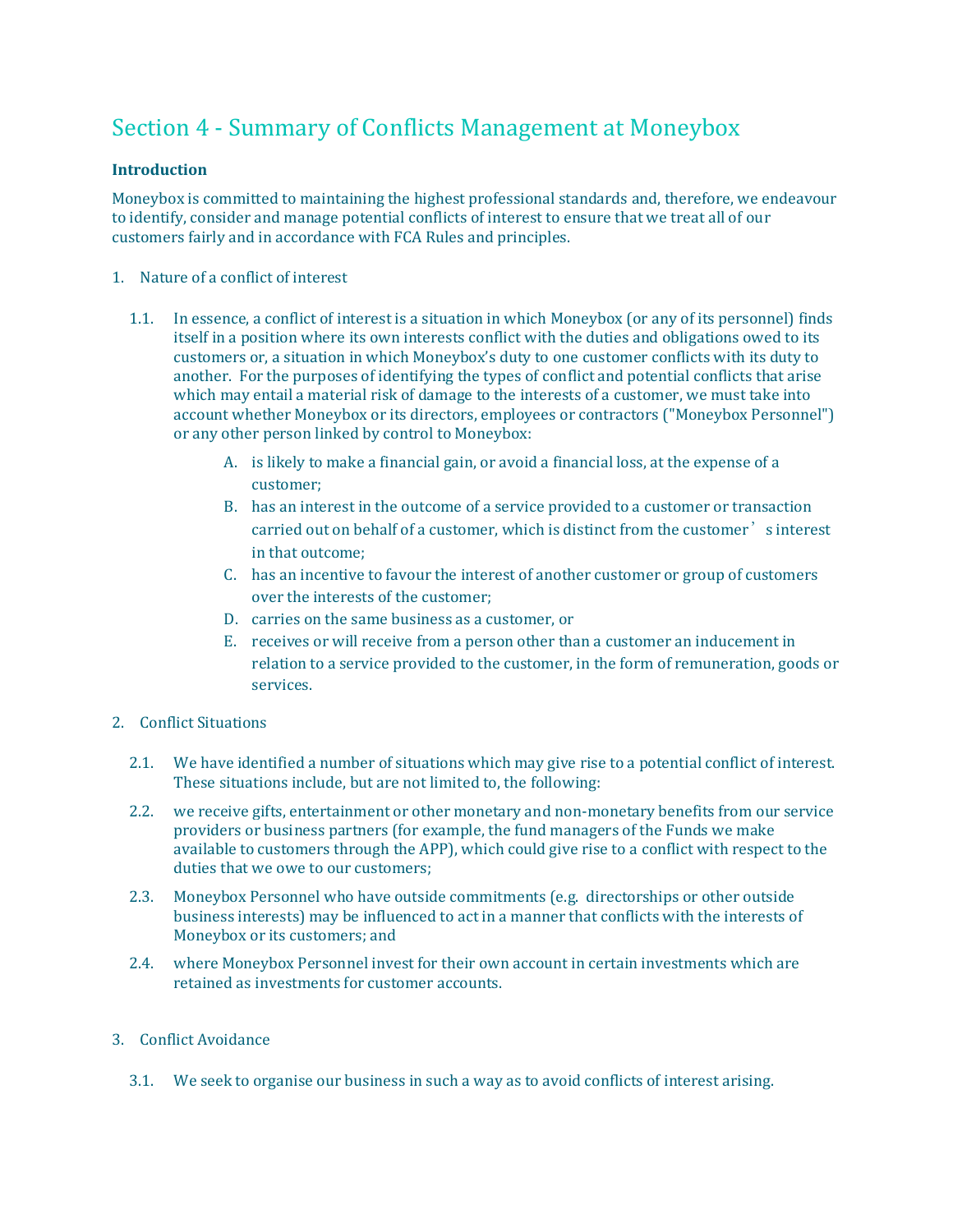## 4. Conflict Management

- 4.1. For conflicts of interest which are unavoidable, we have put in place procedures which are designed to ensure that the management of any conflict takes place in such a way that Moneybox (and its personnel) are not advantaged and that no customer is disadvantaged. All of our employees are provided with training in these procedures and the standards of conduct expected of them. Moneybox's Board of Directors remains responsible for ensuring that such procedures are appropriate and that employees act accordingly. Specifically, we have put in place the following procedures to assist in our identification and management of conflicts of interest:
- 4.2. Conflicts Log: we maintain a list of all potential conflicts of interest identified. With respect to each conflict, the log details the measure put in place to monitor and manage the conflict of interest;
- 4.3. Gifts & Entertainment Policy: we ensure that all Moneybox Personnel are subject to appropriate restrictions and monetary limits for any gifts or entertainment received;
- 4.4. Personal Account Dealing Policy: we ensure that all Moneybox Personnel pre-clear and report any personal trading activity which may conflict with the interests of our customers;
- 4.5. Pre-approval process for all Outside Business Interests: we ensure that our personnel's external commitments do not conflict with the interests of Moneybox or its customers;
- 4.6. Protection of information: we maintain appropriate safeguards to protect sensitive or confidential information which could give rise to conflicts of interest. These measures are designed to prevent unauthorised access, inappropriate use, or inappropriate dissemination of such information. Details of these arrangements are described in our [Privacy Policy;](https://www.moneyboxapp.com/privacy/)
- 4.7. Separation of functions: where our internal functions might give rise to conflicts of interest, we put in place arrangements to separate such functions and ensure that separate management and reporting lines are established.

### 5. Conflicts Disclosure

- 5.1. If we are not reasonably confident that we are able to manage a particular conflict to adequately protect the interest of a customer, the general nature and/or source of conflicts of interest will be clearly disclosed before we undertake any business. The following conflicts are managed through disclosure:
	- 5.1.A. We may aggregate your personal data (including, if you sign up to the Round up Service, your transactions) with that of other customers and license or sell it to third parties in anonymised form.

# <span id="page-47-0"></span>Section 5 - Order Transmission Policy

- 1. Moneybox's commitment
	- 1.1. We are committed to treating you fairly when we manage your Moneybox Account. As part of this commitment, we have prepared this Order Transmission Policy (the "**Policy**") to provide you with information on how we will receive and transmit your Orders.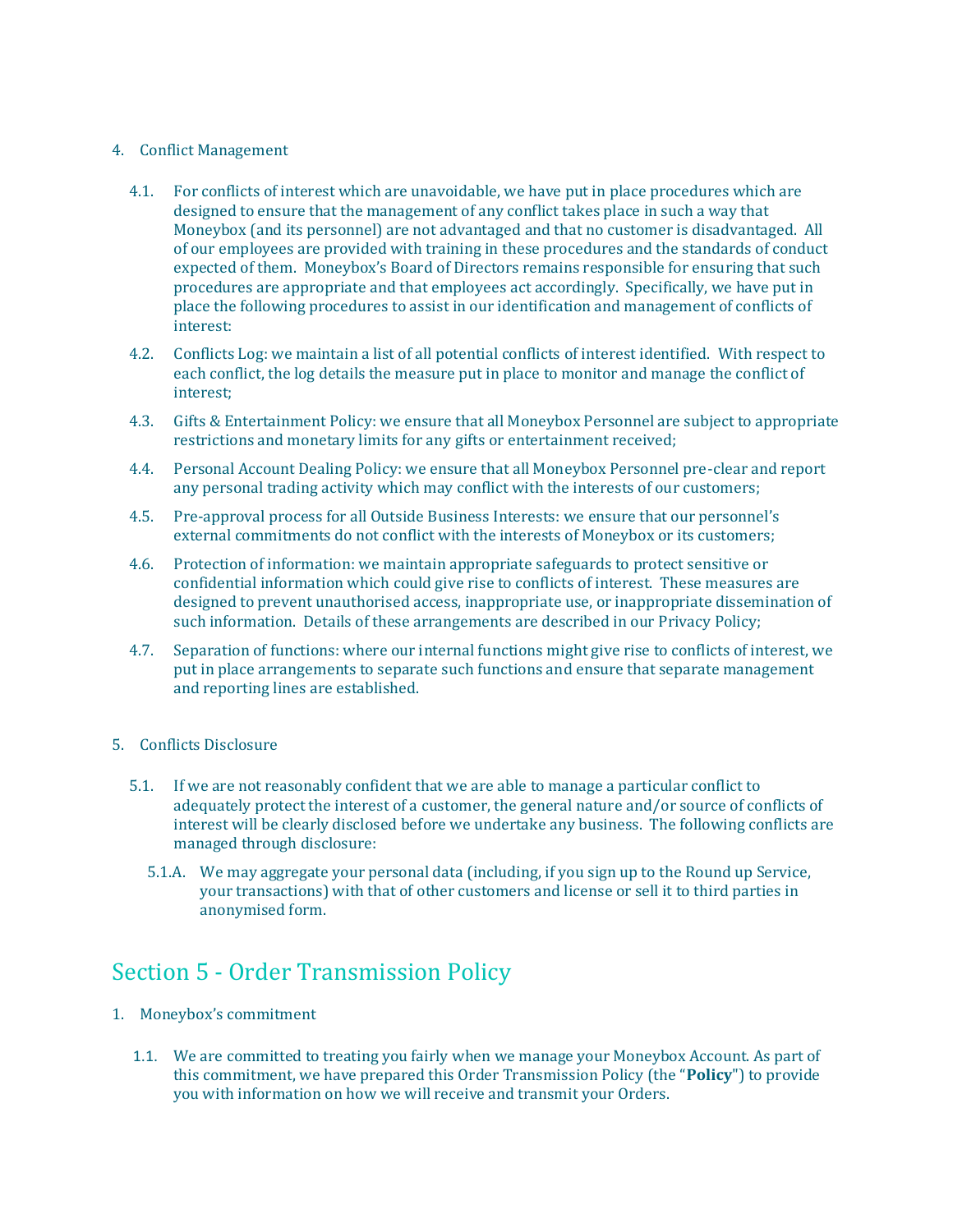- 1.2. Under the FCA's Rules, when transmitting Orders to other entities for execution, we are required to act in your best interests and to take all reasonable steps to obtain the best possible result (the "Best Execution Obligation"). This Policy therefore sets out the most important aspects of the arrangements that we have put in place to comply with our Best Execution Obligation.
- 1.3. Unless otherwise defined in this Policy, defined terms shall have the same meaning as in the Terms.

# 2. Your consent

- 2.1. By opening a Moneybox Account you agree to this Policy. You understand that we must keep this Policy under review. If we make material updates to this Policy we will let you know by sending you a message via the APP.
- 2.2. By agreeing to these Terms you will be giving your consent to our UK Broker, Winterflood's, best execution arrangements. Details of Winterflood's best execution arrangements can be found using this link: [https://www.winterfloodbusinessservices.com/sites/default/files/documentation/WBS%20O](https://www.winterfloodbusinessservices.com/sites/default/files/documentation/WBS%20Order%20Execution%20Policy%20-%20March%202021.pdf) [rder%20Execution%20Policy%20-%20March%202021.pdf](https://www.winterfloodbusinessservices.com/sites/default/files/documentation/WBS%20Order%20Execution%20Policy%20-%20March%202021.pdf)
- 2.3. By agreeing to these Terms you will be giving your consent to our US Broker Dealer, DriveWealth's, best execution arrangements. Details of DriveWealth's best execution policy is available upon request.

#### **Funds**

- 3. Order Execution Methods
	- 3.1. We receive your Orders through the APP and transmit these to Winterflood for execution.
	- 3.2. We have selected Winterflood taking into account our Best Execution Obligation. We have reviewed Winterflood and its dealing arrangements and are satisfied that it considers all of the Execution Factors (and places relative importance on these Execution Factors) in a manner that corresponds with our own Policy. We therefore reasonably expect to obtain results from Winterflood that are at least as good as results that could be expected from other alternative arrangements, and we monitor Winterflood's performance to check that this is generally the case.
	- 3.3. Winterflood is authorised and regulated by the FCA, and therefore owes a duty of best execution in respect of the deals it executes for you. Under the FCA Rules, Winterflood is obliged to have in place a written order execution policy that it will follow when carrying out Orders.
- 4. Transmitting orders & choice of venue
	- 4.1. We receive Orders from you through the APP and transmit these to Winterflood for execution.
	- 4.2. Orders for Mutual Funds can only be executed through the operator of the Mutual Fund and, therefore, there is only one venue on which Winterflood is able to execute your order.
	- 4.3. Orders for Exchange Traded Funds will be sent by Winterflood to be executed on market via a retail service provider (or "RSP").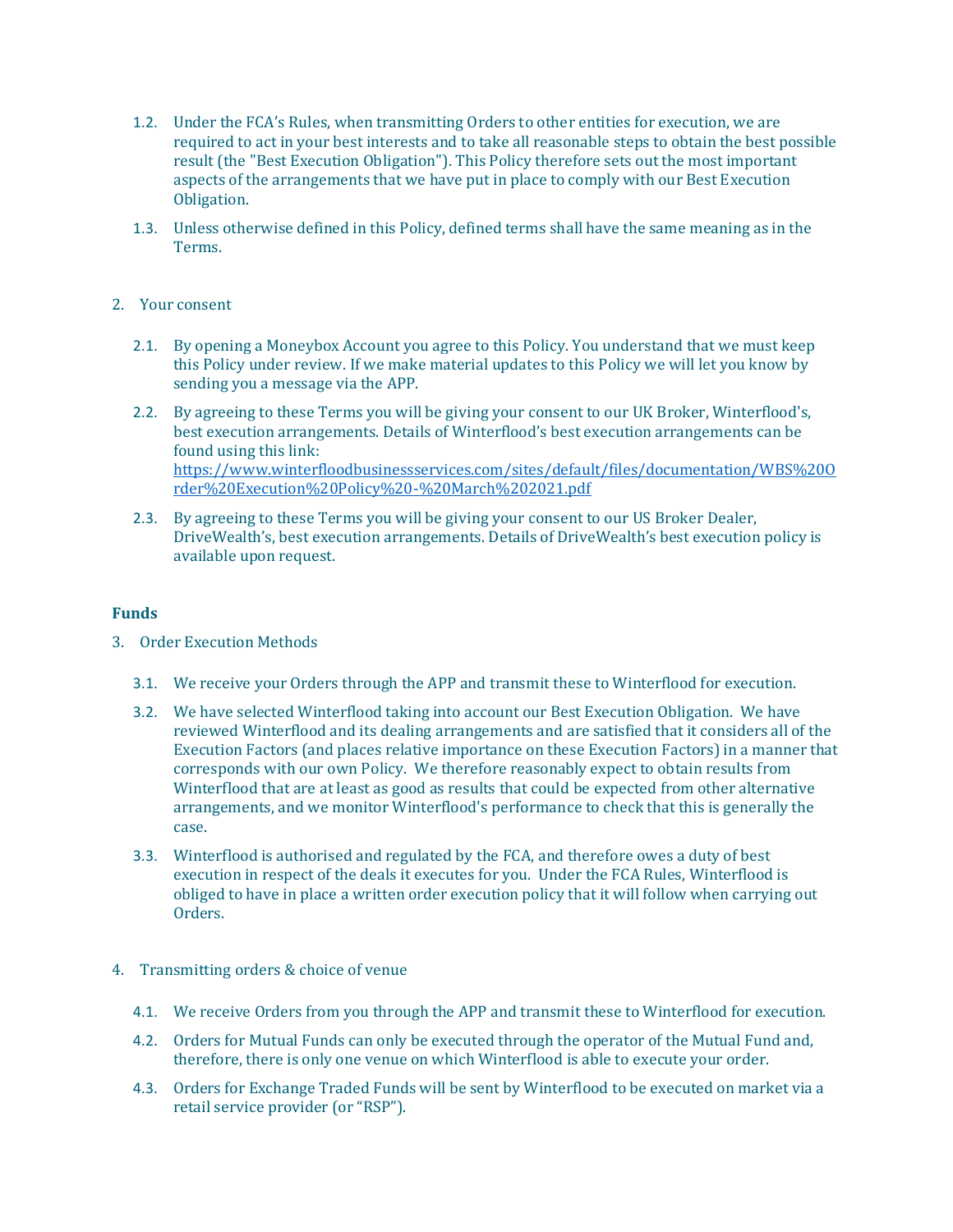- 4.4. Moneybox may allow Winterflood to hold client money for the purpose of one or more transactions which they will execute on your behalf in their capacity as custodian. This money will be held in a Client Transaction Account.
- 4.5. Winterflood may dispose of Safe Custody Assets held on your behalf in order to recover debts relating to those assets. Winterflood's rights are limited only to the scenarios permissible within the FCA Custody Rules.

# **US Stocks**

- 5. Order Execution Methods
	- 5.1. Through the APP, Moneybox offers its customers execution-only access to US Stocks listed on the New York Stock Exchange (NYSE) and the Nasdaq Stock Market (NASDAQ). Moneybox receives the order from the customer via the APP and transmits these to our US Broker Dealer, DriveWealth.
	- 5.2. We have selected DriveWealth taking into account our Best Execution Obligation. We have reviewed DriveWealth and its dealing arrangements and are satisfied that it considers all of the Execution Factors (and places relative importance on these Execution Factors) in a manner that corresponds with our own Policy. We therefore reasonably expect to obtain results from DriveWealth that are at least as good as results that could be expected from other alternative arrangements, and we monitor DriveWealth's performance to check that this is generally the case.
	- 5.3. Based on Moneybox's due diligence undertaken on DriveWealth and its order handling and execution arrangements, Moneybox concludes that the employment of a single third party US Broker Dealer in relation to the offering of US Stocks allows us to act in the best interest of our customers and to achieve the best possible result for our customers on a consistent basis.
	- 5.4. Moneybox may allow DriveWealth to hold Client Money for the purpose of one or more transactions which they will execute on your behalf in their capacity as custodian. This money will be held in a Client Transaction Account.
	- 5.5. DriveWealth may dispose of Safe Custody Assets held on your behalf in order to recover debts relating to those assets. DriveWealth's rights are limited only to the scenarios permissible within the FCA Custody Rules.

# 6. Transmitting orders & choice of venue

- 6.1. Through the APP, Moneybox offers its customers execution-only access to US Stocks listed on the NYSE and the NASDAQ. Moneybox receives the order from the customer via the APP and transmits these to a third party US Broker Dealer, DriveWealth.
- 6.2. DriveWealth is a US-broker-dealer registered with the Securities and Exchange Commission ("SEC"). It is a member of the Financial Industry Regulatory Authority ("FINRA") and the Securities Investor Protection Corporation.
- 6.3. Under SEC regulation, broker dealers owe their clients a duty of best execution. This duty requires broker dealers to seek to execute customer trades at the most favourable terms reasonably available under the circumstances. Under our duty to act in the best interests of our clients when receiving and transmitting orders to other entities for execution, we considered DriveWealth's own duty of providing best execution under the SEC's disclosure rules and FINRA rules.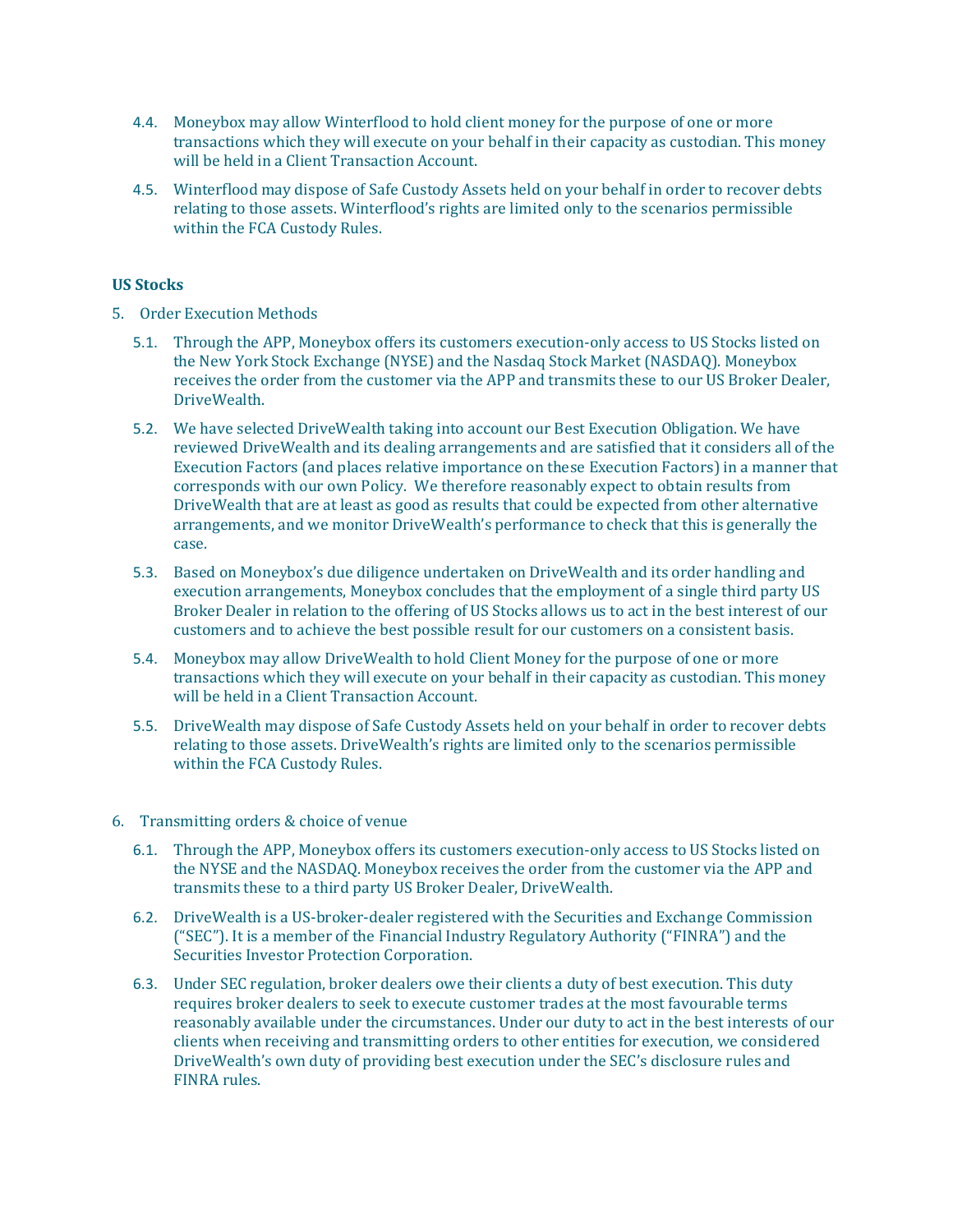- 6.4. DriveWealth monitors its trade routing through its Best Execution Oversight Group, which reviews execution quality. DriveWealth is not an executing broker and all trades received by DriveWealth are automatically routed on an agency basis to another broker-dealer for execution (other than those fractional shares executed by DriveWealth on a principal basis).
- 6.5. FINRA rules require firms to use reasonable due diligence when determining the best execution of customer orders.
- 6.6. DriveWealth's Best Execution Committee considers various characteristics when determining the best execution of customer orders. These include the characteristics of the market for the securities traded, the size of the order, the speed of execution, the number of markets checked, terms and conditions of the order and the accessibility of the quotation.
- 6.7. Moneybox may allow Winterflood to hold Client Money for the purpose of one or more transactions which they will execute on your behalf in their capacity as custodian. This money will be held in a Client Transaction Account.

### **Funds and U.S Stocks**

- 7. Execution Factors
	- 7.1. The factors (the "Execution Factors") that we take into account when placing Orders on your behalf will include:
		- A. the price of the investment;
		- B. the costs associated with the transaction;
		- C. the likely speed of getting the transaction done;
		- D. the likelihood of execution and settlement;
		- E. the size and nature of the order; and
		- F. any other consideration relevant to the execution of the order in question (including market impact).
	- 7.2. While price and costs will generally be the key factors in any decision to deal, the overall benefit to you of a particular transaction may be affected by the other Execution Factors. This means that our obligation to try to obtain the best possible result when carrying-out our Orders may not necessarily always equate to the best headline price in every case.
	- 7.3. When determining the relative importance of each of the Execution Factors we will take into account the following criteria:
		- A. the fact that we have classified you as a "Retail Customer";
		- B. the characteristics of the particular order, and the characteristics of the investment that is subject to that Order; and
		- C. the characteristics of the execution venues on or with which the Order can be placed.
- 8. Order Aggregation
	- 8.1. We may aggregate (combine) Orders placed in respect of your Moneybox Account with Orders of other customers, when we will transmit these orders to a third party for execution. These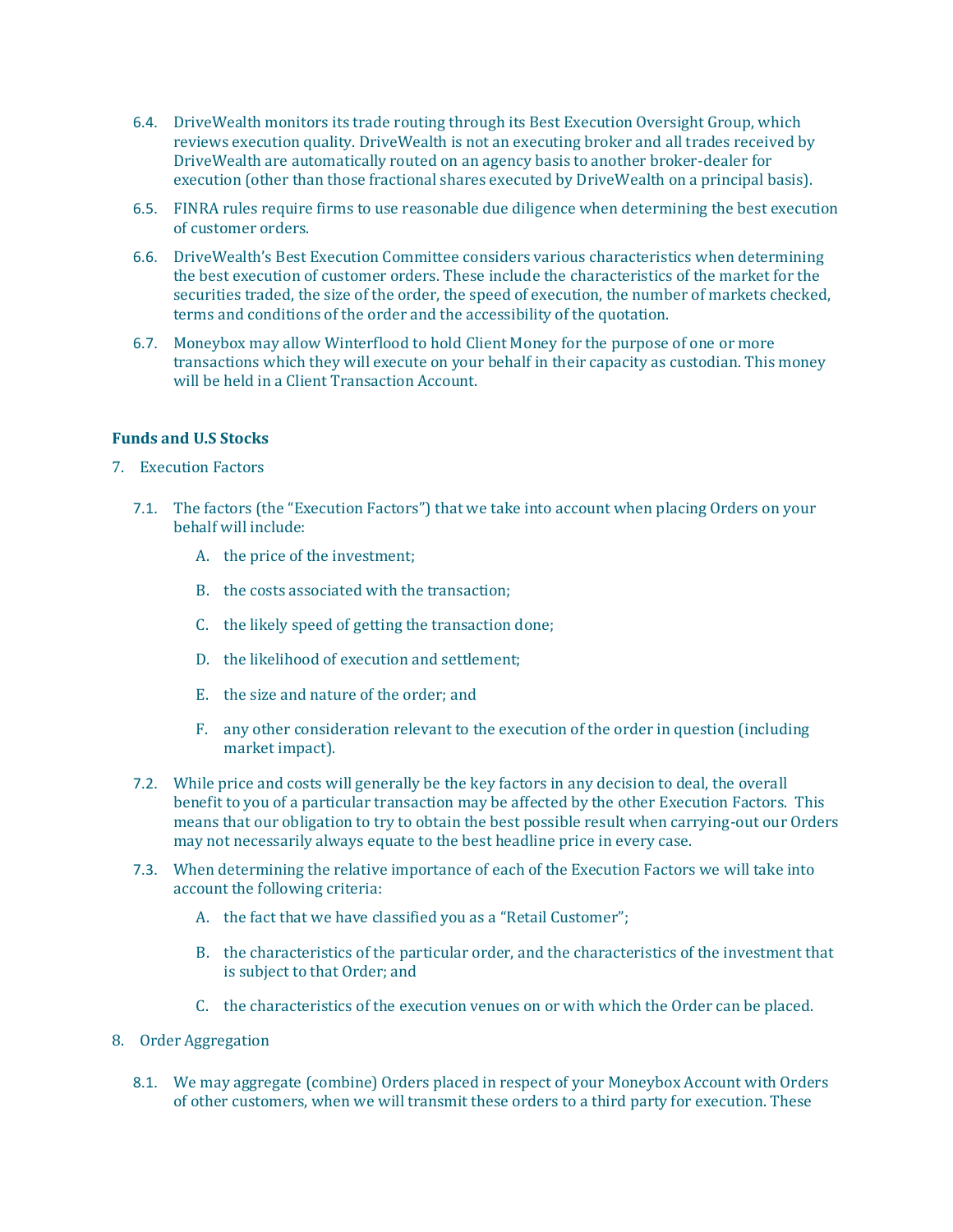Orders will be executed in line with Moneybox's Order Allocation Policy. However, the effect of order aggregation may, on some occasions, work to a particular customer's disadvantage.

- 9. Fractional holdings
	- 9.1. The Funds and Stocks are offered for fractional investments. Buy orders for Funds and Stocks will be submitted in terms of the cash value you wish to invest, which may include a fraction of a share in the applicable Fund or fraction of a Stock. Sell orders for Funds or Stocks will be submitted in terms of number of shares in the Funds or number of a Stock, which may include a fraction of a share in the applicable Fund or fraction of a Stock. Buy and sell orders for Stocks and Funds may have a minimum order value, which can change from time to time.

#### 10. Currency conversion

10.1. Where investments are made in Funds or Stocks denominated in currencies other than Sterling, we will perform a currency conversion at the relevant prevailing exchange rate so as to facilitate the settlement of that transaction. Similarly, where proceeds of a transaction or Corporate Actions are in a currency other than Sterling we will convert these proceeds at the relevant prevailing exchange rate before crediting your account with Sterling. In either case any FX Charge (as set out in Appendix 1) will become due at the point at which the currency conversion is contracted and will be paid once the contract is settled.

# 11. Specific instructions from you

- 11.1. If you wish to withdraw funds from your Moneybox Account or close it, we may have to liquidate investments in order to meet your instruction. If you have given us specific instructions (for example, if you have asked us to satisfy the withdrawal request by a specific deadline), this may limit the extent to which we are able to abide by this Policy.
- 11.2. We will not advise you on the purchase or disposal of your investments.

# 12. Monitoring & Review

- 12.1. Moneybox monitors on a regular basis the effectiveness of this Policy and, in particular, the execution quality of the entities identified in the Policy and, where appropriate, correct any deficiencies. Moneybox will review the Policy and its execution arrangements at least annually.
- 12.2. Moneybox will also review the Policy if a material change occurs that affects Moneybox's ability to continue to obtain the best possible result for its clients. Moneybox will assess whether a material change has occurred and consider making changes to the entities on which we place significant reliance in meeting the overarching best execution requirement.

# <span id="page-51-0"></span>Section 6 - Customer investments and risks

1. General Risks

Other than in respect of the Cash Products, the investments held for the benefit of your Moneybox Account can be made in Funds or Stocks. There are a number of general risks associated with such investments summarised below.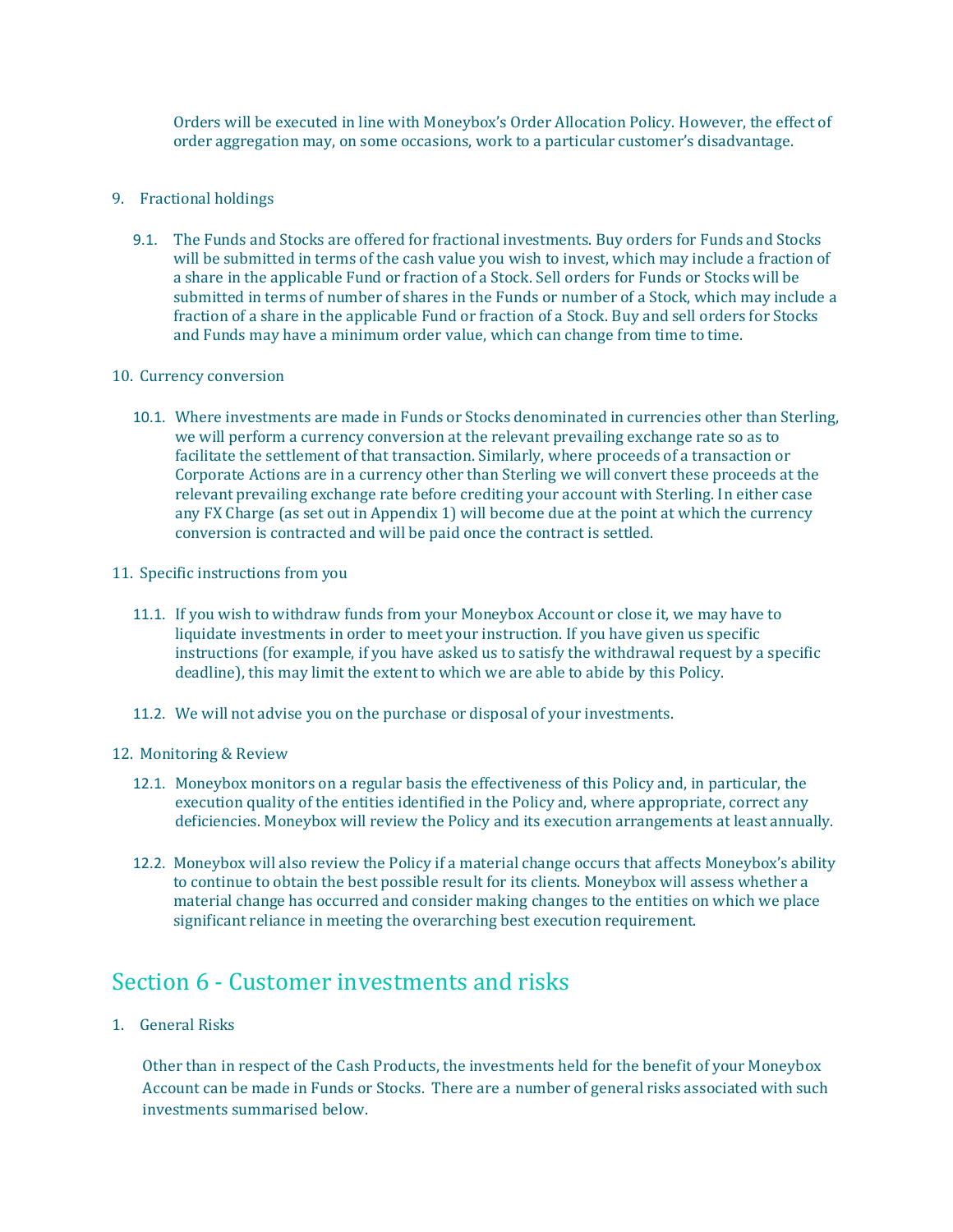- 1.1. Any investment in Funds or Stocks invested in stocks and shares, like those with Moneybox, should be considered as a medium to long-term investment.
- 1.2. The investments held for your Moneybox Account are subject to loss in value. There can be no assurance that any appreciation in the value of investments will occur.
- 1.3. Any investment places your capital at risk, therefore, the value of investments and the income (if any) derived from them may fall as well as rise in value and you may not get back the original amount you invested.
- 1.4. The past performance of your investments is not a guide to future performance. Neither Moneybox nor the Product Provider guarantees the performance of your Moneybox Account.
- 1.5. The performance of a Fund is dependent on its investment policy and strategy, the skills and expertise of those responsible for managing its investments, and the market(s) in which it invests.
- 1.6. Mutual Funds may be valued for pricing and dealing purposes on a frequent basis (for example, daily or weekly) or an infrequent basis (for example, monthly or even less frequently). Certain Mutual Funds may therefore represent relatively illiquid investments.
- 1.7. A Mutual Fund may be subject to suspensions in valuation, during which time dealing in a Fund will not be possible. Such suspensions generally occur in exceptional conditions, for instance where the investments of the Fund cannot be accurately valued or during periods of significant market turmoil.
- 1.8. UK authorised Funds will generally benefit from higher levels of regulatory supervision. Depending on their nature and the jurisdiction(s) in which they are regulated, other funds which may be available to you via the APP from time to time may be subject to a lower level of regulatory supervision.
- 1.9. Investments made in Funds or Stocks denominated in currencies other than Sterling (or Funds, the investments of which are denominated in currencies other than Sterling) give rise to exchange rate risk.

# <span id="page-52-0"></span>Section 7 - Glossary

# **Account Information**

Such information as described in paragraph 10.1 of Section 1.

# **APP**

As the context requires, such mobile application(s) and/or website(s) as we may make available from time to time to enable you to access your Moneybox Account and receive the Moneybox Services.

# **Available Cash**

Cleared monies held for your Platform Product and/or Moneybox Pension adjusted for any unsettled buy and sell Orders or cash allocated for pending buy Orders.

# **Available Investment**

Any investment shown as being currently held in your Platform Product and/or Moneybox Pension adjusted for any unsettled transactions as confirmed by the custodian.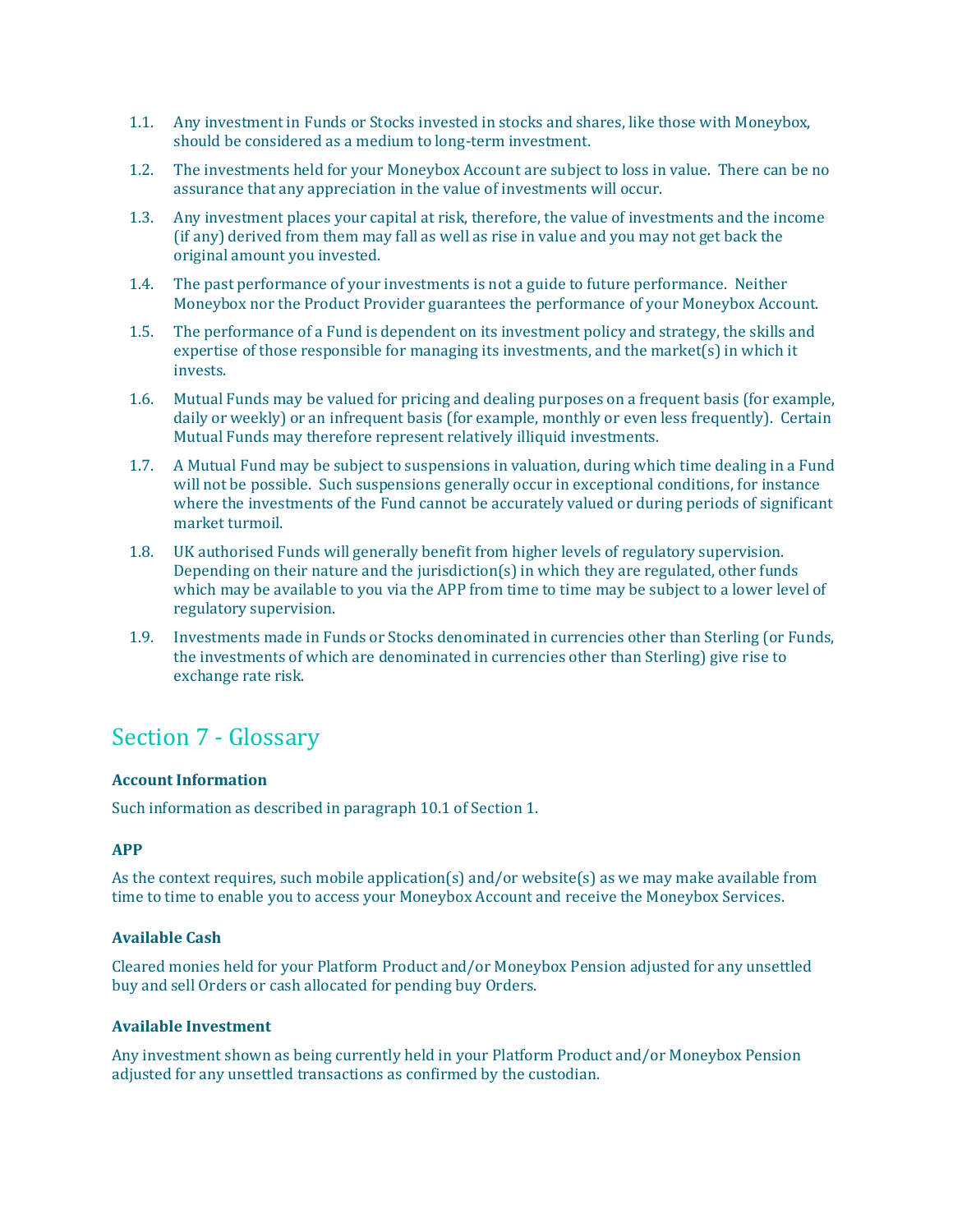#### **Broker**

Means the UK Broker of US Broker Dealer, as applicable.

#### **Business Day**

Any Monday, Tuesday, Wednesday, Thursday or Friday which is not a Bank Holiday in England.

#### **Cash Deposit Accounts**

Interest-paying deposit accounts, held with banks that are made available to invest into through certain of the Platform Products as defined in the Terms. These accounts may be specifically selected by you or selected by the Product Provider depending on the type of Platform Product you select in the APP.

#### **Cash LISA**

A lifetime individual savings account, which is a tax-exempt savings scheme for individuals established under the ISA Regulations provided by the Product Provider solely to invest in Cash Deposit Accounts, as more fully set out in Section 2, Part E ("Additional Cash LISA Terms").

## **Cash Products**

Certain specific Platform Products, whose purpose is to invest in Cash Deposit Accounts. For avoidance of doubt this includes the Cash LISA.

#### **Cash Summary Box**

A short document which is required to be produced and made available to you in accordance with applicable laws prior to you making a decision to invest and which contains key investor information about the relevant savings account and which you should read carefully.

### **Cash Trust Bank Account**

A bank account that is designated as a trust account and that is segregated from the Product Provider's own funds. Trustee bank accounts are pooled accounts with one or more banks. In the event of a bank's failure, your claim will be for a share of the cash held in all pooled accounts at the bank.

# **CASS Product**

A Platform Product which is under the scope of the FCA CASS Rules. At Moneybox, this is any Platform Product other than Notice Accounts and the Regular Access Accounts.

#### **Chargeable Value**

The value, in any of your Platform Products or the Moneybox Pension on which fees are levied. Calculated as the sum of the value of any Fund holdings booked to your account at the time, plus any cash that is held pursuant to your instruction to buy Funds and any cash that has arisen from your instruction to sell Funds, but which has not yet been paid out as a Withdrawal.

#### **Child**

The child who is the beneficial owner of the JISA account and in whose name the JISA account is opened.

# **Client Money**

Money a firm receives or holds on behalf of a customer which it must treat in accordance with FCA rules on client money.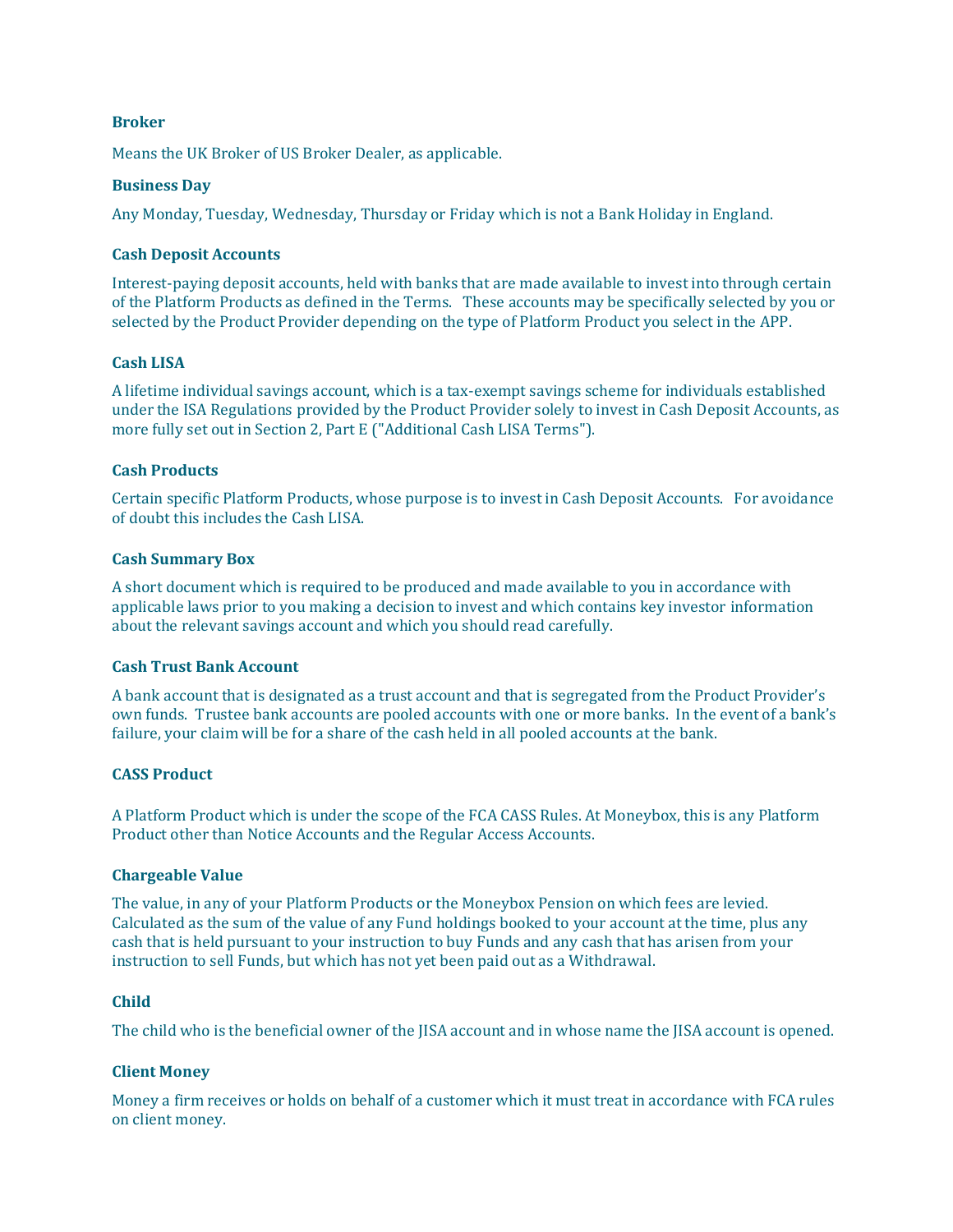#### **Client Money Bank Account**

A customer bank account which is used to hold Client Money in accordance with the FCA Rules.

### **Client Money Rules**

The FCA's Rules on Client Money.

#### **Client Transaction Account**

An account containing Client Money that is maintained by a third party such as an exchange, clearing house, intermediate broker or over-the-counter counterparty.

#### **Connected Account**

Such bank, credit or debit account used in the course of providing the Round up Services as described in paragraph 10.1 of Section 1.

#### **Content**

Such content as described in paragraph 10.4 of Section 1.

#### **Contribution**

Payments made by you to your Platform Product or Pension Product.

#### **Corporate Actions**

Any event initiated by a fund (or its manager), company or corporation which impacts shareholders (e.g. changes to investment objectives/strategies, mergers, takeovers, rights issues, open offers and consolidations).

# **Current Tax Year**

The current period between 6th April and 5th April of the following year.

## **Data Terms**

Th[e Privacy Policy](https://www.moneyboxapp.com/privacy/) and the [Website & App Terms.](https://www.moneyboxapp.com/terms-of-use/)

#### **Dealing Day**

For Direct Debit Contributions - The Business Day that is 3 Business Days after the weekly Direct Debits have been taken from customers' bank accounts, or as soon thereafter as feasible.

For Open Banking Contributions – The Business Day after which the Open Banking Contribution has been received by Moneybox.

For Transfers In and other non-Direct Debit Contributions and Open Banking Contributions – The Business Day after the Contribution has been allocated to the customer's Platform Product or Pension Product.

# **Delegate**

A person or entity to whom we may delegate to in order that they perform the provision of certain services to you instead of us.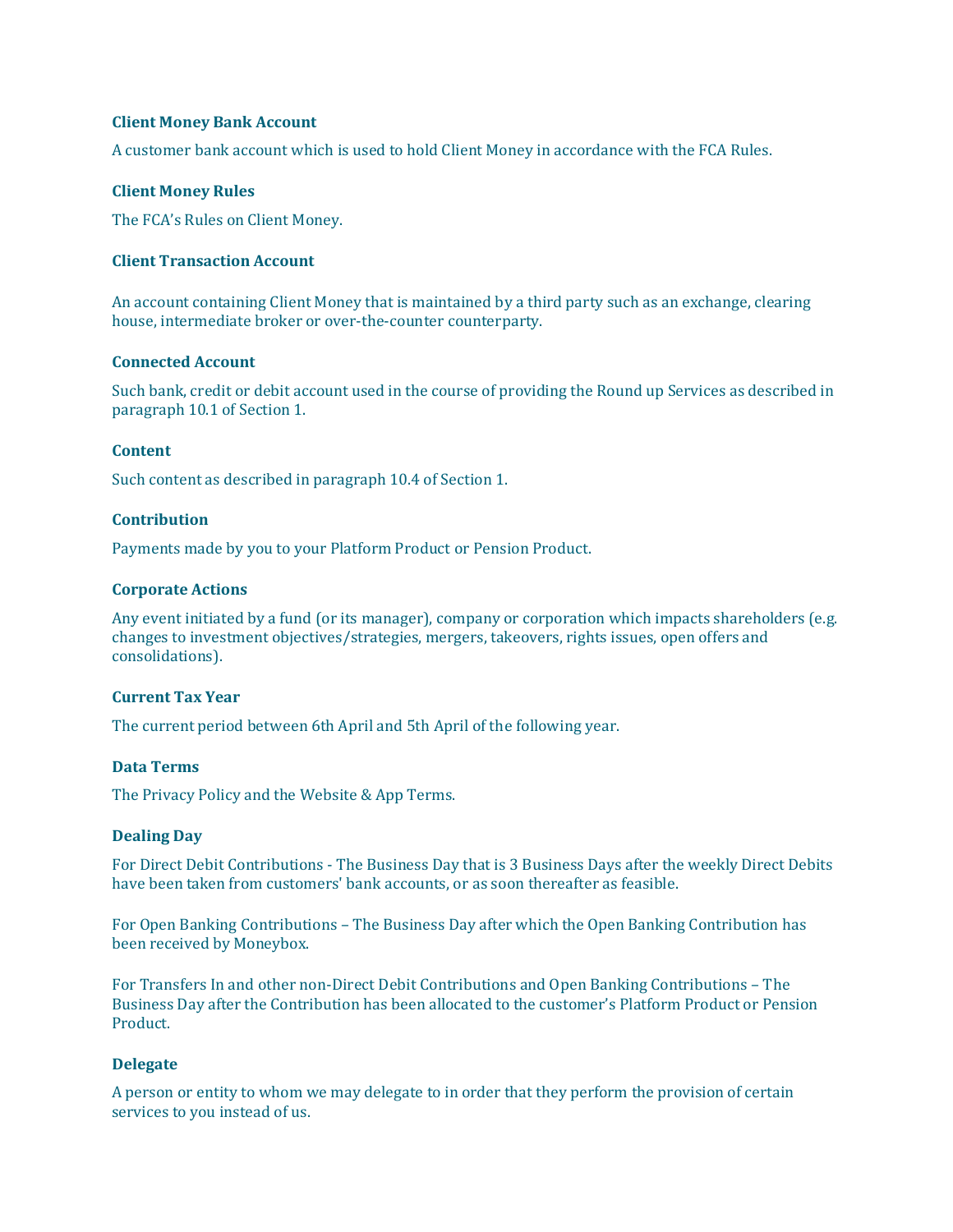### **Direct Debit**

An instruction from a bank that allows us to collect money from your bank account on agreed dates.

#### **Eligible Custodian**

A settlement and/or custody agent to whom we may delegate the performance of our obligations from time to time.

#### **Exchange Traded Funds** or "**ETFs"**

The exchange traded funds or exchange traded commodities that may be made available to you from time to time for investment via the APP as described in paragraph 7.2 of Section 1.

#### **Event Beyond Our Control**

Shall have the meaning in paragraph 12.1 of Section 2 of the Terms.

#### **FCA Custody Rules**

The Custody rules as set out in Chapter 6 of the FCA Rules.

#### **FCA Rules**

The rules contained in the FCA's handbook of rules and guidance (as may be amended and updated from time to time).

# **Fees Document**

The information provided in a durable medium and set out in Appendix 1, which sets out all the fees applicable to the services provided to you under the Moneybox Agreement and the services provided to you under the Platform Agreement and the Moneybox Pension Agreement.

# **Financial Conduct Authority or "FCA"**

The UK Financial Conduct Authority, or any applicable successor body.

#### **Financial Ombudsman Service or "FOS"**

The office to whom you may refer any complaint you have about the services provided to you if we cannot resolve or settle your complaint (to your satisfaction) within 8 weeks of the date you first make the complaint.

#### **Financial Services Compensation Scheme or "FSCS"**

A statutory compensation fund from which you may be able to make a claim in the event that a regulated firm such as Moneybox is unable (or is likely to be unable) to pay a claim against it.

### **First Time Residential Purchase**

The date is on or after 6 April 2018 and:

- 1. your first subscription to your LISA was made at least 12 months ago;
- 2. you intend to make a first-time residential property purchase (whether alone or jointly with another first-time purchaser);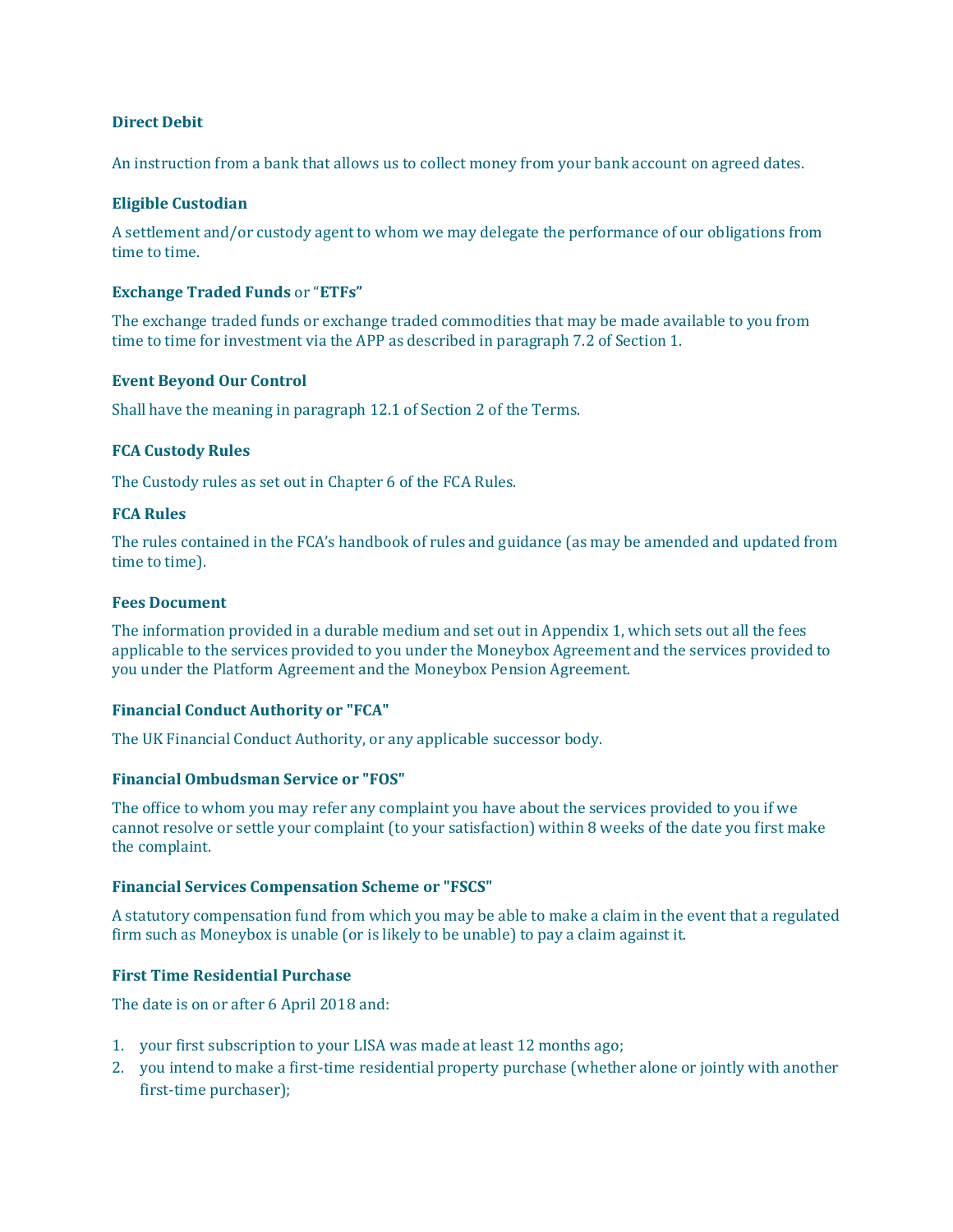- 3. the purchase price of the residential property is not greater than the maximum permitted by the ISA Regulations and the property is located in the UK;
- 4. you will live in the residential property, once purchased;
- 5. the residential property must be purchased with a loan taken as a charge over the property (such as mortgage, but this cannot be a "Buy to Let Mortgage");
- 6. the residential property must have a "legal interest in land" (for example, it cannot be a boat); and
- 7. is purchased in line with any other requirements, as set out in the ISA Regulations.

# **Funds**

The Exchange Traded Funds and Mutual Funds.

# **GIA**

General Investment Account.

#### **Government Withdrawal Charge**

The charge levied by the government on any withdrawal that is not a Life Event Withdrawal, as described by the ISA Regulations.

## **Government Bonus**

The government bonus claimed on your behalf for your LISA at the end of each claim period, as described in the ISA Regulations.

# **HMRC**

Her Majesty's Revenue & Customs.

# **Introductory Bonus**

Monies that may be paid to you in accordance with the terms supplied to you when you register for a Cash Product.

# **ISA**

Individual savings account, which is a tax-exempt savings scheme for individuals established under the ISA Regulations.

#### **ISA Regulations**

The Individual Savings Account Regulation 1998 (as amended from time to time) which governs the establishment and operation of an ISA.

#### **ISA Terms**

The additional terms contained at Section 2, Part B of these Terms which will apply to you should you choose to hold your investments through an ISA.

# **JISA**

The junior individual savings account, which is a tax-exempt savings scheme for children under the age of 18 years, established under the ISA Regulations.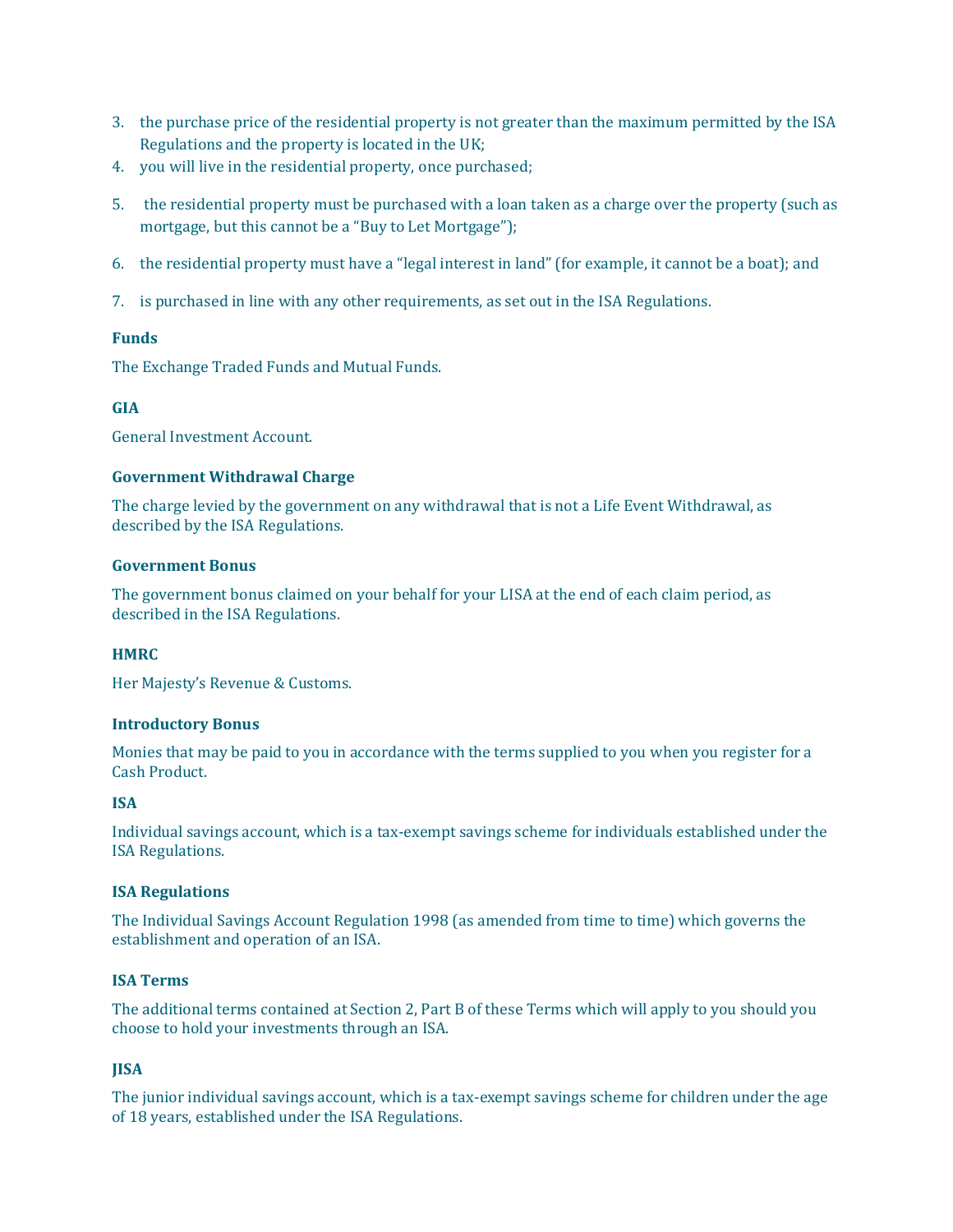### **JISA Terms**

The additional terms contained at Section 2, Part C of these Terms which will apply to you should you choose to hold your Child's investments through a JISA.

#### **Key Features**

One or more of the GIA key features, the ISA key features, the JISA key features, the LISA key features, the Cash Products key features and the Moneybox Pension key features.

### **Key Information Document or KID**

A short document which a manufacturer of an investment product is required to produce and make available to you in accordance with applicable laws prior to you making a decision to invest and which contains key investor information about the relevant investment product and which you should read carefully.

#### **Key Investor Information Document or KIID**

A short document which a fund manager of a fund categorised as a "UCITS" is required to produce and make available to you in accordance with applicable laws prior to you making a decision to invest and which contains key investor information about the relevant fund and which you should read carefully.

#### **Life Event**

One or more of:

- 1. reaching 60;
- 2. a First Time Residential Purchase; or
- 3. Terminal Illness

#### **Life Event Withdrawal**

A Withdrawal from your LISA or Cash LISA pursuant to a Life Event and subject to the requirements detailed in the ISA Regulations.

#### **LISA**

A lifetime individual savings account, which is a tax-exempt savings scheme for individuals established under the ISA Regulations provided by the Product Provider to access a range of investment choices including Funds.

#### **LISA Terms**

The additional terms contained at Section 2, Part D of these Terms which will apply to you should you choose to hold your investments through a LISA.

# **Minimum Order Criteria**

The minimum order value for each Platform Product or the Moneybox Pension as determined by Moneybox from time to time and communicated through the APP.

#### **Moneybox**

Digital Moneybox Limited.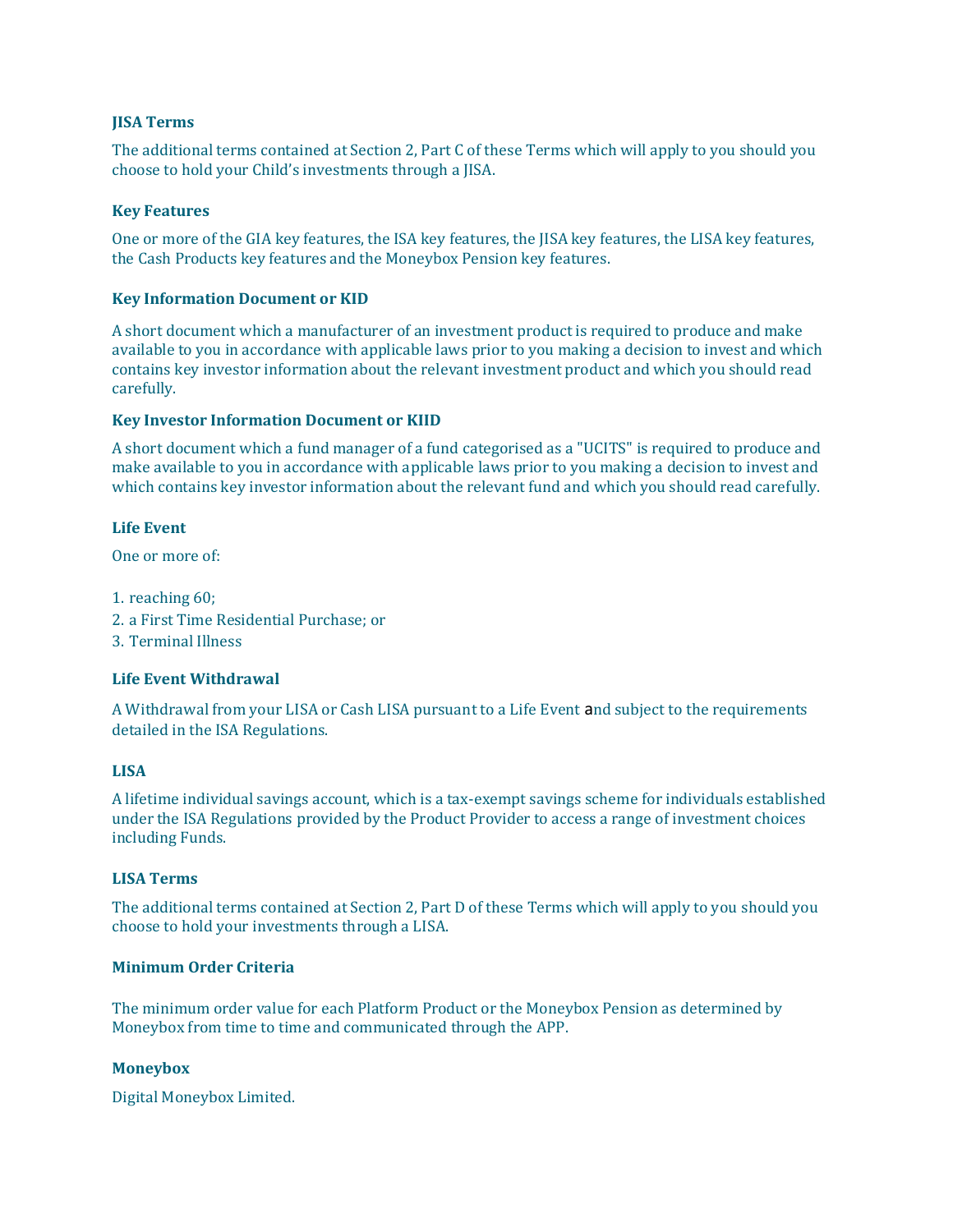#### **Moneybox Account**

A notional account that we will open for you which will enable you to set aside money to invest in your selected Funds through your selected Platform Products using the APP.

#### **Moneybox Agreement**

Means your agreement with Moneybox, as further defined under paragraph 1.6 of Section 1.

#### **Moneybox Nominee or "our nominee"**

Moneybox Share Nominee Limited, a wholly owned subsidiary of Moneybox.

#### **Moneybox Pension**

The Moneybox Personal Pension registered with HMRC with a Pension Scheme Tax Reference of 20000507RG

#### **Moneybox Pension Agreement**

The agreement between you and us to provide the Moneybox Pension as further defined in paragraph 1.8 of Section 1.

# **Moneybox Pension Trustee**

Moneybox Pension Trustee Limited, a wholly owned subsidiary of Moneybox.

#### **Moneybox Pension Trustee Bank Account**

The bank account of the Moneybox Pension Trustee that is designated as a trust account and that is segregated from Moneybox Pension Trustee's own funds. Trustee bank accounts are pooled accounts with one or more banks. In the event of a bank's failure, your claim will be for a share of the cash held in all pooled accounts at the bank.

#### **Moneybox Services**

The services that Moneybox will provide to you as further defined in paragraph 6 of Section 1.

### **Mutual Funds**

Non-exchange traded open ended investment funds that are made available to you from time to time for investment via the APP as described in paragraph 7.2 of Section 1.

#### **Notice Account**

A Cash Product requiring a specific notice period to be provided for withdrawal of monies, as more fully set out in Section 2, Part F ("Additional Notice Account Terms").

#### **Open Banking**

Open banking is a banking practice that provides third party financial service providers open access to initiate payments from banks and non-bank financial institutions through the use of application programming interfaces (API's) as described in[https://www.openbanking.org.uk/.](https://www.openbanking.org.uk/)

#### **Open Banking Contributions**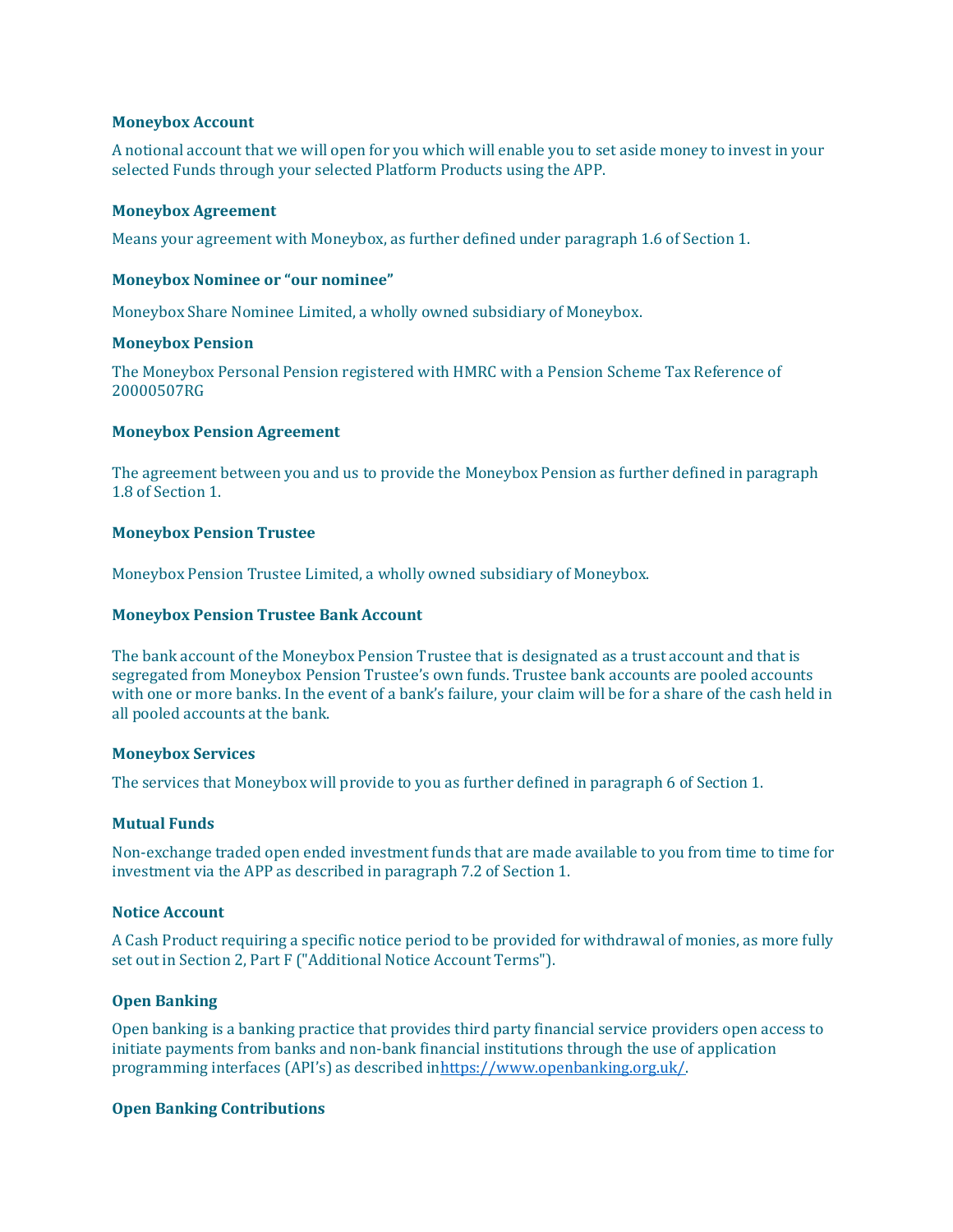Customer faster payments made directly to Moneybox via open banking.

# **Order**

An instruction received by Moneybox to buy or sell investments within your Platform Product or passed to us in respect of the Moneybox Pension.

#### **Order Transmission Policy**

The policy set out in Section 5 which Moneybox has adopted to ensure that when it receives instructions from you to undertake an investment instruction (via the APP) and transmits those instructions to execute it does so with a view to achieving the best possible result for you in accordance with the FCA Rules.

#### **Outstanding Fees**

Fees and charges that are payable by you to us, but which are outstanding from time to time.

#### **Pension Locating Service**

The service provided by Moneybox that assists you in locating your existing pensions for the purpose of transferring them into the Moneybox Pension.

#### **Pension Regulations**

The rules made by the relevant regulatory authorities Including the FCA, HMRC and The Pension Regulator that govern the conduct of a pension scheme.

#### **Permitted Investments**

The Funds, Stocks and any Cash Deposit Accounts made available for investment by you from time to time through the Moneybox Services.

# **Permitted Withdrawal**

A withdrawal of the cash and/or investments held through your Moneybox Account if permitted by the ISA Regulations and the terms of the particular Platform Product but does not include a Life Event Withdrawal from your LISA.

#### **Physical Safe Custody Asset**

A safe custody asset (or tangible evidence of one) that is in a firm's physical custody and which may also be registered with the relevant issuer or agent of the issuer.

#### **Platform Agreement**

The section of these Terms relating specifically to the Platform Products, as further defined in paragraph 1.7 of Section 1.

# **Platform Products**

The products offered and provided by the Platform and which are made available through the Moneybox Services such as the GIA, the ISA, the JISA, the LISA and the Cash Products.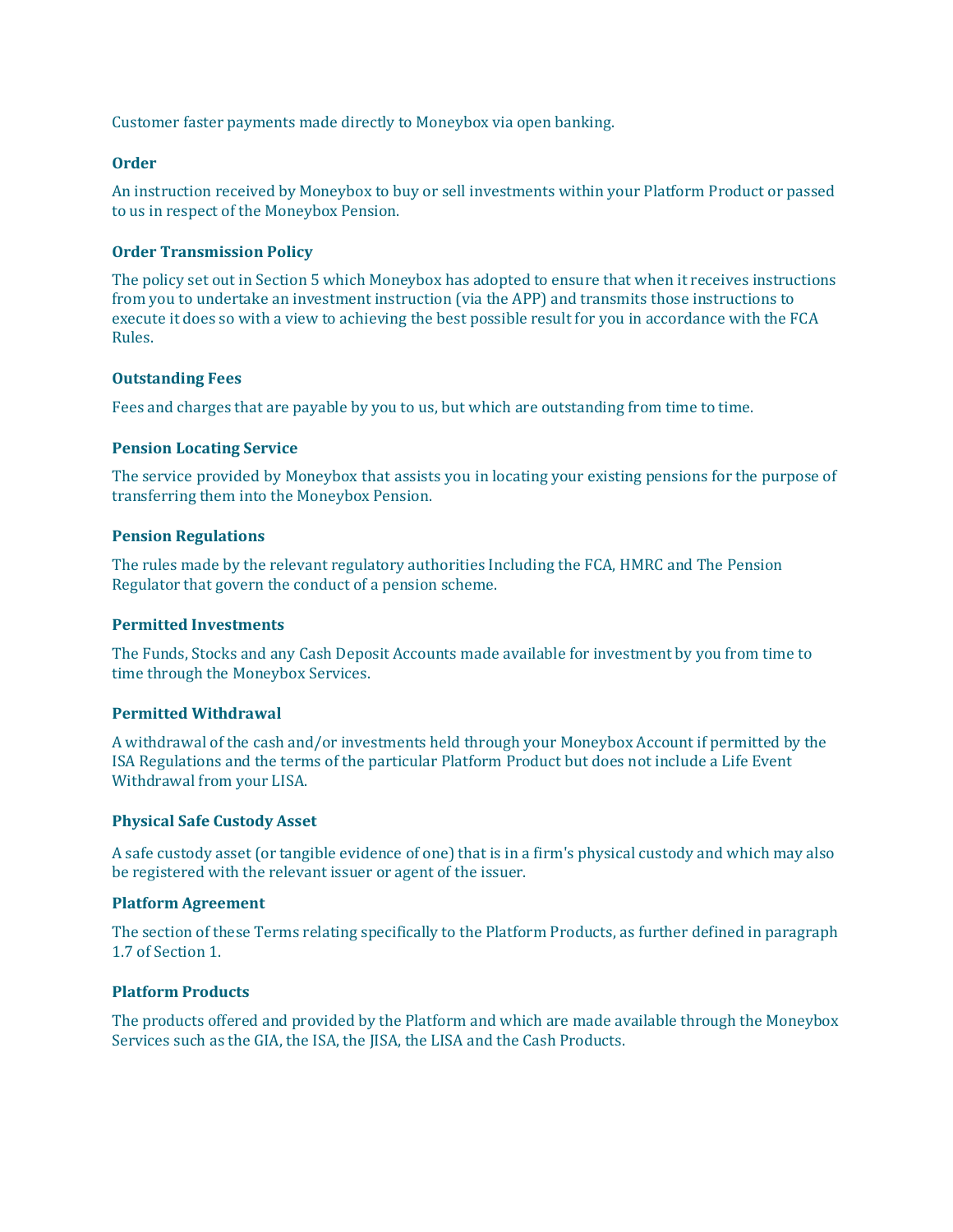#### **Platform Services**

The services provided by us in connection with the Platform Products, as defined in paragraph 1.1 of Section 1.

## **Previous Tax Year**

Any previous period between 6 April and the following 5th April.

#### **Product Provider**

A third party that provides the underlying account for the Platform Product offered by Moneybox, as set out in the Key Feature Document of each Platform Product.

# **Quantity Order**

An order to transact in a specific number of units.

#### **Registered Contact**

As defined in paragraph 1 of Section 2, Part C: Additional JISA Terms.

#### **Regular Access Account**

A Cash Product that does not require a specific notice period to be provided and can be accessed at a regular interval (e.g. once per calendar month) for withdrawal of monies, as more fully set out in Section 2, Part G ("Additional Regular Access Account Terms").

# **Regulations**

The rules and regulations made by the FCA, HMRC and any other competent authority body that govern the conduct of your Platform Products or Pension Products.

#### **Reward Shares**

Shares in the capital of Moneybox, with the rights and obligations as set out in Moneybox's articles of association from time to time, granted to certain customers pursuant to a Reward Share Agreement.

#### **Round up Services**

The services described in paragraph 10.1 Section 1.

#### **Safe Custody Asset**

Assets that a firm receives or holds on behalf of a customer which it must treat in accordance with FCA Custody Rules, which includes a Physical Safe Custody Asset.

#### **Sterling**

British Pounds Sterling (the lawful currency of the United Kingdom, as at the date of this Agreement).

## **Stocks**

Securities that represent ownership of a fraction of a publicly traded corporation.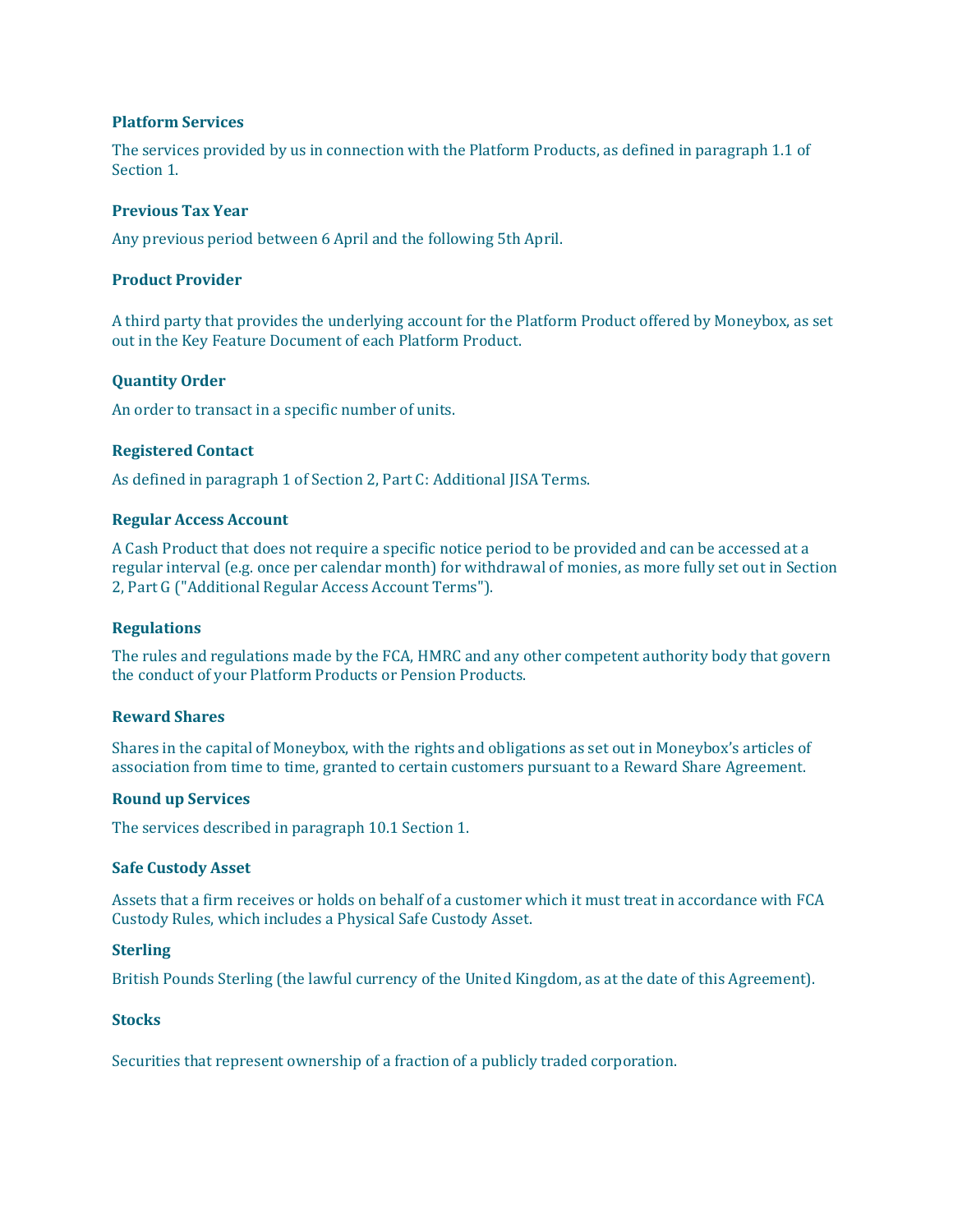#### **Terms**

These Terms, which govern the relevant services provided to you by Moneybox which form part of your agreement with us.

#### **The Pensions Ombudsman**

The office to whom you may refer any complaint you have about the Moneybox Pension services provided to you under the Moneybox Pension Agreement.

#### **Transfer In**

In relation to your ISA, a transfer in to your Platform Product ISA of cash or investments from another ISA. In relation to your GIA, a transfer in to your Platform Product of cash or investments either from you personally or from another dealing account. In relation to a JISA for which you are the registered contact, a transfer in to your Platform Product JISA of cash or investments from another JISA. In relation to your LISA or Cash LISA, a transfer in to your Platform Product LISA of cash or investments from another LISA or other ISA product. Each of the above as permitted by the ISA Regulations. In relation to your Moneybox Pension, a transfer into your Moneybox Pension of cash or Investments from another pension product, as permitted by the Pension Regulations

#### **Transfer Out**

In relation to your ISA, a transfer of Platform Product ISA together with cash and/or investments to another ISA. In relation to your GIA, a transfer of your Platform Product GIA together with cash and/or investments to another dealing account. In relation to a JISA for which you are the Registered Contact, a transfer of Platform Product JISA together with cash and/or investments to another JISA. In relation to your LISA or Cash LISA, a transfer of your Platform Product LISA together with cash and/or investments to another LISA. Each of the above as permitted by the ISA Regulations. In relation to your Moneybox Pension, a transfer of your Moneybox Pension together with cash or Investments to another pension product, as permitted by the Pension Regulations.

#### **Trust Product**

A Platform Product which Moneybox offers in its capacity as trustee, which is not under the scope of the FCA CASS Rules but must be treated in accordance with English trust law. At Moneybox, these products are the Notice Accounts and the Regular Access Accounts.

#### **UK Broker or "Winterflood"**

Winterflood Business Services or any other UK broker as appointed by Moneybox from time-to-time.

### **US Broker Dealer or "DriveWealth"**

DriveWealth, LLC, or any other US broker-dealer as appointed by Moneybox from time-to-time.

#### **US Dealing Day**

For Direct Debit Contributions - The Business Day (excluding Business Days when US markets are closed) that is 3 Business Days after the weekly Direct Debits have been taken from customers' bank accounts, or as soon thereafter as feasible.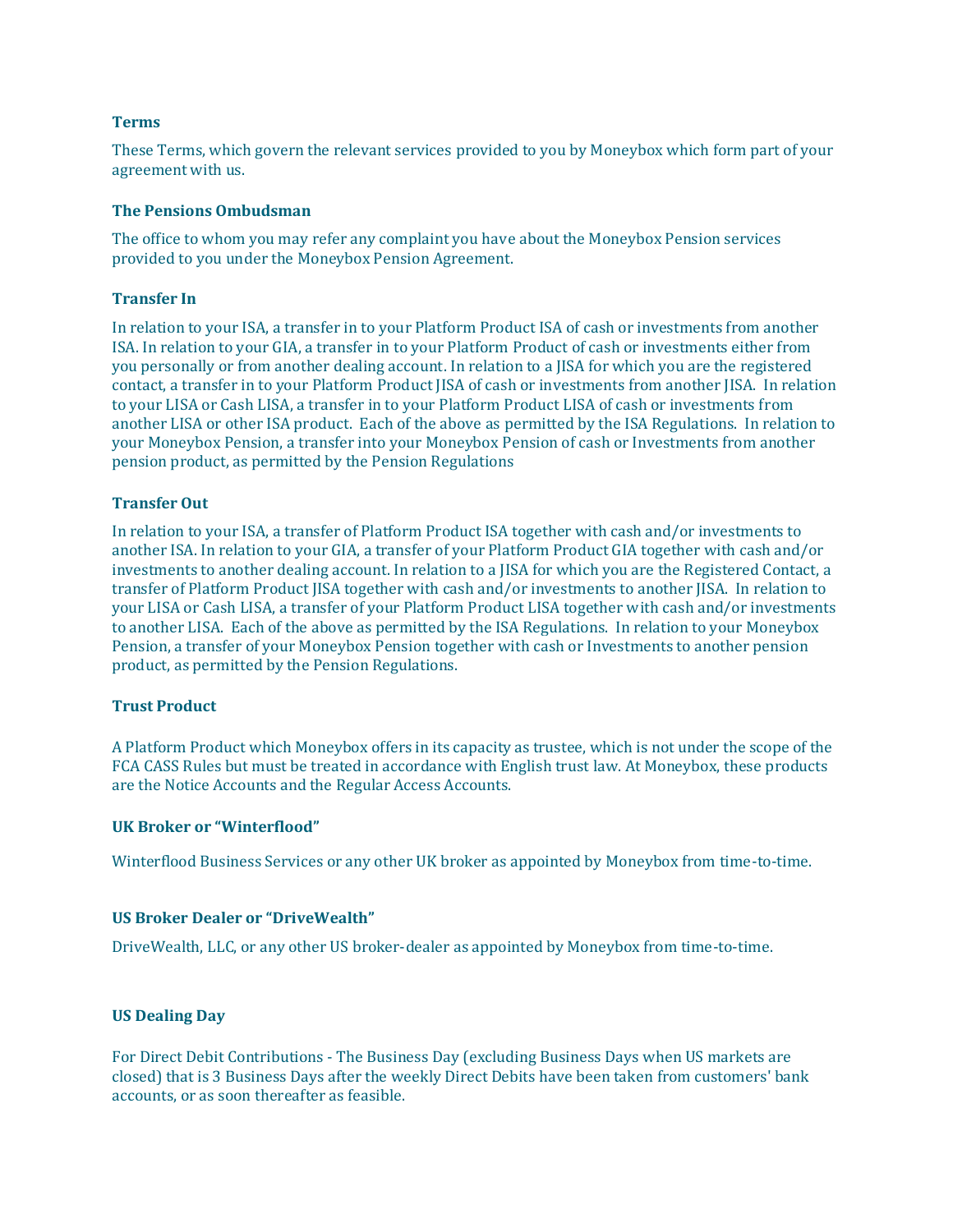For Open Banking Contributions – The Business Day (excluding Business Days when US markets are closed) after which the Open Banking Contribution has been received by Moneybox, or as soon thereafter as feasible.

For Transfers In and other non-Direct Debit Contributions and Open Banking Contributions – The Business Day (excluding Business Days when US markets are closed) after the Contribution has been allocated to the customer's Platform Product or Pension Product.

For Orders from Available Cash - a US Dealing Day is a day that is a Business Day excluding those days when US markets are closed.

#### **US Person**

Any United States citizen or other person who is defined as such by the United States Internal Revenue Services the detail of which is accessible vi[a www.irs.gov.](http://www.irs.gov/)

## **US Stocks**

Stocks who have their primary listing or quotation on markets in the United States of America and are priced in a currency other than Sterling.

#### **Withdrawal**

Your instruction to transfer cash and/or investments from your Platform Product through your Moneybox Account and "Withdrawn", "Withdraw" shall be interpreted accordingly.

# <span id="page-62-0"></span>Appendix 1: Fees

A full description of the fees is set out below:

- 1. You will pay the following fees to Moneybox in connection with your Moneybox Account:
	- 1.1. If you only hold a Cash Product, then you will pay no fees to Moneybox.
	- 1.2. If you hold Platform Products other than a Cash Product, you will pay:
		- A. A fixed charge of £1 per month per Moneybox Account (the "Fixed Monthly Fee");
		- B. An annual charge equal to 0.45% of the Chargeable Value of each of your Platform Products, excluding your Cash Products, (comprised of 0.35% to Moneybox as the "Moneybox Annual Charge" and 0.10% as the "Platform Provider Charge" - together the "Platform Charge").
		- C. The Platform Charge is calculated daily (based on 1/365 of the Platform Charge percentage rate above) and charged at the end of each month on the value of the investments held in each of your Platform Products. We will also charge the Platform Charge earlier than the end of the month where you reduce the Chargeable Value of your Platform Product to 0 or to a level at which it may no longer have sufficient value to pay the charge.
		- D. A foreign exchange transaction charge equal to 0.45% of the Sterling value of a buy transaction or Sterling value of the proceeds of a sell transaction of US Stock ("FX Charge").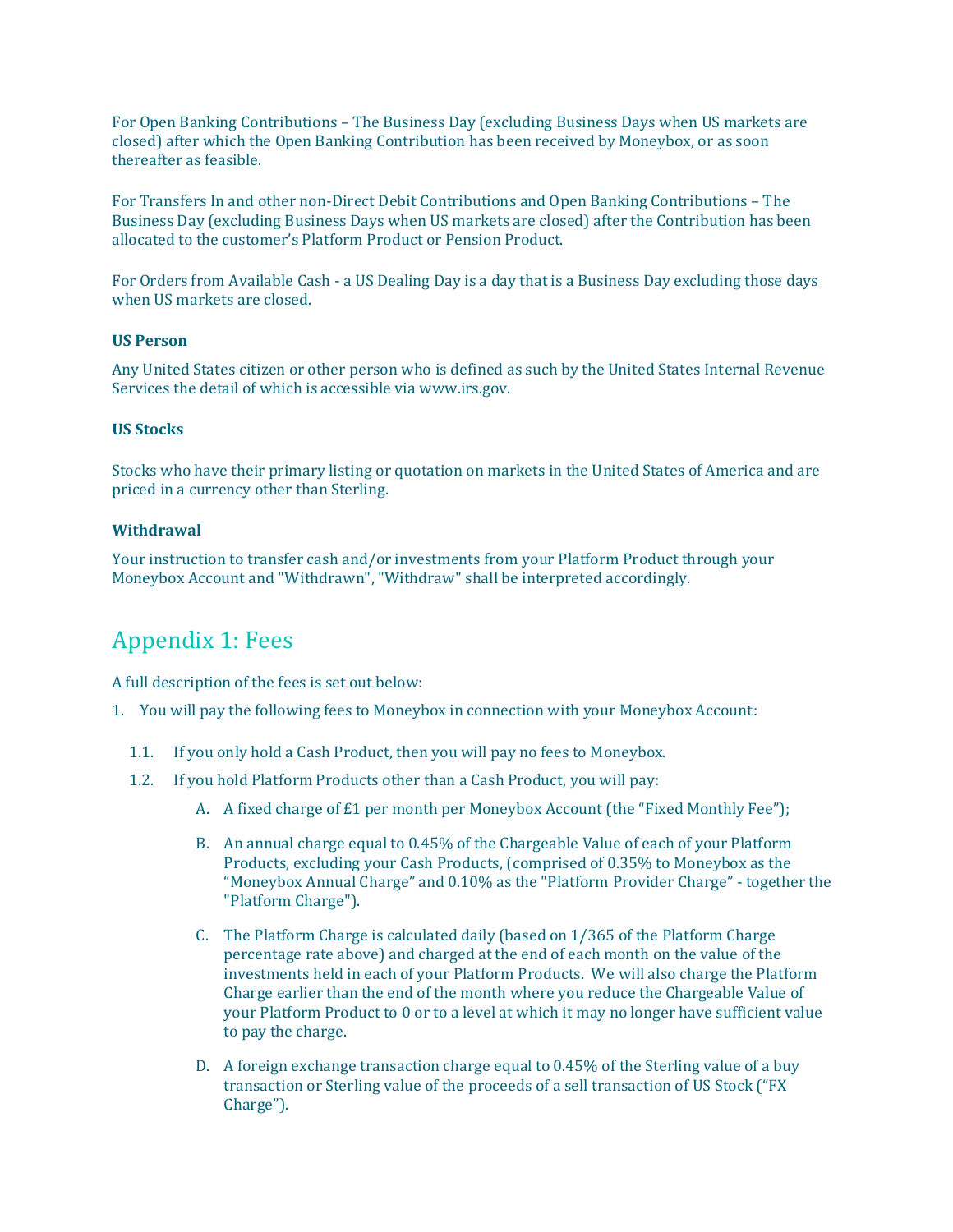- 2. In respect of your Moneybox Pension you will pay the following fees to Moneybox:
	- 2.1. An annual charge (together the "Pension Charge") equal to:
		- 2.1.A. 0.45% of the Chargeable Value of your Moneybox Pension on the first £100,000.
		- 2.1.B. 0.15% of the Chargeable Value of your Moneybox Pension on the balance above £100,000.

The Pension Charge is calculated daily (based on 1/365 of the Pension Charge percentage rate above) and charged at the end of each month on the value of the investments held in your Moneybox Pension. We will also charge the Pension Charge earlier than the end of the month where you reduce the Chargeable Value of your Moneybox Pension to 0 or to a level at which it may no longer have sufficient value to pay the charge.

- 3. Additional Fund Management Charges apply Platform Products
	- 3.1. The managers of the Funds will also levy a fund management charge on your Fund investments and may incur certain transaction costs.
	- 3.2. These charges (and certain other expenses) are included in the Fund valuations. However, whilst you do not pay these charges directly, they will affect your overall return.
	- 3.3. The following tables should help you understand the impact of the above fees. Please note that summed figures may have small differences due to arithmetic rounding:

# **Table 1 – Annualised Charges**

This table illustrates the annualised charges for an investment of £3,000 with a Balanced allocation.

| Cost type                                                                                                                        | (%) Percentage | (£) Value |
|----------------------------------------------------------------------------------------------------------------------------------|----------------|-----------|
| Product costs: These are the charges levied by the<br>underlying funds (referred to in item 3 above).                            | 0.17%          | £5.16     |
| Service costs: These are the costs associated with the<br>platform and administration services (referred to in item 1<br>above). | 0.85%          | £25.59    |
| <b>Total Costs</b>                                                                                                               | 1.02%          | £30.75    |

# **Table 2 - Itemised Annualised Charges**

This table itemises the annualised charges (in Table 1) for an investment of £3,000 with a Balanced allocation.

| <b>Product Costs</b> | <b>Description</b> | $\left( \frac{\%}{\%} \right)$ Percentage $\left( \frac{\%}{\%} \right)$ Value |   |
|----------------------|--------------------|--------------------------------------------------------------------------------|---|
| <b>One-off costs</b> | Entry & exit costs |                                                                                | - |
|                      |                    |                                                                                |   |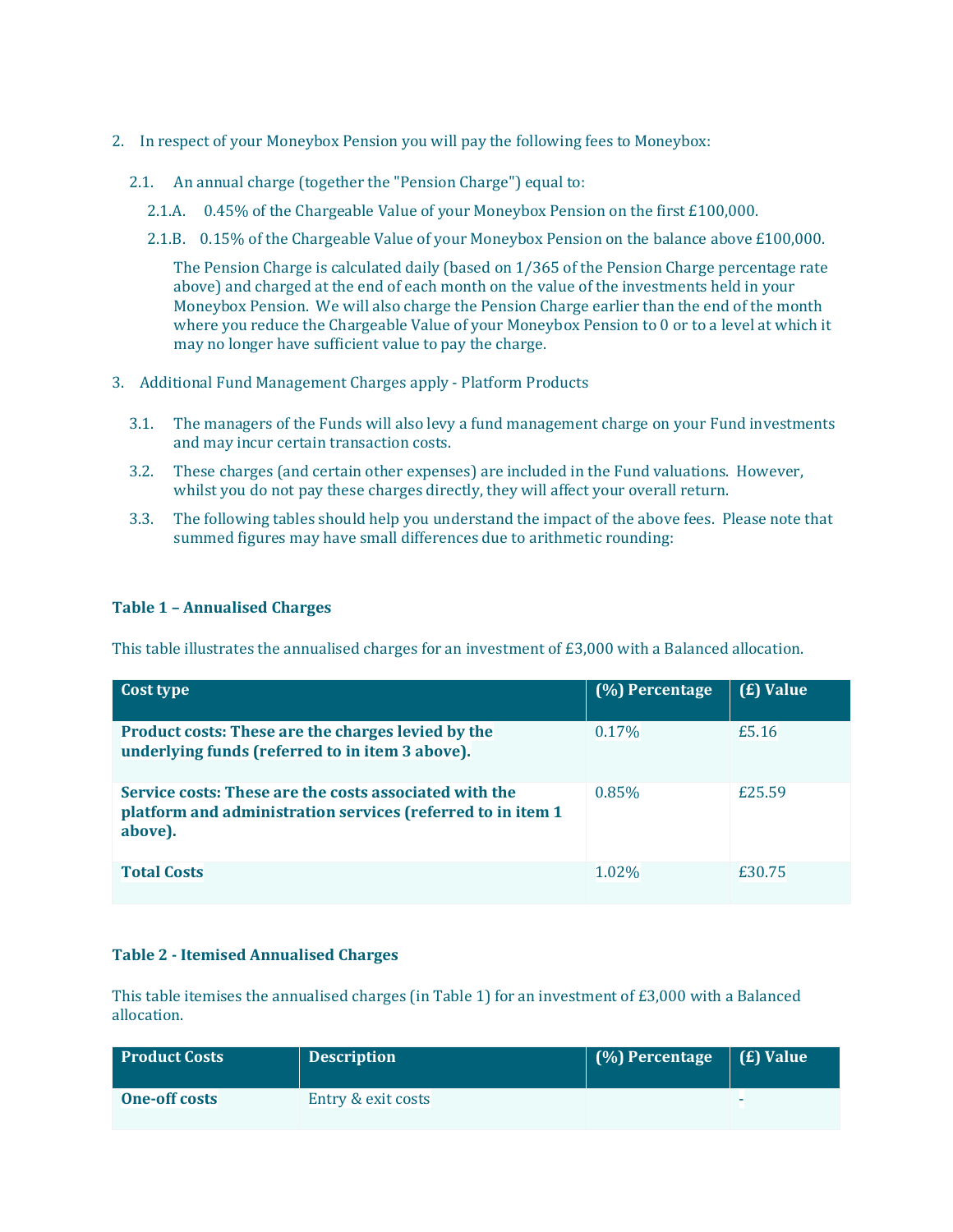| <b>Ongoing costs</b>     | The annual management charge and<br>other fund expenses        | 0.12%                    | £3.64 |
|--------------------------|----------------------------------------------------------------|--------------------------|-------|
| <b>Transaction costs</b> | Costs incurred by buying and selling<br>underlying investments | 0.05%                    | £1.52 |
| <b>Incidental costs</b>  | The impact of any performance fee                              | $\overline{\phantom{a}}$ | -     |

| <b>Service Costs</b>     | <b>Description</b>                                                                     | $(%)$ Percentage | (£) Value |
|--------------------------|----------------------------------------------------------------------------------------|------------------|-----------|
| <b>One-off costs</b>     | Entry & exit costs                                                                     |                  |           |
| <b>Ongoing costs</b>     | Annual ISA/GIA plan charge (Fixed<br>Monthly Fee) & platform fees<br>(Platform Charge) | 0.85%            | £25.59    |
| <b>Transaction costs</b> | <b>Dealing fees</b>                                                                    |                  |           |
| <b>Ancillary costs</b>   | Costs related to ancillary services not<br>included above                              | ۰                | ۰         |
| <b>Incidental costs</b>  | The impact of any performance fee                                                      |                  |           |

# **Table 3 - Effect of costs on returns**

This table illustrates the cumulative effect of costs on return for a £3,000 investment into the Balanced allocation, with an assumed net growth rate of 3.32%.

| <b>Description</b>                                      | ( <b>£</b> ) Value |
|---------------------------------------------------------|--------------------|
| Amount to be invested (there are no entry costs)        | £3,000             |
| What you might get back if there were no charges at all | £3,105.00          |
| What you might get back after charges                   | £3,073.76          |

While performance can't be guaranteed, the returns you could achieve without any fees, could be 3.50%. After the fees have been deducted, the returns that you could achieve could be 2.46%. This equates to a reduction in profit of £31.24 due to fees and costs

- 3.4. Other Activity-based and Administration Charges
	- 3.4.A. No administration, dealing or other activity-based charges are payable to Moneybox.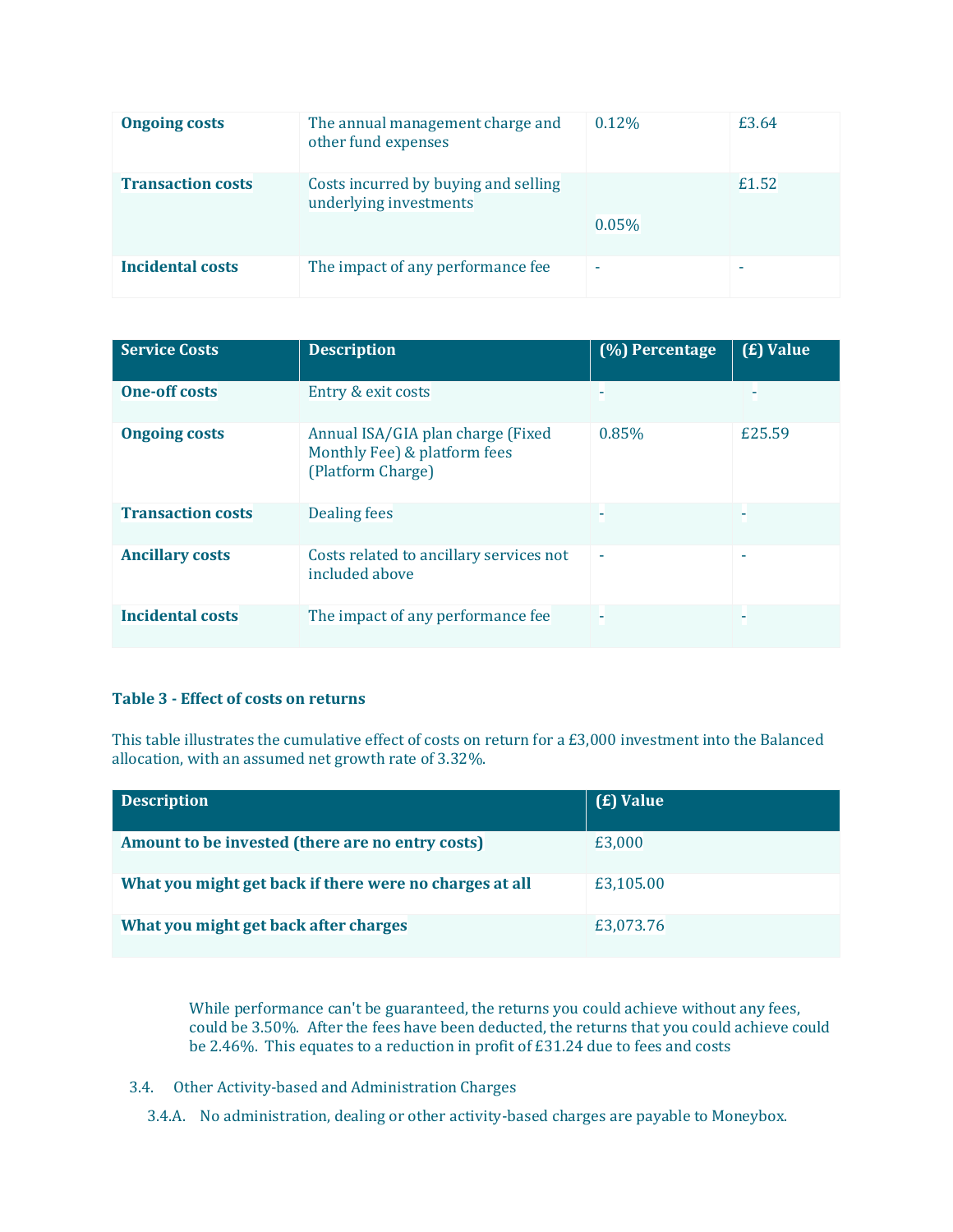3.4.B. All fees are subject to VAT, if applicable.

## **Table 4 - Annualised Charges US Stocks**

This table illustrates the annualised charges for an investment of £3,000 in US Stocks only, assuming one buy (first day of the year) and one sell transaction (last day of the year) with a buy and sell value of £3,000 each.

| Cost type                                                                                                                        | $(%)$ Percentage | (£) Value |
|----------------------------------------------------------------------------------------------------------------------------------|------------------|-----------|
| Product costs: These are the charges levied by the<br>underlying funds (referred to in item 3 above).                            |                  |           |
| Service costs: These are the costs associated with the<br>platform and administration services (referred to in item 1<br>above). | 1.74%            | £52.21    |
| <b>Total Costs</b>                                                                                                               | 1.74%            | f52.21    |

#### **Table 5 - Itemised Annualised Charge US Stocks**

This table illustrates the annualised charges (in table for an investment of £3,000 in US Shares only, assuming one buy (first day of the year) and one sell transaction (last day of the year) with a value of £3,000 each.

| <b>Product Costs</b>     | Description                                                    | (%) Percentage           | (£) Value                |
|--------------------------|----------------------------------------------------------------|--------------------------|--------------------------|
| <b>One-off costs</b>     | Entry & exit costs                                             |                          |                          |
| <b>Ongoing costs</b>     | The annual management charge<br>and other fund expenses        | ٠                        | $\overline{\phantom{a}}$ |
| <b>Transaction costs</b> | Costs incurred by buying and<br>selling underlying investments |                          |                          |
| <b>Incidental costs</b>  | The impact of any performance<br>fee                           | $\overline{\phantom{a}}$ |                          |

| <b>Service Costs</b> | <b>Description</b> | (%) Percentage | ( <b>£</b> ) Value |
|----------------------|--------------------|----------------|--------------------|
| <b>One-off costs</b> | Entry & exit costs | -              |                    |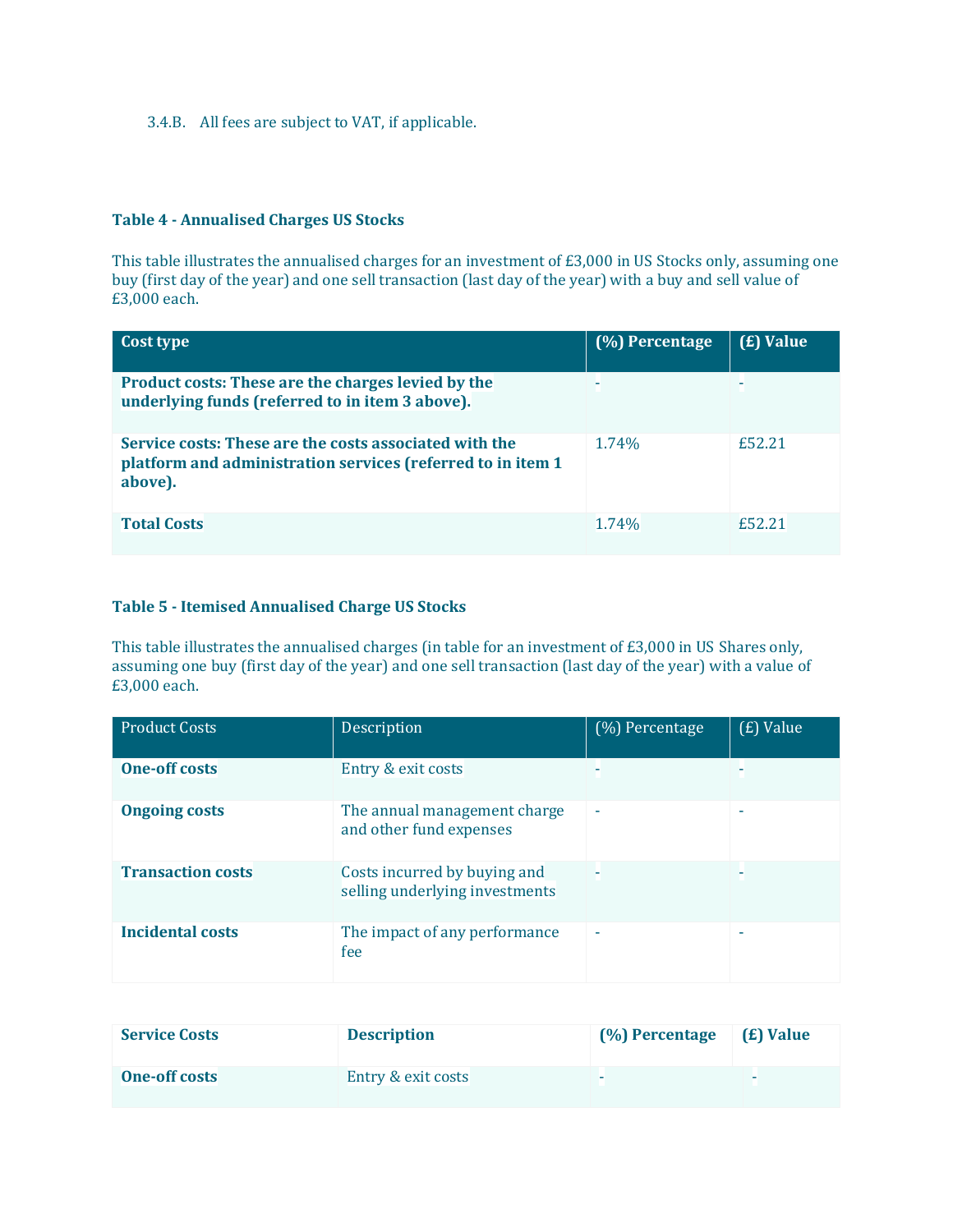| <b>Ongoing costs</b>     | Annual ISA/GIA plan charge<br>(Fixed Monthly Fee) & platform<br>fees (Platform Charge) | 0.85%                    | £25.39 |
|--------------------------|----------------------------------------------------------------------------------------|--------------------------|--------|
| <b>Transaction costs</b> | <b>Dealing fees</b>                                                                    |                          |        |
|                          | <b>FX</b> fees                                                                         | 0.90%                    | £26.82 |
| <b>Ancillary costs</b>   | Costs related to ancillary services<br>not included above                              | - 5                      |        |
| <b>Incidental costs</b>  | The impact of any performance<br>fee                                                   | $\overline{\phantom{a}}$ | ۰      |

#### **Table 6 - Effect of costs on returns**

This table illustrates the cumulative effect of costs on return for a £3,000 investment into US Stocks, with an assumed net growth rate of 4%.

| <b>Description</b>                                      | ( <b>£</b> ) Value |
|---------------------------------------------------------|--------------------|
| Amount to be invested (there are no entry costs)        | £3,000             |
| What you might get back if there were no charges at all | £3,120             |
| What you might get back after charges                   | £3,067.80          |

While performance can't be guaranteed, the returns you could achieve without any fees, could be 4.00%. After the fees have been deducted, the returns that you could achieve could be 2.26%. This equates to a reduction in profit of £52.2 due to fees and costs.

- 3.5. Other Activity-based, Administration or Regulatory Charges
	- A. No administration, dealing or other activity-based charges are payable to Moneybox.
	- B. All fees are subject to VAT, if applicable.
	- C. Regulatory fees on sell orders by the Securities Exchange Commission ("SEC") and FINRA are levied on brokerage firms for engaging in US Stock trading. These fees may be passed on to our customers, however these are unlikely to materially impact the proceeds of a customer's sell order. You can find more information within the help section of our APP.
- 4. Additional Fund Management Charges apply Moneybox Pension
	- 4.1. The managers of the Funds will also levy a fund management charge on your Fund investments.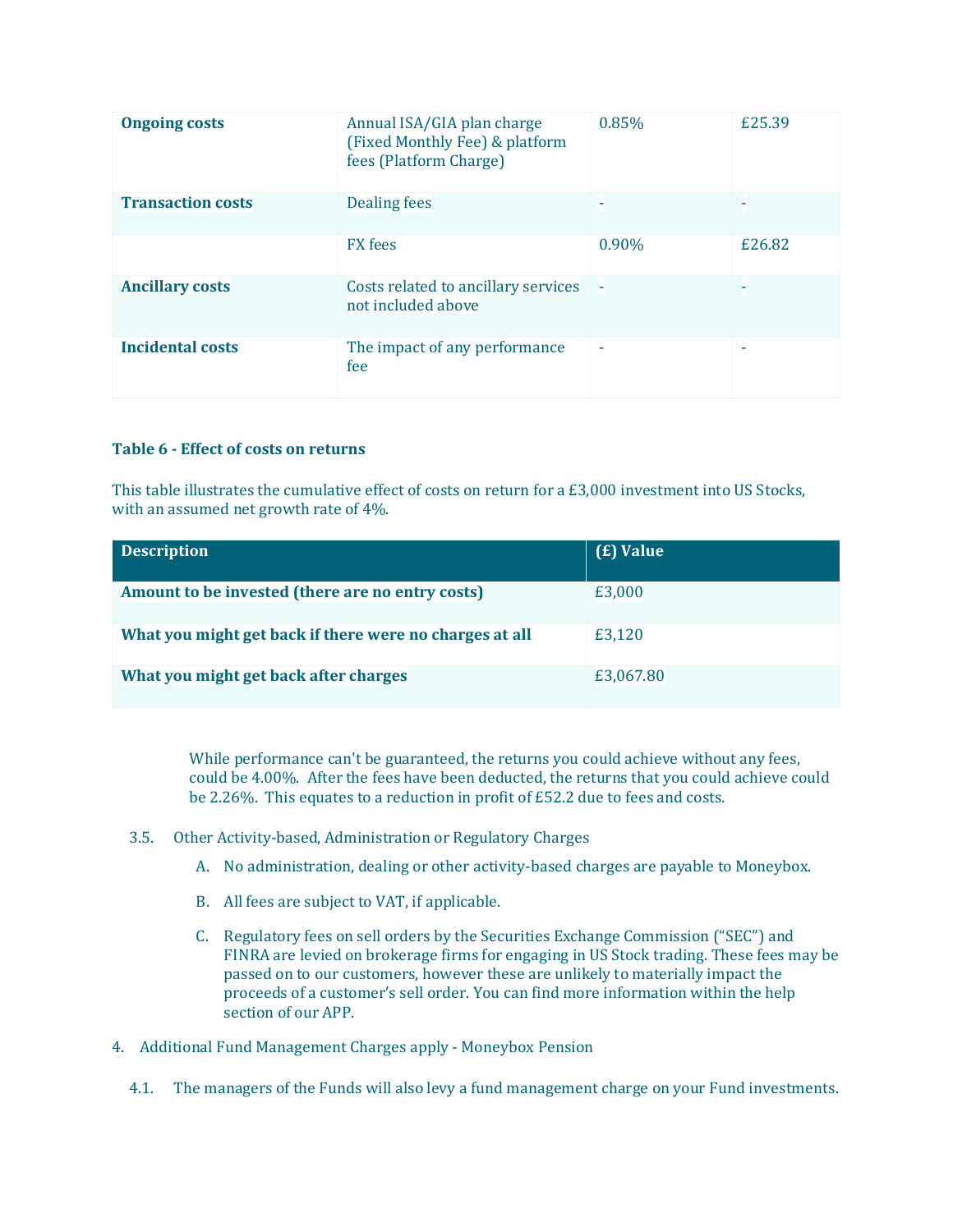- 4.2. These charges (and certain other expenses) are included in the Fund valuations. However, whilst you do not pay these charges directly, they will affect your overall return.
- 4.3. The following tables should help you understand the impact of the above fees. Please note that summed figures may have small differences due to arithmetic rounding:

# **Table 7 – Annualised Charges**

This table illustrates the annualised charges for an investment of £10,000 in the Global Shares Fund.

| Cost type                                                                                                                        | (%) Percentage | (£) Value |
|----------------------------------------------------------------------------------------------------------------------------------|----------------|-----------|
| Product costs: These are the charges levied by the<br>underlying funds (referred to in item 4.1 above).                          | 0.14%          | £14.22    |
| Service costs: These are the costs associated with the<br>platform and administration services (referred to in item<br>2 above). | 0.46%          | £46.69    |
| <b>Total Costs</b>                                                                                                               | $0.60\%$       | £59.91    |

# **Table 8 - Itemised Annualised Charges**

This table itemises the annualised charges (in Table 4) for an investment of £10,000 in the Global Shares Fund.

| <b>Product Costs</b>     | <b>Description</b>                                             | (%)<br>Percentage        | (£) Value |
|--------------------------|----------------------------------------------------------------|--------------------------|-----------|
| <b>One-off costs</b>     | Entry & exit costs                                             |                          |           |
| <b>Ongoing costs</b>     | The annual management charge and<br>other fund expenses        | 0.12%                    | £12.19    |
| <b>Transaction costs</b> | Costs incurred by buying and selling<br>underlying investments | 0.02%                    | £2.03     |
| Incidental costs         | The impact of any performance fee                              | $\overline{\phantom{a}}$ | ۰         |

| <b>Service Costs</b> | <b>Description</b> | (%)<br>Percentage | $\vert$ ( <b>£</b> ) Value |
|----------------------|--------------------|-------------------|----------------------------|
| <b>One-off costs</b> | Entry & exit costs | -                 |                            |